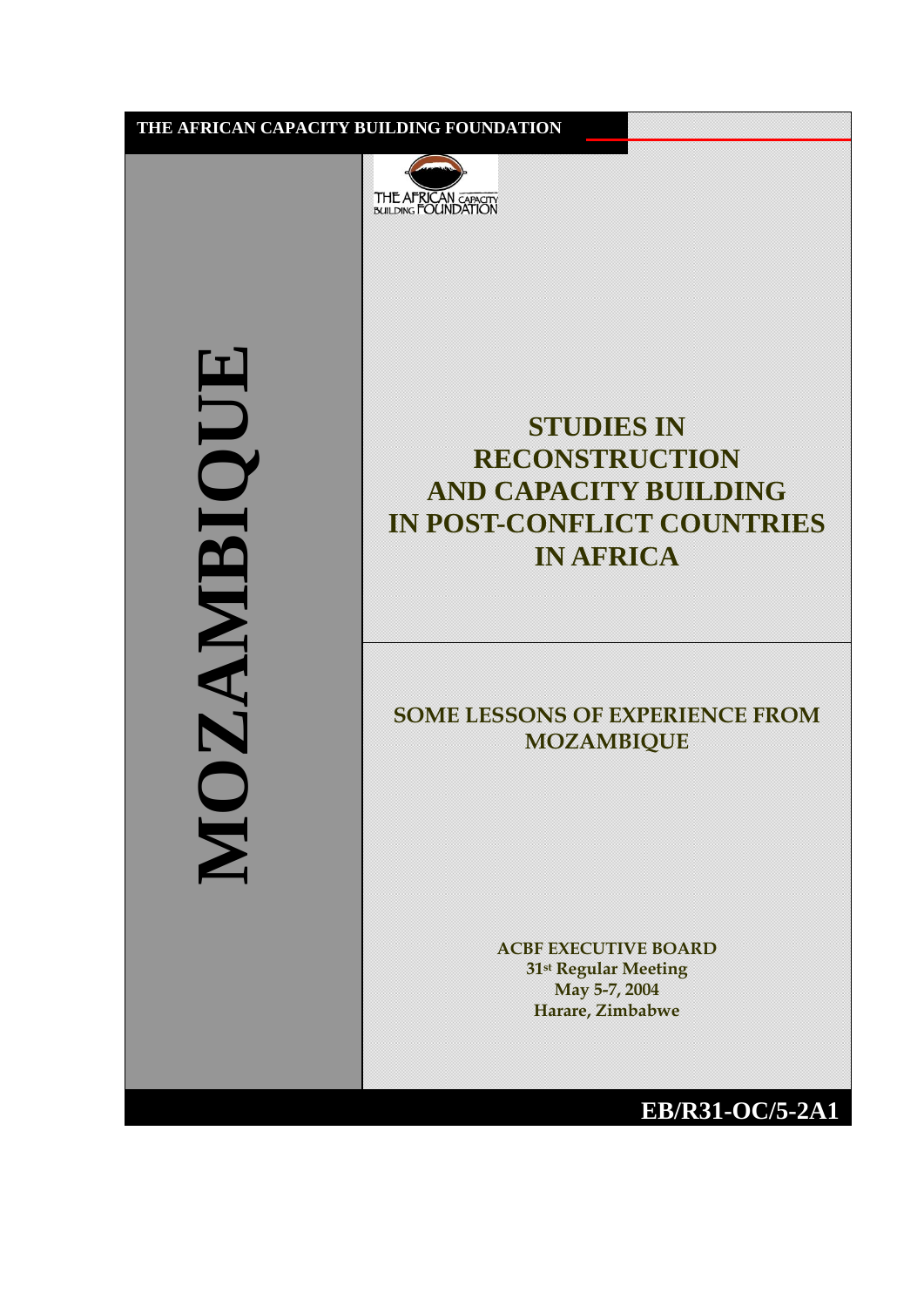

# **STUDIES IN RECONSTRUCTION AND CAPACITY BUILDING IN POST-CONFLICT COUNTRIES IN AFRICA**

# SOME LESSONS OF EXPERIENCE FROM MOZAMBIQUE

*AN ACBF OPERATIONS-BASED STUDY BY*

Prof. Severine Rugumamu, University of Dar es Salaam, Tanzania & Dr. Osman Gbla, Fourah Bay University, Sierra Leone

**Revised Report December 2003**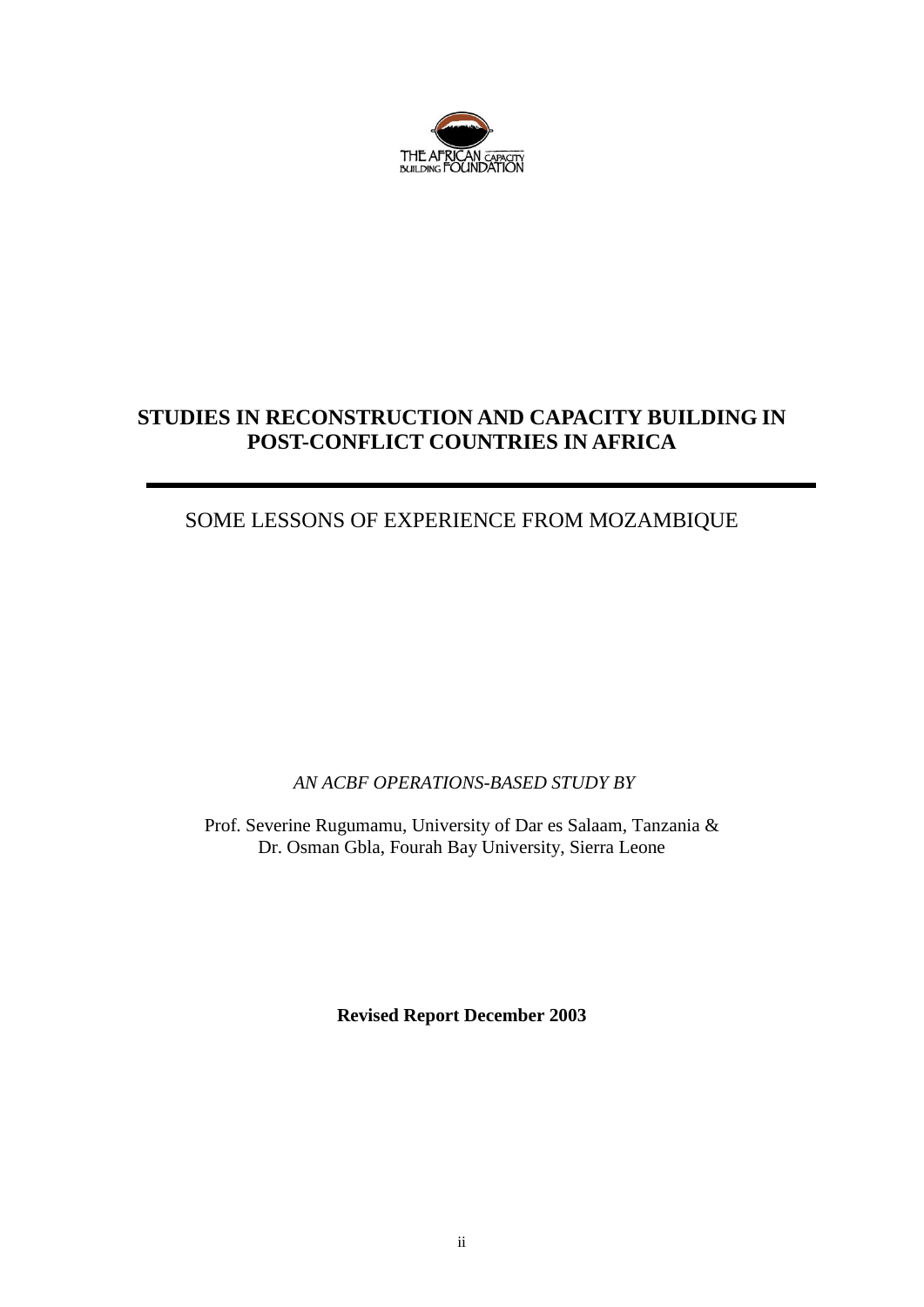# **ACRONYMS**

| ACBF           |                          | - African Capacity Building Foundation                |
|----------------|--------------------------|-------------------------------------------------------|
| <b>BSD</b>     | $\overline{\phantom{0}}$ | <b>Business and Skill Development</b>                 |
| <b>CFJJ</b>    |                          | - Centro de Formacao Juridica e Juridicaria           |
| <b>CORE</b>    |                          | - Commission of Reintegration                         |
| <b>DANIDA</b>  | $\blacksquare$           | Danish International Assistance Agency                |
| <b>DPD</b>     |                          | Banco Popular do Desenolvimento                       |
| <b>FADM</b>    |                          | Armed Defenses Forces of Mozambique                   |
| <b>FRELIMO</b> |                          | - Frente de Libertacao de Mozambique                  |
| <b>GDP</b>     |                          | <b>Gross Domestic Product</b>                         |
| <b>GPA</b>     |                          | - General Peace Accord                                |
| ILO.           |                          | International Labor Organization                      |
| <b>IMF</b>     |                          | - International Monetary Fund                         |
| IOM            |                          | - International Organization for Migration            |
| <b>IOM</b>     | $\sim$                   | International Organization for Migration              |
| <b>IPAJ</b>    |                          | Istituto de Patrocinio e Assistencia Juridica         |
| <b>IRS</b>     |                          | Information and Referral Scheme                       |
| <b>MDFT</b>    |                          | <b>Multi-Donor Trust Fund</b>                         |
| <b>MID</b>     |                          | - Military Intelligence Directorate                   |
| <b>MOZMO</b>   |                          | Mozambican Mine-clearance Organization                |
| <b>NGO</b>     |                          | Non-Government Organization                           |
| <b>OECD</b>    |                          | Organization for Economic Cooperation and Development |
| <b>ONUMOZ</b>  |                          | United Nations Observation Mission of Mozambique      |
| <b>ORF</b>     | $\overline{\phantom{a}}$ | Open Reintegration Fund                               |
| OSD            | $\blacksquare$           | Occupational Skills Development                       |
| PF             |                          | Provincial Fund                                       |
| <b>PRSP</b>    |                          | Pilot Provincial Reintegration Support Program        |
| RENAMO         |                          | Resistencia Nacional Mocambicana                      |
| <b>RSS</b>     |                          | <b>Reintegration Support Scheme</b>                   |
| <b>SIFAP</b>   |                          | System for Training in Public Administration          |
| SIP            |                          | - Staff Information System                            |
| <b>SUNY</b>    |                          | State University of New York                          |
| UN             |                          | - United Nations                                      |
| UNAVEM11       |                          | - United Nations Verification Mission in Angola II    |
| <b>UNDP</b>    |                          | - United Nations Developmental Program                |
| <b>UNICEF</b>  |                          | UN Children's Fund                                    |
| <b>USAID</b>   |                          | United States Agency for International Development    |
| <b>WFP</b>     |                          | World Food Program                                    |
| <b>WTO</b>     |                          | - World Trade Organization                            |
| <b>ZANLA</b>   |                          | - Zimbabwean African National Liberation Army         |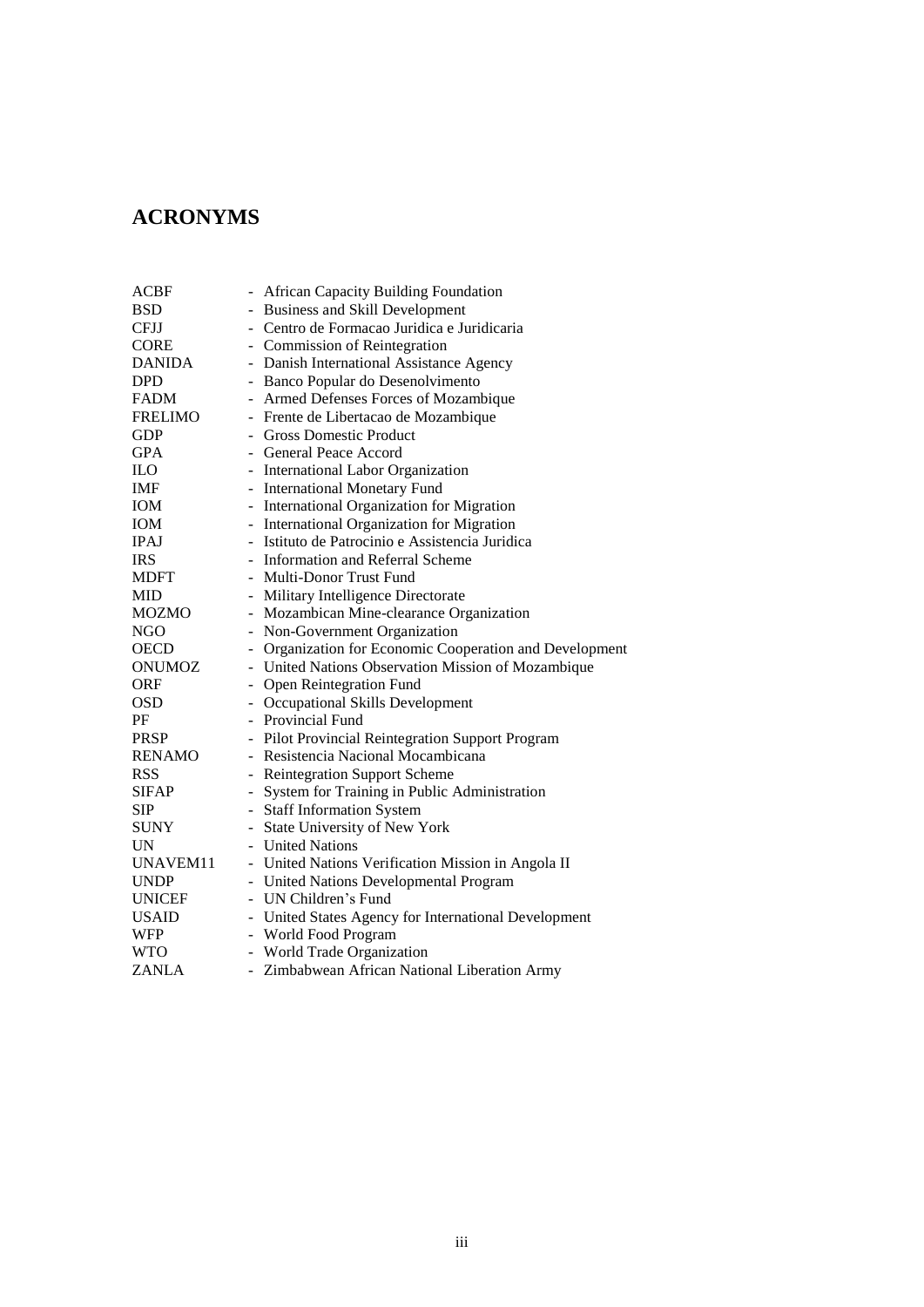## **EXECUTIVE SUMMARY**

- 1.1 Mozambique gained its independence from Portugal in 1975 after one and half decade of protracted armed struggle. At independence, the country witnessed a violent exodus of Portuguese settlers, including almost all of the technical and managerial elite. Property and productive infrastructure was sabotaged and/or abandoned, and the country was left with a largely dysfunctional economy and unskilled human resource base. The new Frelimo government inherited a markedly fragile state, with the government and economy in the hands of inexperienced ideological cadres with little formal education and training and a high rate of illiteracy. Those embittered ex-colonialists who remained behind further undermined the country's efforts to rebuild.
- 1.2 Despite the political and administrative disarray, Frelimo asserted its own vision of national unity, swiftly consolidated a one-party rule, adopted a centralized economic planning system, and implemented a range of other measures to limit opposition and establish control over the Frelimo army. Initially created and sponsored by the white Rhodesian Central Intelligence in the late 1970s in order to destabilize Mozambique, Renamo was later taken over by the South African Military Intelligence Directorate to counteract Mozambican support for the armed opposition against apartheid. Renamo's destabilization tactics included the targeting of the key strategic areas and civilians. They destroyed transport links, health clinics, schools, and all other infrastructure that represented social security and government provision. By the late 1980s, Mozambique had dissolved into one of Africa's greatest humanitarian disasters with the state moving toward total collapse. The gains made in the education and health sectors were almost wiped out.
- 1.3 The turning point came in the late 1980s as a result of significant shifts in the national, regional and international political scene. The death of President Samora Machel under mysterious circumstances, the unbundling of the apartheid regime in South Africa, the dismantling of the Soviet Union and socialism, forced both parties to the conflict to realize that a military victory was unattainable and the war was entering a stalemate. It was within this context that the first round of peace talks started in Nairobi in August 1990 and culminated in the signing of the General Peace Agreement in Rome in October 1992.
- 1.4 The General Peace Agreement consisted of seven protocols designed to address both the formal resolution of the Mozambican civil war and the establishment of a new political system meant to provide the basis for lasting political stability. At the center of the political settlement was the establishment of a competitive multiparty democracy along majoritarian lines, although the parliament was to be elected under a system of proportional representation. Furthermore, the Accords recognized the legitimacy of the government and its laws, administrative structures, and constitution. Additionally, the Agreement called for the dismantling of the government and Renamo's armed forces and the re-integration of some of the troops into a new, unified national army; the reform or disbandment of various government security forces and restructuring the police force; the re-integration of Renamoheld territories into a unified state administration; and the holding of the country's first multiparty elections. Most important of all, it was resolved that the United Nations participates in the monitoring and guaranteeing the implementation of the General Peace Agreement. The Security Council assigned this responsibility to the United Nations Observation Mission in Mozambique.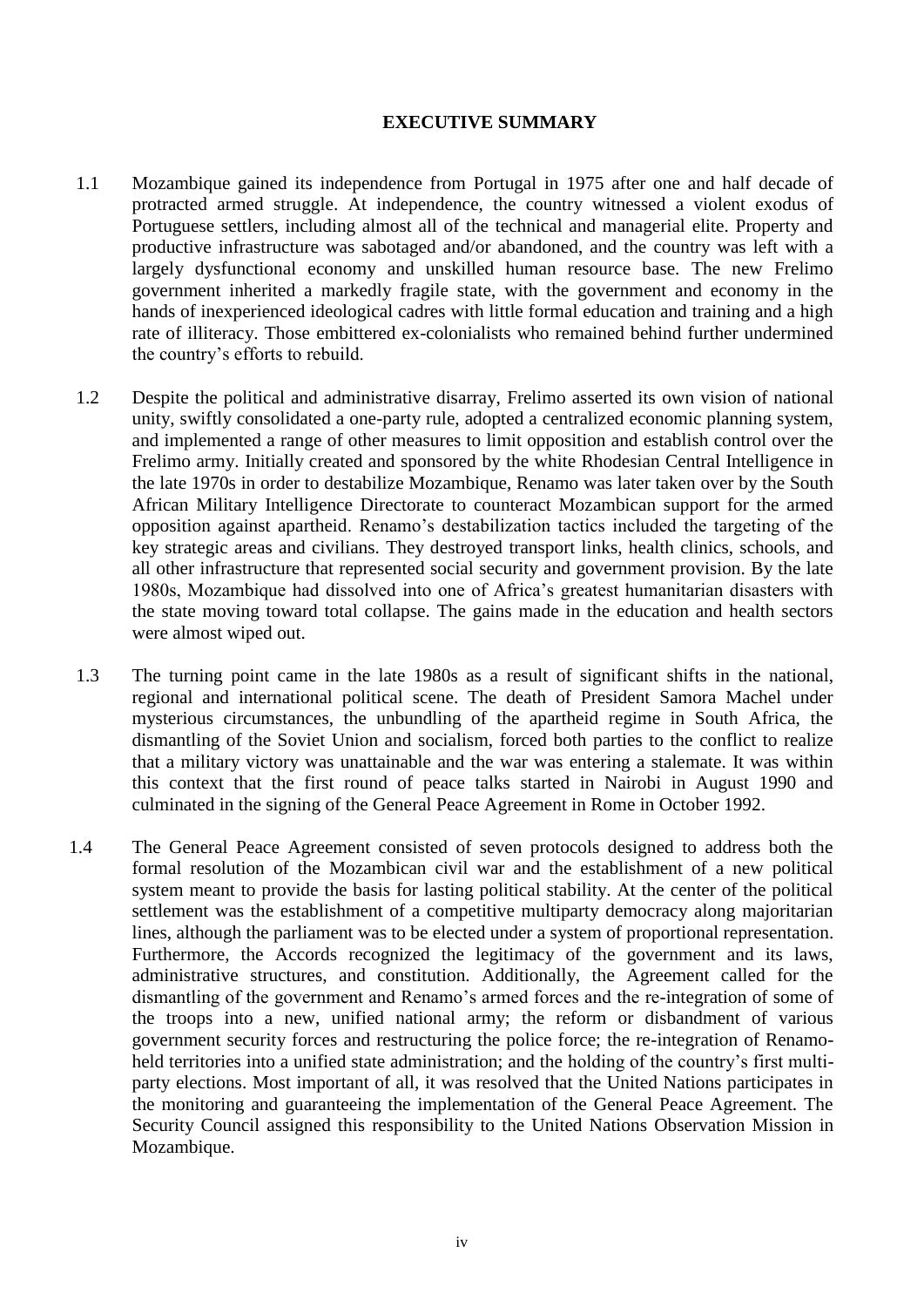- 1.5 Despite its weak human resource and institutional base, Mozambique successfully undertook three transitions: a transition from protracted civil war to peace; from state-centered to market economy; and from party-state to formal liberal democracy. All this has happened from a dynamic interaction between a government, which created a benign environment for development, and donors who provided generous support conditional on compliance with a standard package of structural adjustment policies involving changes in macroeconomic management. These include the removal of price distortions on foreign exchange, capital, and essential commodities, improved fiscal and financial discipline, reduction of marketing boards monopolies and state controls, and civil service reform.
- 1.6 In general, the main capacity building gaps in post-conflict reconstruction Mozambique identified by this study broadly relate to the lack of a common framework for capacity building, institutional weaknesses, low human resource development, problems of coordination and management, lack of comprehensiveness, and challenges of knowledge generation and information management and weaknesses of ownership and donor coordination. Lessons drawn from experience underscore the centrality of coordination, comprehensiveness, institutional development approach and integration of the capacity building in broader context of needs for development. It also emphasizes the need to move away from linear conceptions of relief, rehabilitation and reconstruction, which in reality do not correspond to the complexities of conflict situations. The distinction between relief and development programming is artificial: rehabilitation should integrate the two. This helps to lessen disruptions in planning and funding during the reconstruction, and points to the need to a coherent response that starts early and which incorporates conflict prevention into development policies and programs.
- 1.7 The above observation, notwithstanding, the post-conflict reconstruction and capacity building experience in Mozambique was based on a close but often conflictual relationship between donors and the government and among competing and poorly coordinated donors. In the first place, asymmetrical power relationship between donors and recipients has been unmistakably apparent particularly as Mozambican government and society were dire need of every kind of external support for survival. Not surprisingly, the former have dominated policy making through their well-established theoretical framework and superior access to information, resources, and skills. Donors have supported not only post-conflict emergency relief services, but most importantly, they extended balance-of-payments, budgetary, and infrastructure spending far in excess of what would have been available from local resources alone. The Mozambican political leadership incorporated some opposition representative into the regime, compromised its own ideological assumptions, maintained economic discipline, threatened powerful economic interests, and supported the small group of key officials who have had to enforce the unpopular decisions required to sustain structural adjustment.
- 1.8 In the second place, Mozambican peace process was highly dependent on a successful balancing between delivery of the humanitarian relief and reconstruction process. The United Nations Operations for Mozambique (ONUMOZ) together with the United Nations Office largely coordinated the twin processes for Humanitarian Assistance Coordination (UNOHAC). The scale of the task was enormous, with about 5 million internally displaced persons (IDPs), 1.5 million refugees, and 900,000 demobilized soldiers and their dependants. UNOHAC had a strong presence in every province and played a key role in negotiating the opening of former Renamo strongholds for assistance purposes and in fostering a new spirit of cooperation between Renamo and Frelimo representatives. However, working relations amongst UN family was rated poor. Information sharing, joint decision-making and coordination were rare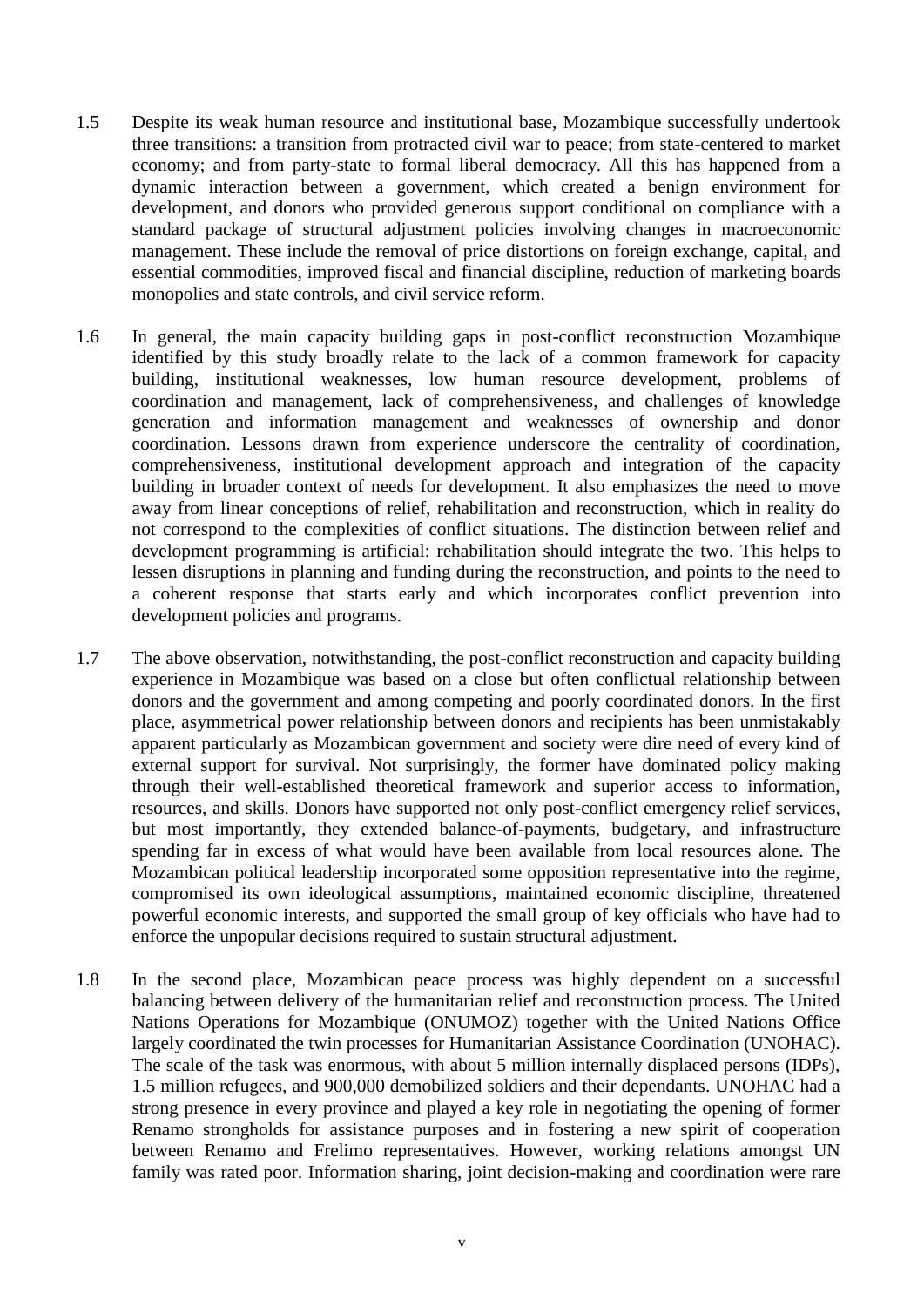and far apart. Policy squabbling among different units was not uncommon. Such experiences offered Mozambique a negative learning experience. Should ACBF decide to participate in multi-donor trust fund arrangement, serious caution should be taken in preparing and signing an explicit memorandum of understanding among participating agencies.

- 1.9 The study found that because of the extremely weak capacity of both the Mozambican government, Renamo, and civil society organizations could not effectively engage the donor community in a systematic political dialogue in order to assess and identify critical reconstruction needs at different stages of the conflict and evolve a strategic multi-dimensional framework. Under the pretext of the inability to find suitable institutions and credible actors to work with, overzealous donors tended to usurp the entire policy management process. Rather than simply observing the implementation of the Agreement, ONUMOZ and other donors literally ran the post-conflict reconstruction show in Mozambique. Not only did they deploy their civilian police to monitor the activities of the Mozambican police forces during the transition, they also coordinated and monitored a host of humanitarian agencies responsible for everything from resettling refugees to providing health care in quartering areas, provided technical assistance for policy formulation and implementation and monitored the electoral process. On the one hand, the study further found that the international community paid little attention or no attention to assess the quantity and quality of existing capacities, nature and structure of local institutions and various mechanisms of utilizing and strengthening them. On the other hand, the government was too weak to put in place policies and priorities to guide and harmonize the utilization of technical assistance and a training program of local counterparts. This opportunity was simply wasted in Mozambique. Rather than impose preconceived capacity building projects, ACBF might consider supporting national dialogues in partner countries about development goals. This would begin what is always going to be a prolonged and iterative process of defining goals and appropriate ways of going about meeting them. Unlike the World Bank or the IMF, ACBF might also consider it important not to overwhelm partners with dialogue. Domestic processes, especially in countries like Mozambique with weak political and administrative institutions, need space to take place. There is a good case to be made for donors to stand back and allow for that space.
- 1.10 Political commitment and effective national management are essential in post-conflict for capacity building initiatives: National commitment can be demonstrated by designing a well defined, systematic, effective and credible framework for making decisions about managing capacity building. While donor harmonization has a role to play in reducing the stresses from fragmentation, competition and administrative demands, it alone is not a solution. Donor harmonization will only result in marked change if their interests converge around national priorities and coordinate activities in that context. Such a national framework would also include developing systems for the regular collection, analysis and utilization of capacity data, and making the same data publicly available and meaningful to end-users.
- 1.11 There is urgent need to build capacity of local teaching, research and consulting institutions in post-conflict countries: The best and the brightest academicians and professionals tend to migrate when the security situations in their home countries gets out of hand. Mozambique was no exception. However, those who remain behind should be effectively and efficiently utilized as well as remunerated and policy incentives be put in place to attract those in the Diaspora. Donors should exercise great restraint in utilizing or encouraging the use of expatriate personnel. When expertise outside the implementing institution is needed, local expertise should be used whenever and as fully as possible. However, the extent to which local expertise can take over the role of providing knowledge services will depend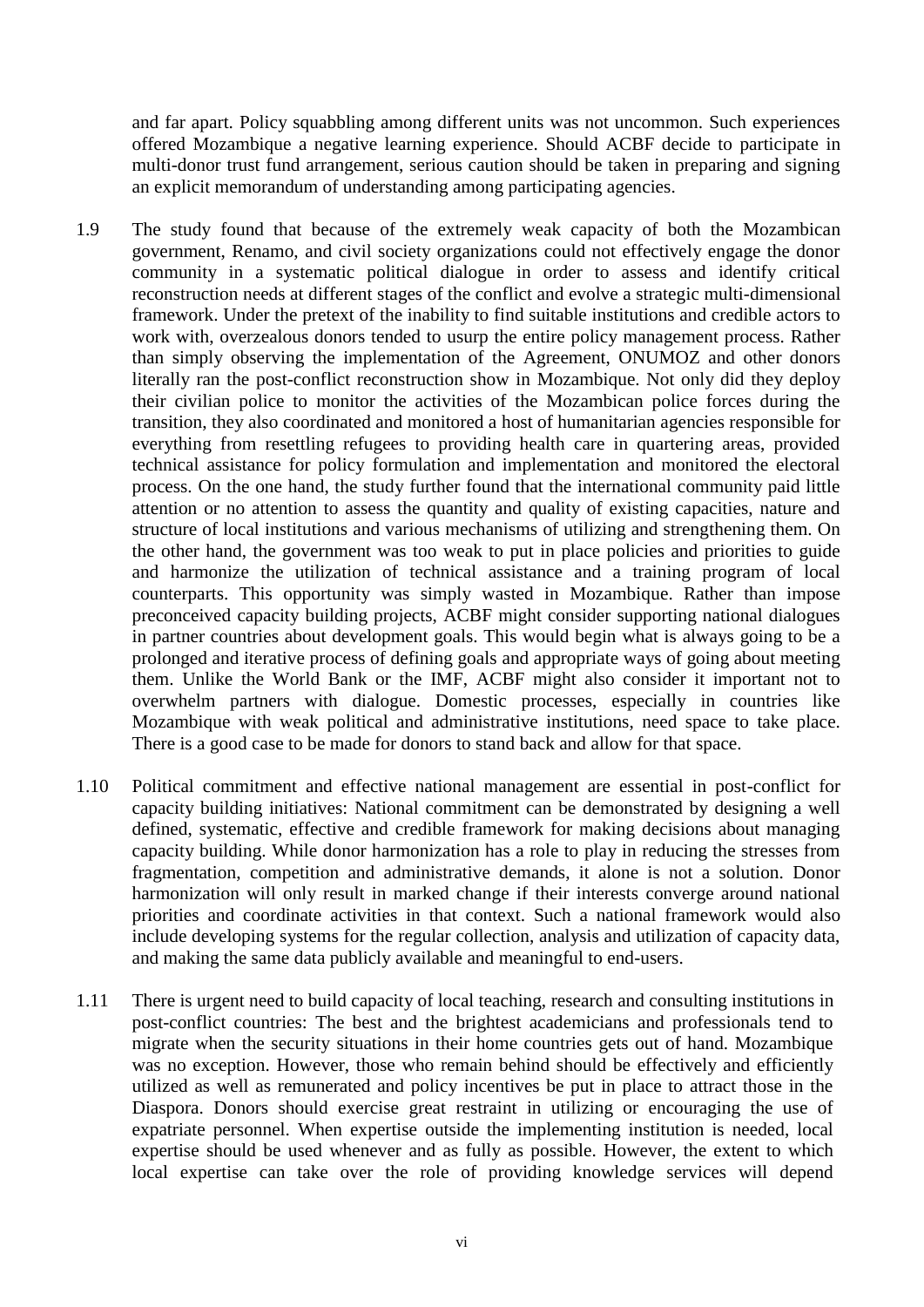substantially on the strength of the local universities, research institutes and consulting sectors. This will support the development of human capital more broadly, and will strengthen the country's ability to nurture, sustain, update and regenerate capacity over time. ACBF and partner countries might consider investing a good portion of their capacity building portfolio in those sectors as well as exploiting their services before resorting foreign expertise.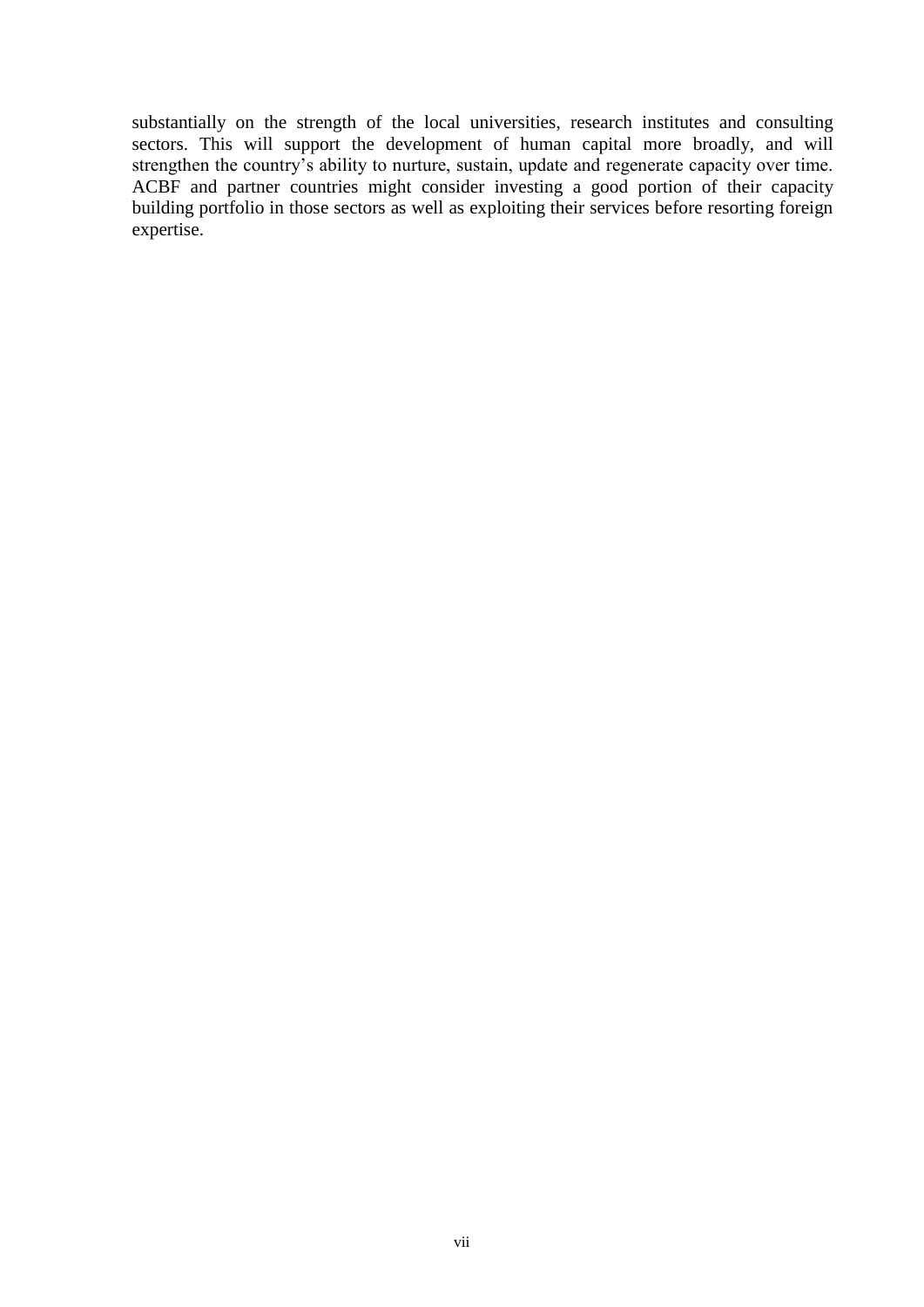# **Contents**

| Acronyms                                                               | $\overline{11}$ |
|------------------------------------------------------------------------|-----------------|
| <b>Executive Summary</b>                                               | 111             |
| <b>Chapter 1: Historical and Theoretical Setting</b>                   | 1               |
| <b>Study Scope and Methodology</b>                                     | 1               |
| <b>Study Objectives</b>                                                | $\mathbf{2}$    |
| <b>Conflict and African Politics</b>                                   | 2               |
| <b>Essence of Conflict and Conflict Mapping</b>                        | 3               |
| Cost of Conflict                                                       | 6               |
| <b>Chapter 2: Post-Conflict Reconstruction: A Conceptual Framework</b> | 8               |
| A Conceptual Framework                                                 | 8               |
| Capacity building defined                                              | 9               |
| Capacity building Environments                                         | 11              |
| <b>Chapter 3: The Mozambican Study</b>                                 | 13              |
| <b>Social Political Context</b>                                        | 13              |
| Macro economic Context                                                 | 13              |
| <b>Recent Developments</b>                                             | 14              |
| Anatomy of Mozambican Conflict                                         | 15              |
| Capacity Deficit at Independence                                       | 17              |
| From Civil War to a Negotiating Table                                  | 18              |
| Impact of the War                                                      | 22              |
| <b>Chapter 4: Peace Agreement and Reconstruction</b>                   | 23              |
| The General Peace Agreement                                            | 24              |
| Purchasing Cooperation and Compliance                                  | 24              |
| <b>Emergence and Relief Support</b>                                    | 26              |
| Demobilization and Reintegration                                       | 26              |
| <b>Training Fund</b>                                                   | 29              |
| Employment                                                             | 29              |
| <b>Strengthening Institutional Capacities</b>                          | 29              |
| Results on the ground                                                  | 30              |
| Capacity-Building by the UN system                                     | 31              |
| Cost for Demobilization and Reintegration                              | 33              |
| Reintegration and Security Concerns                                    | 36              |
| <b>Chapter 5: Capacity-Building Initiatives: An Evaluation</b>         | 37              |
| Capacity-Building: Public Administration                               | 39              |
| Capacity-Building: The Judicial Sector                                 | 40              |
| Democratization: The 1994 and 1999 Elections                           | 45              |
| <b>Chapter 6: Capacity Building Lessons and Recommendations</b>        | 51              |
| References                                                             | 56              |
| Appendix 1List of Interviews in Maputo                                 | 59              |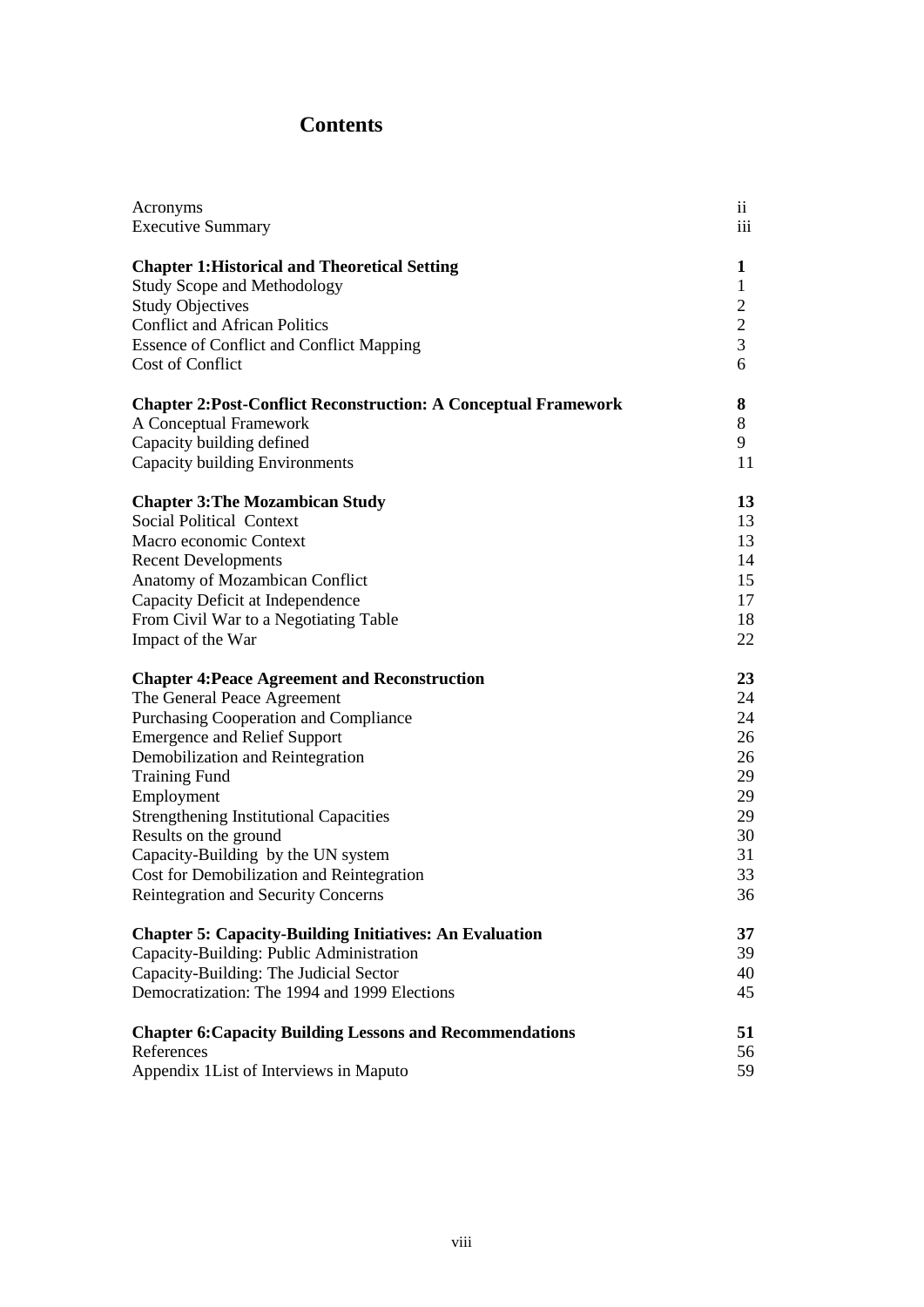# **STUDIES IN RECONSTRUCTION AND CAPACITY BUILDING IN POST-CONFLICT COUNTRIES IN AFRICA** SOME LESSONS OF EXPERIENCE FROM MOZAMBIQUE, *1995-1998*

# **HISTORICAL AND THEORETICAL SETTING**

#### *Study Scope and Methodology*

- 1.1 Case studies of four diverse country experiences form the core of this assessment. They are Mozambique, Rwanda, Uganda and Sierra Leone. Liberia was dropped because of logistics problems. Since researchers did not participate in the selection of the countries to be studied nor in deciding on periods to be covered for each respective country, we took liberty to extend the mandate of the terms of reference by documenting histories of each conflict and by going beyond indicated time frames in order to draw lessons of experience and best practices.
- 1.2 The sources of information of this retrospective study were two-fold: intensive reviews of the recent literature on the effectiveness of international intervention in capacity-building and structured interviews with officials in government, private sector, civil society and in international development agencies. The first stage of the study used secondary sources, which included a review of books, journal articles and newspapers, official and unofficial government documents as well as those from major development agencies. These reviews analyzed donor and recipient experiences from various post-conflict countries and highlighted valuable insights and knowledge gaps concerning capacity-building policies, processes, and institutions involved in the provisions of emergency relief, reconstruction and reconciliation. The second phase used primary sources, mainly in the form of structured interviews and informal conversations and discussions with senior officials in government, private sector and in the donor community in Kampala, Uganda and in Washington, DC. A selected list of the documents we reviewed and the people we interviewed can be found in the references and annexes, respectively.
- 1.3 Answers were sought on questions such as (i) who formulated the demand for capacity-building needs? (ii) How and to what extent were national institutions involved in designing, implementing and evaluating post-conflict capacitybuilding programs? (iii) What critical factors impeded the said programs to realize their full potential? (iv) To what extent were those programs sustainable? And (v) how and to what extent was the national leadership involved in articulating needs, priorities and their sequencing?
- 1.4 Although fully aware of the subjective nature of interviews, the need for caution in processing the information obtained, there was a strong conviction that interviews would allow a nuanced grasp of the reality of the experiences through perception, frustration, and expectation of a wide variety of actors and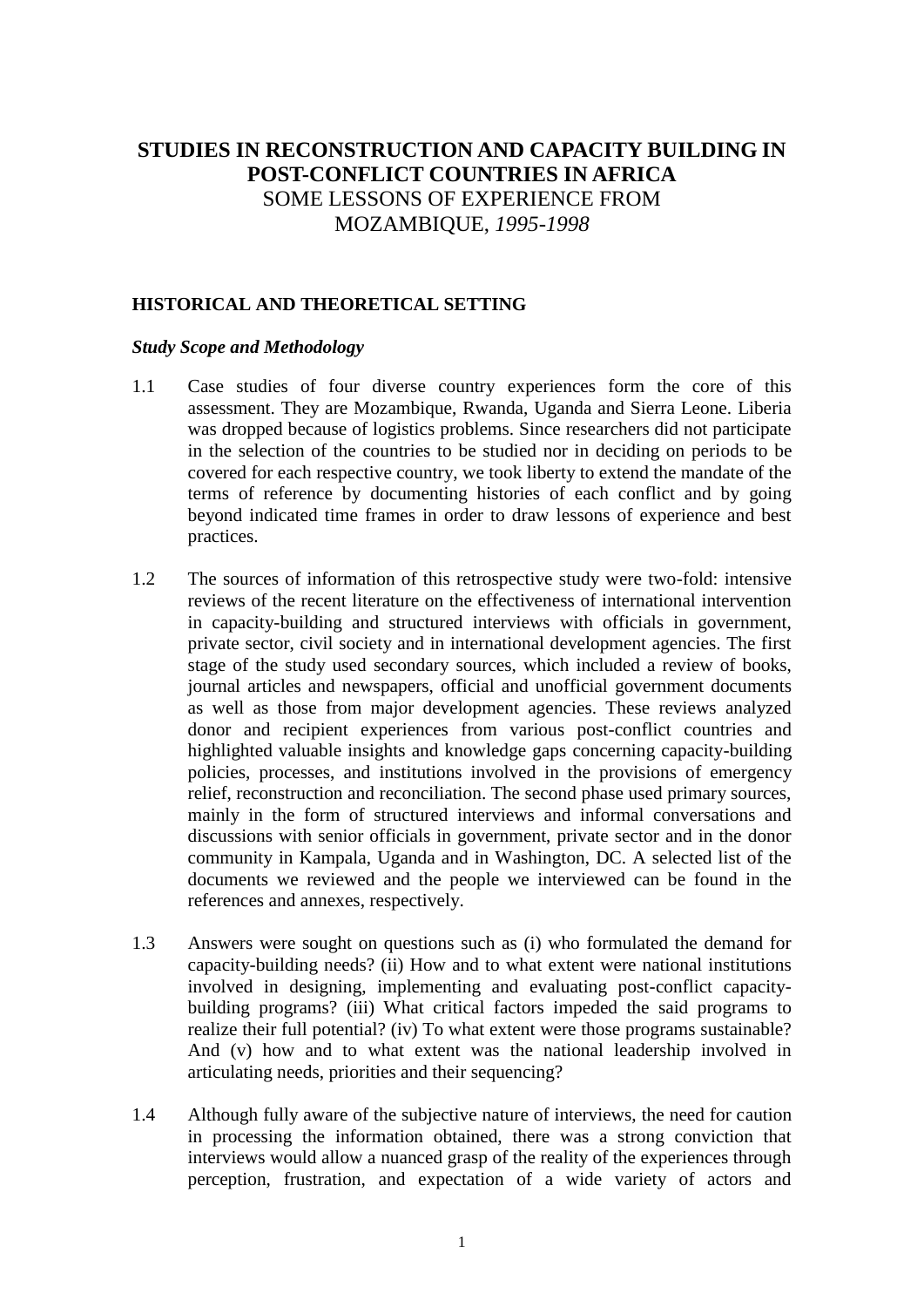stakeholders. The main objective of the study was to draw conclusions and present recommendations that would provide a guide to strategies and instruments for post-conflict capacity building initiatives by the African aims to contribute to a dialogue on the Fund's ability to respond more effectively and recommendations for clarification and refinement of the Fund's policy in this area. A selected list of documents reviewed and a list of persons interviewed are contained in the bibliography and annexes respectively. Due to the limitations imposed by time and resources, we managed to visit Kampala and Washington, DC for only three and five working days respectively.

1.5 The Report is thematically organized. It starts with a theoretical presentation that informs the explanation of the nature of conflicts and their costs in the African settings. This is followed by a short historical background of Ugandan political economy that provide the context for understanding the impact as well as limitations of external interviews in conflict mitigation, reconstruction and capacity building. Finally, lessons of experience and best practices are drawn out and discussed in lieu of the conclusion.

#### *Study Objectives*

1.6 The purpose of this study is to document how Mozambique, a country that suffered catastrophic civil war, has addressed some critical capacity building challenges in the post-conflict reconstruction period, and to suggest some lessons and/or options that might be relevant to the African Capacity Building Foundation (ACBF) in the design of capacity building programs in the postconflict settings. Poverty and underdevelopment are due to capacity deficiencies, where individuals, groups and organizations do not have the resources and skills for their own well-being. Together with other donors, the ACBF seeks to help governments, the private sector and civil society organizations to develop and nurture their respective capacities in order to make choices and improve lives. Poverty elimination is the ultimate goal and capacity development is the means.

#### *Conflict and African Politics*

1.7 In the realm of peace and security in Africa, the 1990s witnessed dramatic and profound changes throughout the continent. With the conclusion of the Cold War, some of the major tensions between East and West over the African battleground were markedly eased. South Africa and Namibia installed democratically elected governments. Relative peace and stability was established in Mozambique after three decades of confrontation between warring parties. Several dozens of African countries held democratic elections. Unquestionably, all these were positive and significant signs of peace, stability and development. However, while many parts of the world moved toward greater stability and political and economic cooperation, Africa remained one of the cauldrons of instability. Political insecurity and violent conflict became increasingly persistent realities of the development scene in Africa. Internal strife with deep historical roots surfaced in many countries on the continent. Ironically, while the international community paid less and less attention to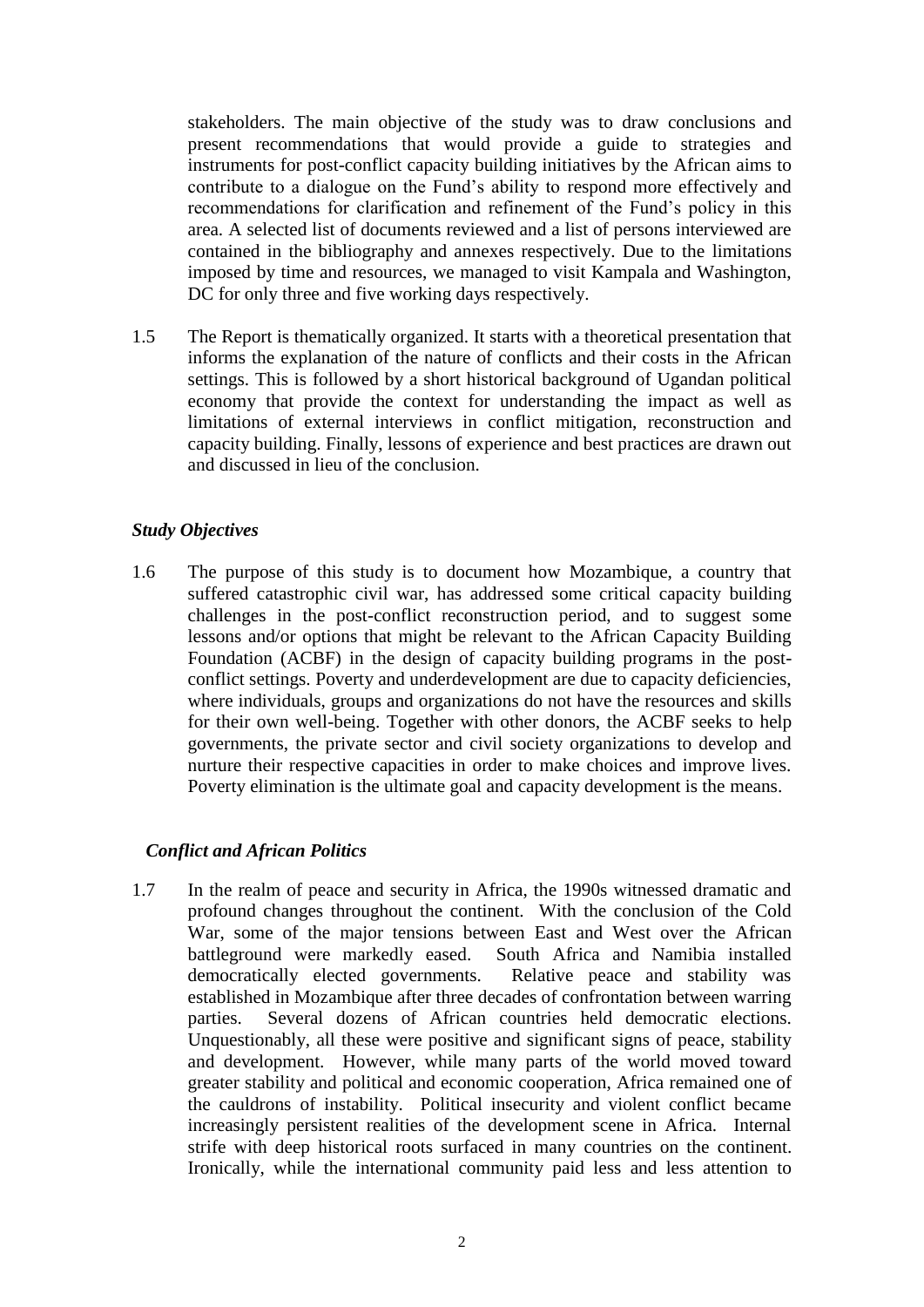African security affairs, the continent's institutional and organizational capacity to manage its pervasive conflicts was not developing at the same pace as conflict escalations. Against such a backdrop, peace and peacemaking in Africa emerge as critical issues in global politics.

1.8 Widespread societal conflicts in Africa are often played out against the backdrop of deep poverty, illiteracy, and weak systems of governance. Undermined by unfavorable terms of trade, indebtedness and administrative failures, most states in Africa have not responded adequately to the critical social needs of their citizen. In the most extreme cases, Africa's insecurity has been reflected in traumatic episodes of collapsed and fragile states.<sup>1</sup> Almost invariably, state collapses are products of long-term degenerative politics marked by a loss of control over the economic and political space. As would be expected, collapsed states in Africa have had harmful spillover effects on neighboring countries. The overflow of refugees, heightened ethnic tension in some cases, and the resulting diplomatic conflicts, have engaged substantial resources and efforts from relatively stable countries that share borders with collapsed states (Zartman, 1995: 1-5). In the process, what were once thought to be merely domestic conflicts, out of the purview of international organizations such as the United Nations (UN) and regional organizations such as the African Union (AU) have now been internationalized. External actors have been drawn into what was technically a civil war in order to restore peace and security. It has become increasingly apparent that Africa should develop capacities to deal with its own growing domestic security problems.

#### *Essence of Conflict and Conflict Mapping*

1

1.9 From antiquity to contemporary times, competition and conflict are regarded as inherent phenomena in both nature and society. Latent or violent social confrontations have long been considered as the *primum mobile* for social change and transformation. Arguments abound to support this proposition that conflict and competition are inevitable and ubiquitous in all societies at all times. Similarly, in the best of circumstances, conflict and competition are bounded and circumscribed. Contending groups of people and rival nations get involved in violent conflicts either because their interest or values are challenged or because their needs are not met. The deprivation (actual or potential) of any important value induces fear, a sense of treat, and unhappiness. Whether contending groups in a particular society are defined by ethnicity, religion, ideology, gender, or class identities, they have, by definition, different needs, interest, values and access to power and resources. Understandably, such differences necessarily generate social conflict and competition. What is at issue, therefore, is how to represent, manage and resolve inherent social conflicts before they degenerate into violent expression and massive destruction. The aim

<sup>&</sup>lt;sup>1</sup>. "Fragile states" are understood to be countries facing latent or protracted conflict (including situations of war), countries emerging from conflict (with major uncertainties as to their future stability) and countries directly affected by regional conflicts. Their "fragility" can take different forms. In the extreme cases, state structures have disappeared. In other cases, the central state may appear strong (e.g. in terms of military control), but lacks legitimacy, controls only part of the national territory or fails to deliver even the most basic services (including in developmental terms). The net result is generally a situation of chronic instability, insecurity, violation of human rights, economic and social collapse, high levels of aid dependency and rising levels of absolute poverty (Rugumamu, 2001).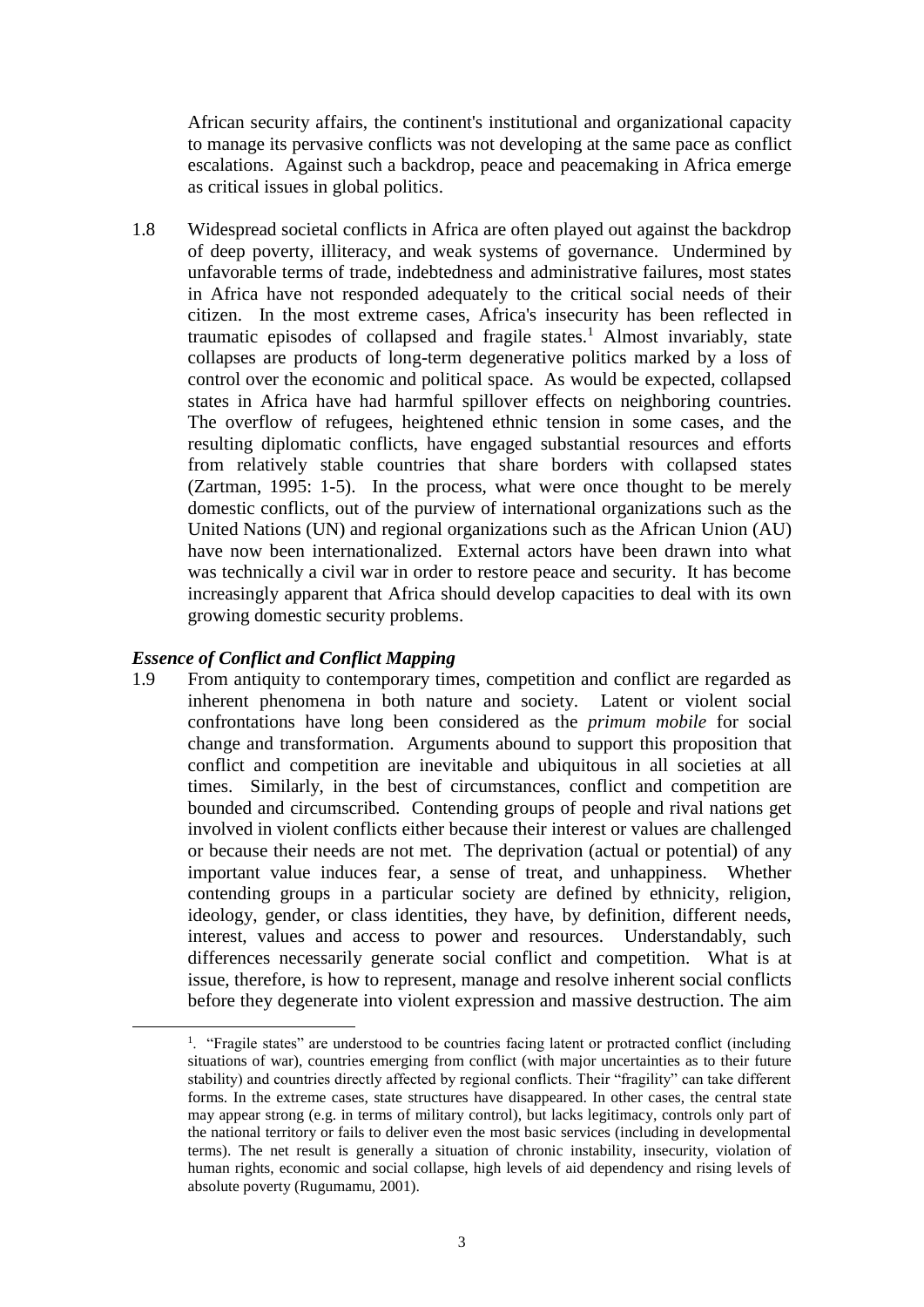of conflict prevention then is not to prevent conflict as such, but to reduce the likelihood of specific conflicts becoming, or continuing to be, physically violent (Goodhand and Hulme,  $1999:14$ ).<sup>2</sup>

- 1.10 The major positive and negative changes and transformations in world history occurred as a result of resolving old intractable conflicts through violence or war. In fact, the epoch-making social revolutions of the past centuries were the only way of resolving irreconcilable conflicts of different social formations. On the ashes destruction and disintegration caused by the previous system, social revolutions provided societies with unique opportunities to devise more conducive institutional arrangements to meet the challenges of the new times. In this broader sense, therefore, conflict *per se* is not at issue. The existence of conflict does not in itself necessarily lead to the eruption of widespread hostilities. The tolerance and coping capacities of the poor, excluded and marginalized are legend and manifold. Conflict does engender large-scale violence if various structural conditions are present, such as authoritarian rule and a lack of political rights, state weakness and lack of institutional capacity to manage conflict. The risk of an outbreak of violence increases when these conditions exist concurrently or are exacerbated by other problems, such as manipulation of ethnic or other differences (in religion, culture, and language), which further fragment society and intensify conflict (Collier And Hoeffler, 1999; Colletta and Cullen, 2000).
- 1.11 Even the simplest interpersonal conflict has many elements. Conflicts involving multiple parties, a large number of people or complex organizations such as nation-states are enormously complicated. Every conflict has certain basic elements that permit researchers to produce a tentative road map. The mapper first gathers information about the history of the conflict and its physical and organizational settings. To be sure, a conflict does not emerge in a vacuum. Sometimes one conflict is nested within another. The second stage is to examine the parties to a conflict. These differ in the directness of their involvement, and the importance of its outcome. Primary parties are those who oppose one another, have a direct stake in the outcome of the conflict and exhibit fighting behavior. Secondary parties have an indirect stake in the outcome. They are often allies or sympathizers with the primary parties are actors such as mediators, peacekeeping and peace enforcing forces that might intervene to facilitate the management of the conflict.

- They are political in nature. The competition for power and scarce resources is the central dynamic in social conflicts
	- o They have multiple and interconnected causes

1

- o They are prorated in duration. They may subside and escalate over time so that sporadic violence and the threat of violence become the accepted norm
- They are embedded and are expressions of cleavages within existing social, political, economic and cultural differences
- o They involve predatory social formations. Often ethno-nationalist in nature, conflicts involve groups that can be mobilized and violently manipulated by conflict entrepreneurs and political leaders (Goodhand and Hulme, 1999:16).

<sup>2</sup> . Either termed "conflict", "war", or, more fashionably, "complex political emergencies" they may be characterized by the following features:

They occur within and across state boundaries. Although the conflict may originate or take place within a particular state, they also have regional origins, spillover effects and involve numerous external actors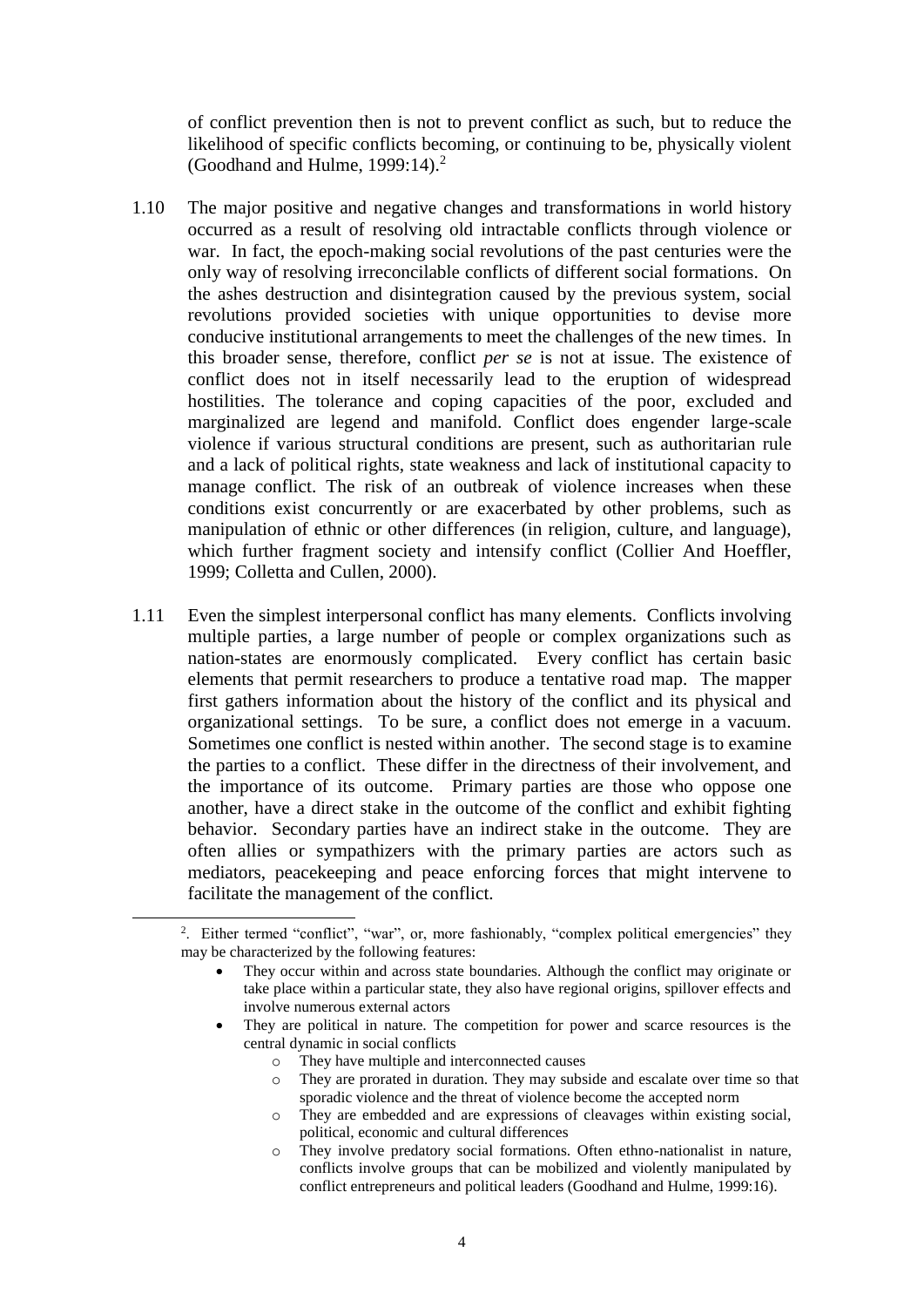- 1.12 It is not always possible to distinguish the cause of a conflict from its consequences. In fact, as a conflict emerges, cause and consequences tend to blend. Hostility might be a consequence of one phase of a conflict and a cause of the text. Perceived goal and interest incompatibility is perhaps the most basic cause of social conflict. Identity defense is also common, particularly in the contemporary world where group awareness and rights have assumed high visibility. Cultural differences, and particularly language, are yet other sources of separateness and difference. They create a sense of self and self-defense, which is probably another primary motive for conflict. It is important to distinguish clearly the contending goals and interests of each party
- 1.13 Moreover, a conflict is constantly moving and changing. Even if parties are at a stalemate, aspects of a conflict context will be changing. Runaway responses of parties to one another are made more visible through conflict mapping. Dynamics such as unrestrained escalation and polarization carry participants away from cooperative resolution toward greater hostility. Perception changes occur within opposing sides, which reinforce runaway response: stereotyping opponents, seeing them as the negative mirror image of oneself, and imputing to them increasingly malign motives. In this way, a conflict map is able to serve as a conceptual guide to clarify the nature and dynamics of a conflict (Wehr, 1995; Rugumamu, 2001).
- 1.14 Once conflicts escalate into violence, the major concern of neighboring states, civil society, and the international community is to intervene in the conflict in order to facilitate the mediation process and to help transform structures that produce insecurity and structural violence into positive peace.<sup>3</sup> We should hasten to point out that conflicts in which the state is an effective arbiter do not present particular difficulties since they are manageable within the national framework. The problem arises when the state itself is a party to the conflict, for under those conditions, external involvement becomes necessary. It is argued in this report that a solid foundation for effective organization and enabling institutions is a necessary precondition for sustainable and enduring peace building.

For the purpose of this report, institutions are understood as sets of rules governing the actions of individuals and organizations, and encompass the interactions of all-relevant parties and negotiations among participants. Specifically, countries as well as societies need institutions that strengthen organizations and promote good governance, whether through laws and regulations, or by coordinating the actions of many players, as in international treaties. Rule-based processes increase the transparency of policies designed to create desired outcomes, and of organizations used to implement them.

-

<sup>&</sup>lt;sup>3</sup>. John Galtung makes a clear distinction between "positive" and "negative" peace. Positive peace. Positive peace encompasses an ideal of how society should be. It requires that not only all types of violence be minimal or non-existent, but also that the major potential causes of future conflict be removed. The notion of negative peace is defined as the end of widespread violent conflict associate with war. It may include prevalent social violence and structural violence. For details see Galtung (1995; 1998).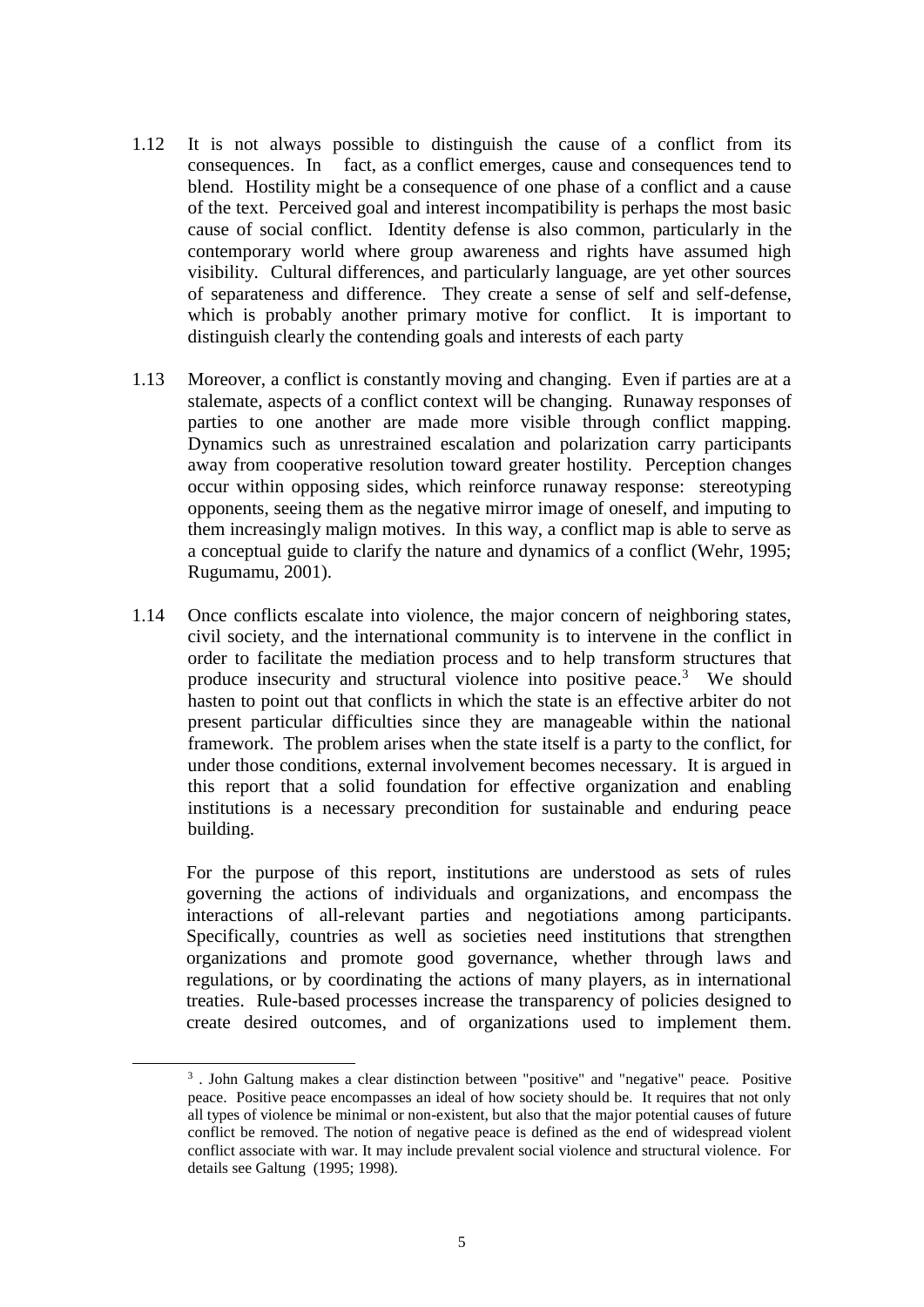Institutions that are internally consistent have the lowest risk of a breakdown because such institutions are self-reinforcing. For emerging democracies, this means a wide distribution of power and no permanent exclusion of actors from the political system.

## *Costs of conflict*

- 1.15 During a civil war a society diverts some of its resources from productive activities to destruction. This, according to Paul Collier et al (2003), causes double loss: the loss from what the resources were previously contributing and the loss from damage that they now inflict. The division of resources to the war effort often causes a decrease in other public expenditures such as those on infrastructure, health and education. During the war, the rebel forces tend to target physical infrastructure as part of their strategy. The main targets are the enemy's communications and support lines, such as telecommunications, airport, ports, roads and bridges. They also loot and destroy housing, schools and health facilities.
- 1.16 As will be noted in this and in subsequent reports, the costs of civil war are usually prohibitive. About 40 percent of Mozambican immobile capital in agriculture, communications and administration sectors was destroyed. The prewar transport system had been one of the largest foreign exchange earners, as goods were transported from and to the neighboring states of Malawi, South Africa, Swaziland and Zimbabwe. In fact, 208 out of 222 units of rolling stock were lost or damaged between 1982 and 1989 (Bruck, 2001).
- 1.17 Severe conflict, especially its most virulent ethnic forms, destroys much more than buildings and power plants. It short-circuits the rules that keep human interaction constructive and predictable, targets primarily the organizations and individuals who administer those rules, and wipes out most positive forms of social capital. Civil war can have the effect of switching behavior from an equilibrium in which there is expectation for honesty to one in which there is expectation of corruption. Once the reputation for honest has been lost, the incentive for honest behavior in future is greatly weakened. In this sense, therefore, post-conflict reconstruction is first and foremost an institutional challenge. Failure to meet that challenge dooms the effectiveness of any external facilitation and intervention.
- 1.18 Probably a substantial cost arises from the fear that violence generates in society. It increases insecurity in two senses: micro-insecurity by which the threat of violence is directly targeted against the person and against property. Frightened people tend to flee from their homes. Civil wars also increase macroinsecurity, by which the threat is targeted at those state-level institutions, which provide the framework for economic activity such as non-arbitrary taxation, the rule of law, and the sanctity of contracts. Paul Collier et al. (2003:14-16) have noted that less than a fifth of 1980 cattle stock in Mozambique remained by 1992. Cattle were lost because of direct rebel activity, that is, rebels stole them to feed their troops and killed other many others to spread terror, and because of indirect effects of warfare, namely, a lack of adequate feed and veterinary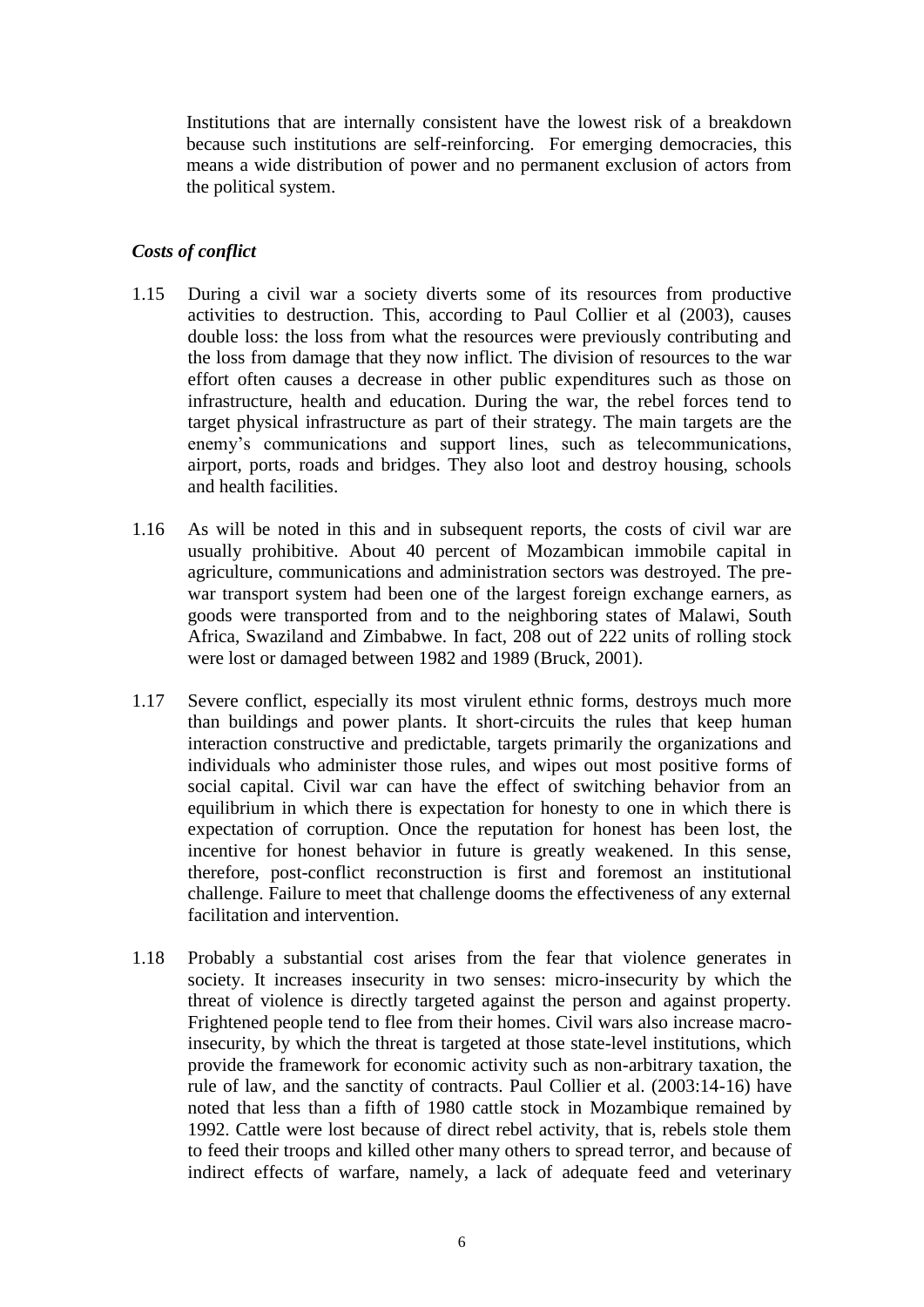attention during the war. Faced with the prospects of such losses, people try to protect their assets by shifting wealth abroad. In July 1994, the fleeing Rwandan government looted about 24 million Rwandan franks and substantial amounts of foreign currency from the coffers of the Central Bank.

- 1.19 The more direct effects of civil war are fatalities and population displacements. Violent conflict can decimate the human resources of a country as people are killed, maimed, or displaced in large numbers. In the modern civil war the composition of victims differ radically from the wars of the early  $20<sup>th</sup>$  century, in that the impact has shifted from military personnel to civilians. At the beginning of the 20th century about 90 percent of the victims were soldiers, but by the 1990s, nearly 90 percent of the casualties resulting from armed conflict were civilians, and mainly women and children (Carns, 1997). Forced migration broadly consists of two groups: refugees and internationally displaced persons. During the 1994 Rwandan genocide, for example, an estimated 1 million men, women and children were massacred in over a three-month period. The genocide also produced about 3 million refugees and 4 million internally displaced persons out of a total Rwandan population of about 8 million people.
- 1.20 Finally, civil wars are not only costly for the countries in which they are fought, but for the entire region. Neighboring countries end up accommodating large numbers of refugees and their consequences for the population of the asylum countries. Moreover, civil wars lead to increasing defense budgets in neighboring countries, spreading of diseases, drug production and trafficking, terrorism, as well as tarnishing the reputation of the region in relation to investors. In the following chapter, we put forward a conceptual and analytic framework used the study to explain conflict and post-conflict reconstruction.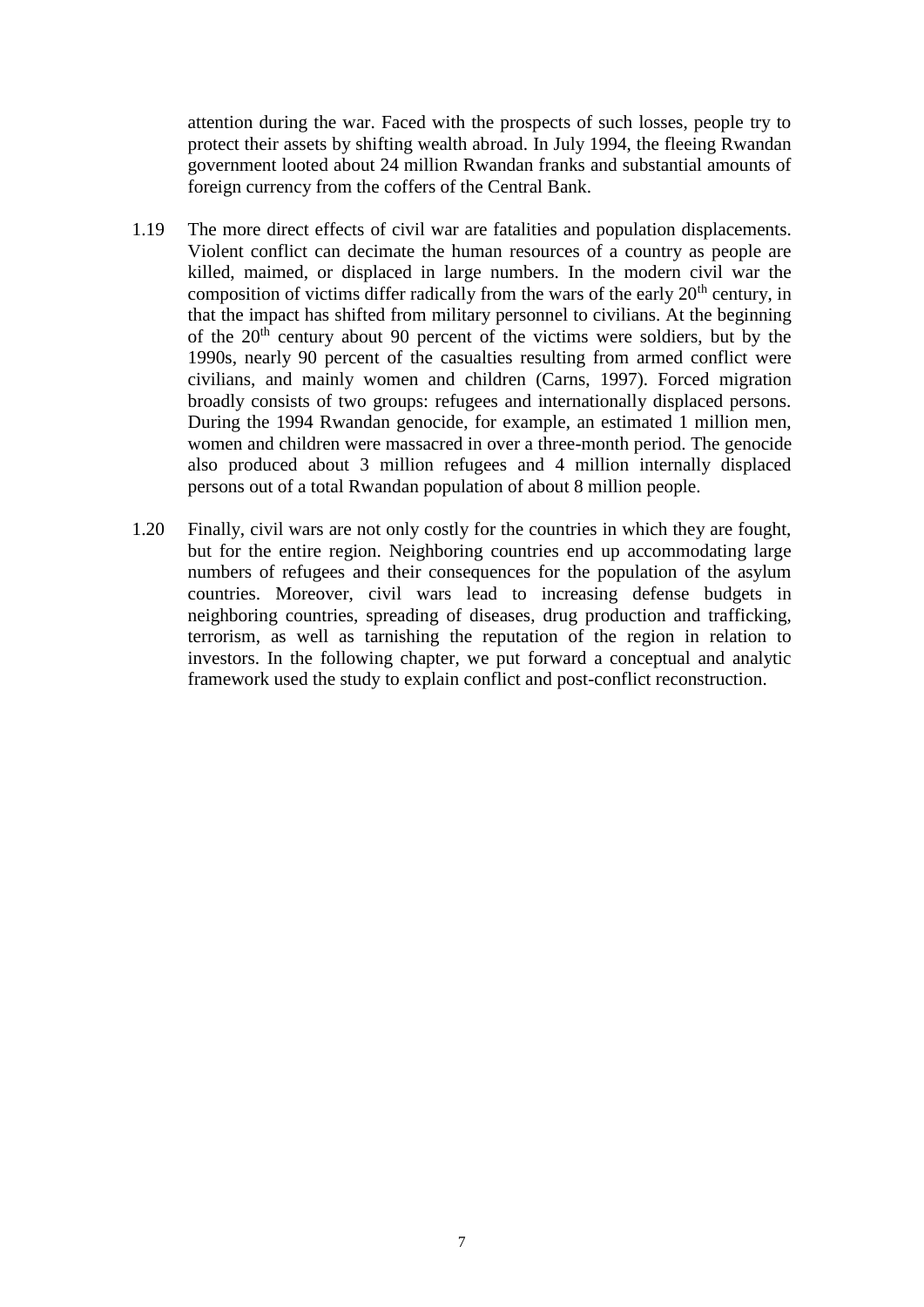## **POST-CONFLICT RECONSTRUCTION: A CONCEPTUAL FRAMEWORK**

#### *A Conceptual Framework*

-

- 2.1 Post-conflict reconstruction, like other disciplines, has unique concepts that require explanation. The entry point for this work is the World Bank study, *A framework for World Bank Involvement in Post-Conflict Reconstruction (1997).* The study identifies a "country conflict" as one that has recently experienced widespread violence, or where the preoccupation of the state is armed warfare, where the state has failed, or where significant part of the population is engaged in armed struggle with the state. In each situation, external agencies need to understand the varying histories and the nature of a "failure" process in order to calibrate informed intervention measures to facilitate the transition from war to sustainable peace, support the resumption of economic and social development, and determine at what point in the post-conflict process is a particular country judged to have achieved a relative state of normalcy.<sup>4</sup> These observations are very important precisely because conflicts are different everywhere and require tailor-made approaches. They differ, *inter alia,* in duration, intensity and scope of destruction, the relative military and political strength of the opponents, and the degree to which the middle and upper classes are affected by the hostilities. Whereas the conflicts in Uganda and Sierra Leone were products of state failure due to predatory or ineffectual governance, the Rwandan state erosion was a product of ethnic-cum-regional conflict and the Mozambican state failure was due to ideological conflict.
- 2.2 While post-conflict reconstruction, like post-natural disaster reconstruction, typically involves the repair and reconstruction of physical and economic infrastructure, it also entails a number of interventions aimed at rebuilding weakened institutions. The state institutions are usually so weakened that they exhibit incapacity to carry out its traditional functions. Those interventions include jump-starting the economy, reconstructing the framework for democratic governance, rebuilding and maintaining key social infrastructure, and planning for financial normalization. In contrast, unlike post-disaster construction, postconflict reconstruction assistance often operates amid tensions and suspicions between key actors within the country, which can and does influence relations among involved international parties as well. Moreover, a civil war alters both the level and the structure of economic activity in ways, which persist beyond the war (World Bank, 1998a; Colletta and Cullen, 2000).
- 2.3 As cross-country studies have demonstrated, unlike post-post disaster reconstruction, post-conflict reconstruction interventions are radically different from "normal" operations. The devastation of human, social and physical capital often found at the beginning of the post-conflict period, and the particular

<sup>4</sup> . The speed of the evolution toward normalcy and the benchmarks for evaluating progress remain contentious. The World Bank has tentatively proposed possible indicators to include: (i) macroeconomic stability and its likely sustainability; (ii) recovery of private sector confidence, as measured by the Investment ratio; and (iii) the effectiveness with which institutional arrangements and the political system are coping with the tensions, schisms and behaviors that lay behind the conflict to begin with. For details see World Bank (1998b: 47).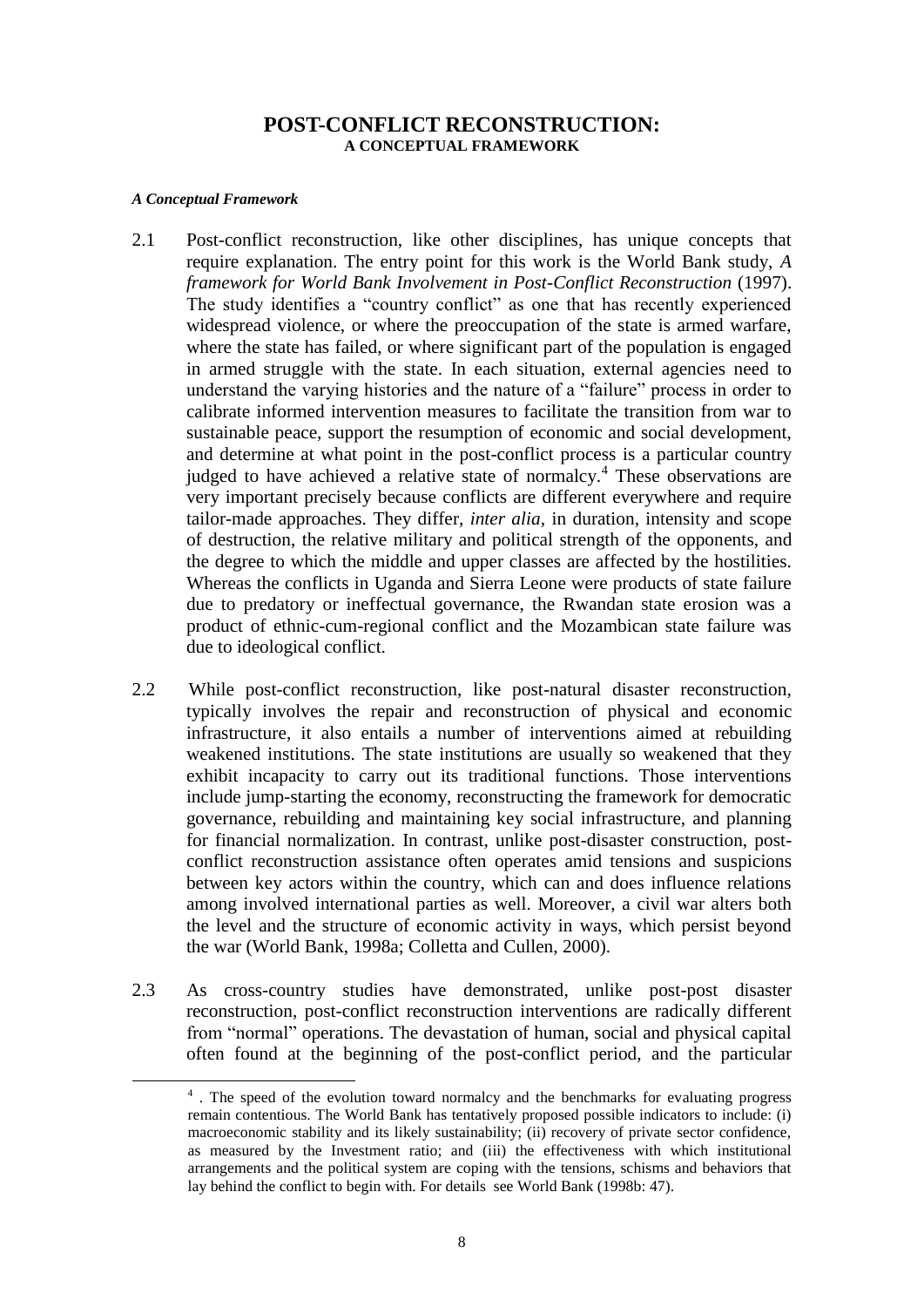provisions of the peace agreement, require a paradigm shift diagnosing and prescribing policy interventions which should be conflict mitigating. The volatile and fast-changing circumstances of post-conflict societies demand a high degree of flexibility and speed in the design, implementation, monitoring and evaluation of projects and programs. In addition, post-conflict interventions tend to have explicit objectives like supporting the transition from war to peace, resumption of economic and social development, reconciliation and reconstruction, human and institutional capacity building, special investment fund to maintain social cohesion during the period of economic adjustment and poverty reduction and decentralization. Moreover, a post-conflict reconstruction process typically requires at least two decades of sustained effort, with the risk of war a recurrent phenomenon (Collier, 2001). Arguably, conflicts are often protracted rather than limited in duration and tend to tear the country's social fabric and destroy is physical and human capital. Recovery requires incremental planning, careful and realistic policy reforms as well as consideration of the post-war constraints and peace agreements. Raising taxes in post-conflict situations, for example, may discourage private investment, downsizing the civil service under public sector reform programs, may contradict agreements made under the peace accords; standard procurement and disbursement procedures can easily degenerate into serious stumbling blocks to recovery, reconstruction and reconciliation. In short, post-conflict operations require intensive monitoring to ensure their continued relevance, effectiveness and efficiency, and timely preparation of post-conflict completion reports to expedite lessons learned (World Bank, 1998b; Duffield, 1994).

2.4 It is against this background that most bilateral and multilateral organizations have established post-conflict research units to consolidate institutional learning on reconstruction issues, to support staff in developing and implementing reconstruction strategies, and act as the focal point for partnership with other members of the international community.

#### *Capacity Building Defined*

2.5.1 In this research effort, we define capacity - including knowledge and technology - as the ability of organizations, organizational units, individuals and societies to identify constraints and to plan and manage development effectively, efficiently and sustainably. This definition involves both the development of human resources, institutions, society and a supportive policy environment. It encompasses the process by which individuals, groups organizations and societies develop their abilities individually and collectively, to identify their problems and constraints to development, set development objectives, formulate policies and programs, perform functions required to solve the identified problems and achieve a set of development objectives. Each society has the capacities that correspond to its own functions and objectives. Non-industrial societies, for example, have relatively few formal institutions, but they do have highly developed skills and complex web of social and cultural relationships that are often difficult for outsiders to comprehend. Capacity building needs to be addressed at three levels: individual, institutional and societal. All these layers of capacity are mutually interdependent. If one or the other is pursued on its own,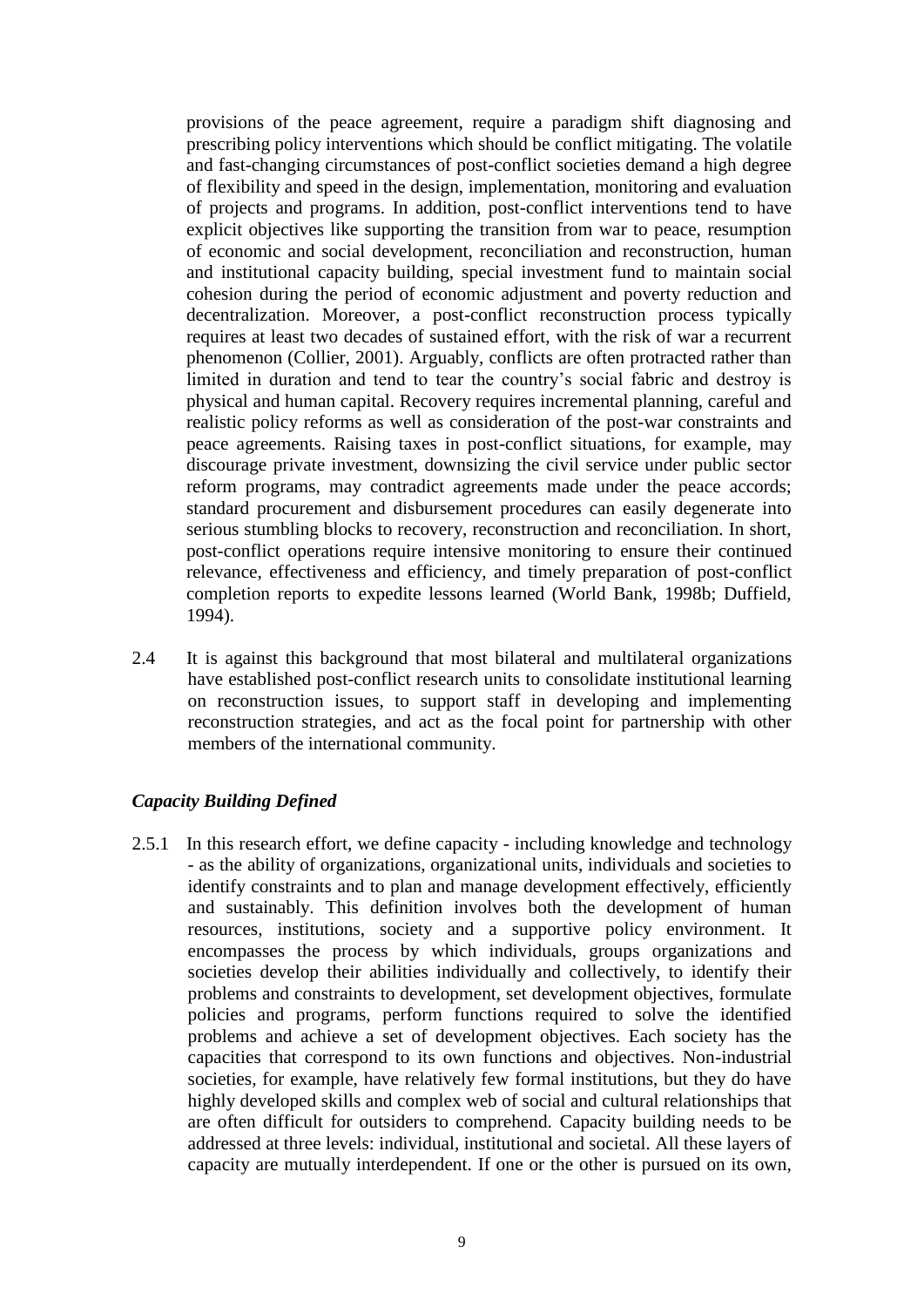development becomes skewed and inefficient (Browne, 2002:2-4).

- *Individual:* This involves enabling individuals to embark on a continuous process of learning – building on existing knowledge and skills, and extending these to new directions as fresh opportunities appear.
- *Institutional*: This too involves building on existing capacities. Rather than trying to construct new and alien institutions on the basis of foreign blueprints, governments and donors instead need to seek out existing initiatives, however nascent, and encourage these to grow.
- *Societal*: This involves capacities in the society as a whole, or transformation for development. It encompasses the facilitatory process, which lie at the heart of human development: the opening and widening of opportunities that enable people to use and expand their capacities to the fullest. Social capital and cohesion are at the core of societal capacity and apply both nationally and locally. Without such opportunities, soon people will find that they skills rapidly erode or become obsolete. And if the find no opportunities locally, trained and skilled people will join the brain drain and take their skills overseas.
- **2.6** In this regard, therefore, the broad concept of capacity building comprises of various processes of creating new capacities (capacity creation), effectively mobilizing and utilizing existing capacities (capacity utilization) and sustaining the created capacity over time (capacity retention). These dimensions of capacity development are

# *Capacity Creation*

2.7 The creation of effective human and institutional capacity rests on a strong foundation that facilitates the creation of new capacities through learning opportunities as well as putting in place processes, which enhance the adaptability required for dealing with the dynamic environment. Such a foundation is created through formal training and informally through on-the-job training as well as through accumulation of norms, routines and processes, which promote capacity creation on a continuous basis.

# *Capacity Utilization*

2.8 Efficient and effective use of existing capacities is an important aspect of capacity building. The failure of most African countries to make effective use of their human resources has been identified as one of the major factors retarding development. The cause for the underutilization and/or mis-utilization of this critical agent of progress can be traced to the extant disenabling environment. In this context, effectiveness and efficiency involve taking stock of existing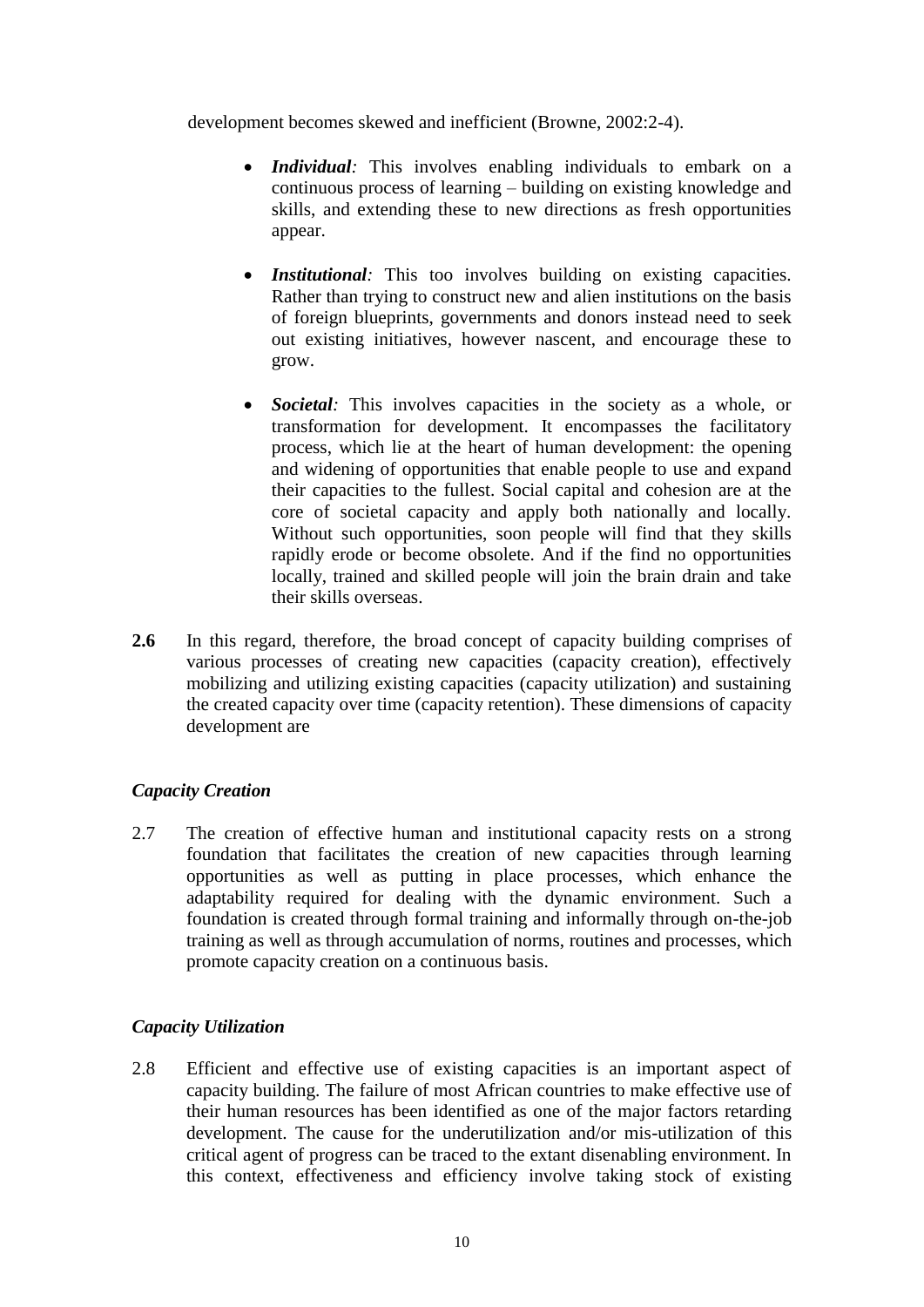capacities, mobilizing them to achieve a set of development goals. Making best use of existing capacities will involve mobilization of all the creative and innovative capacities that can be valuable from existing human and institutional capacities.

### *Sustaining Capacity*

2.9 The capacity that is being created and utilized to realize a set of development goals will need to be retained, developed and sustained over time. Capacity building programs and projects will need to be designed in such a way that they are sustainable beyond the initial external interventions. Sustaining capacities is more likely to occur in the context of a modicum of political and economic stability supportive of conducive working conditions, ensuring low risk of violent social conflict, and providing an atmosphere of support for the capacity building efforts in society and good governance. Sources of funding are an important element of sustainability and capacity retention. In the long run, the key to sustaining capacity building programs will be the availability of local sources of funding. Sustainable capacity building will need to address the capacity to mobilize domestic resources, notably government revenues as well as savings and investments. Resource mobilization is therefore an important component of capacity building.

#### *Capacity Building Environments*

- 2.10 The processes of capacity building are embedded in complex environments that affect their ability to achieve intended objectives. At the most general level of analysis is the broad political economy environment. This refers to the economic, social and political milieux (local, national and international) in which individuals, organizations and society attempt to carry out their activities and the extent to which conditions in the Environment facilitate or constrain performance. Within this dimension, a broad set of factors affect the ability of actors to perform effectively, efficiently and sustainably. In terms of economic factors, the level and growth rates of GDP, conditions in international commodity and capital markets, the labor market situations, the level of private sector development, and the nature and extent of development assistance impinge on virtually all activities carried out by government. Politically, actors are affected by factors such leadership support, the extent to which civil society is mobilized, the degree of political stability, and the nature and development of political institutions. Social factors are also important, such as the level of human resource development; tolerance or tensions among social groups; social mobilization and needs; the development of non-government organizations (NGOs); and the degree of participation in economic and social life.
- 2.11 At the international level, it is important to emphasize that donors will have a long-term view of what they want to contribute to  $-$  a better health system, efficient judiciary or more skilled economists at the national treasury- in a capacity building needs matrix. At the same time, however, they remain accountable to their constituencies at home. They feel more comfortable,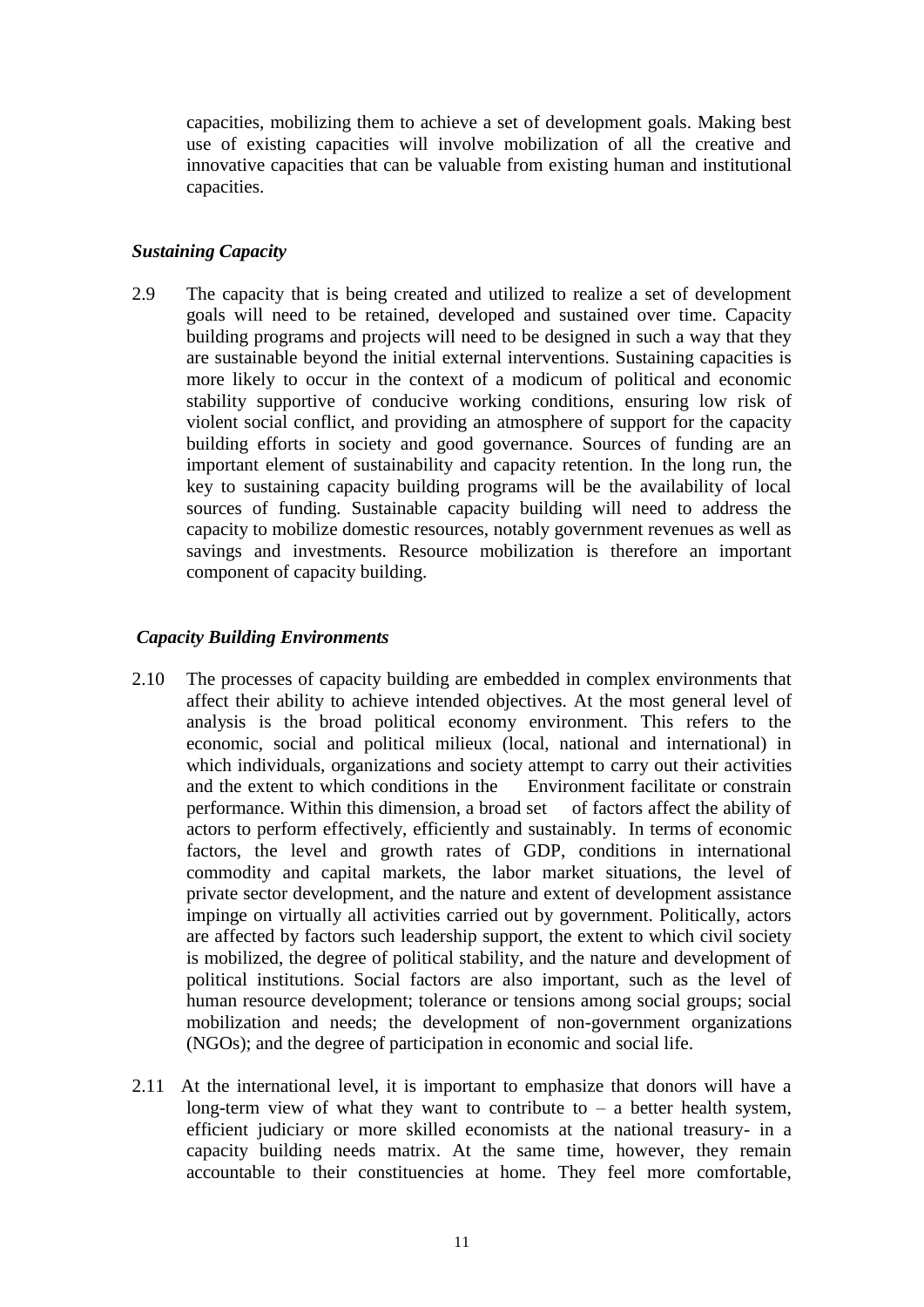therefore, if they can point to visible activities – courses in their home universities, training manuals, computer systems – which encourage a bias toward self-contained and pre-ordained packages. Moreover, donors want to retain as much control as possible and avoid accusations that hard-earned taxpayer funds were being squandered through inefficiency, incompetence or corruption. One way of achieving this kind of assurance was to sent expatriates as gatekeepers.

- 2.12 The second dimension of capacity is the institutional environment of the public sector that facilitates or constrains the actors' activities and affects their performance. This dimension includes laws and regulations affecting the civil service or private sector and the operation of government, such as hiring, promotion, and remuneration policies; the general operating procedures; and standards of performance. It includes the financial and budgetary support that allows organizations to carry out particular tasks as well as the policies in effect that constrain or hinder performance. The institutional context also includes laws and regulations defining responsibilities and power relationships among actors and the informal power relationships that often mean that some institutions and agencies acquire resources or influence policy more effectively than others. Of course, not every capacity building takes place through the public sector. All countries are constantly engaged in multiple processes of capacity development, in the public sector, civil society and the private sector.
- 2.13 The third dimension of capacity-building relates to the coordinated activity of several organizations that is required to accomplish a given task, i.e., the task network. The interactions of organizations within this network can facilitate or constrain performance. Some organizations may be more central to a given task than others; these are called "primary organizations". Secondary organizations have a less central role in accomplishing the task but are nonetheless essential to it. In addition, there are often supporting organizations that provide important services that enable a task to be performed. How these networks function and the nature of formal and informal interactions among them are important aspects of organizational performance. Within any particular task network, there may be organizations from diverse levels of government, and from the private sector and NGO sectors.
- 2.14 The fourth and fifth dimensions of capacity development are the organizational and human resource bases of the organization. These two levels of analysis are closely intertwined. The fourth dimension of capacity development focuses on organizational structures, processes, resources, and management styles that affect how individual talents and skills are used to accomplish particular tasks. It should be pointed out that organizations establish goals, structure work, define authority relations and provide incentives and disincentives that shape behavior of those who work within them. The fifth dimension of capacity development relates to training and recruitment of managerial, professional, and technical talent that contributes to organizational performance. Among these five sets of factors that affect capacity building initiatives there may be some that facilitate effective performance and others that constrain it. A case study research, such as this of Uganda, can illuminate how various factors influence capacity building in post-conflict societies and what interventions can promote better performance.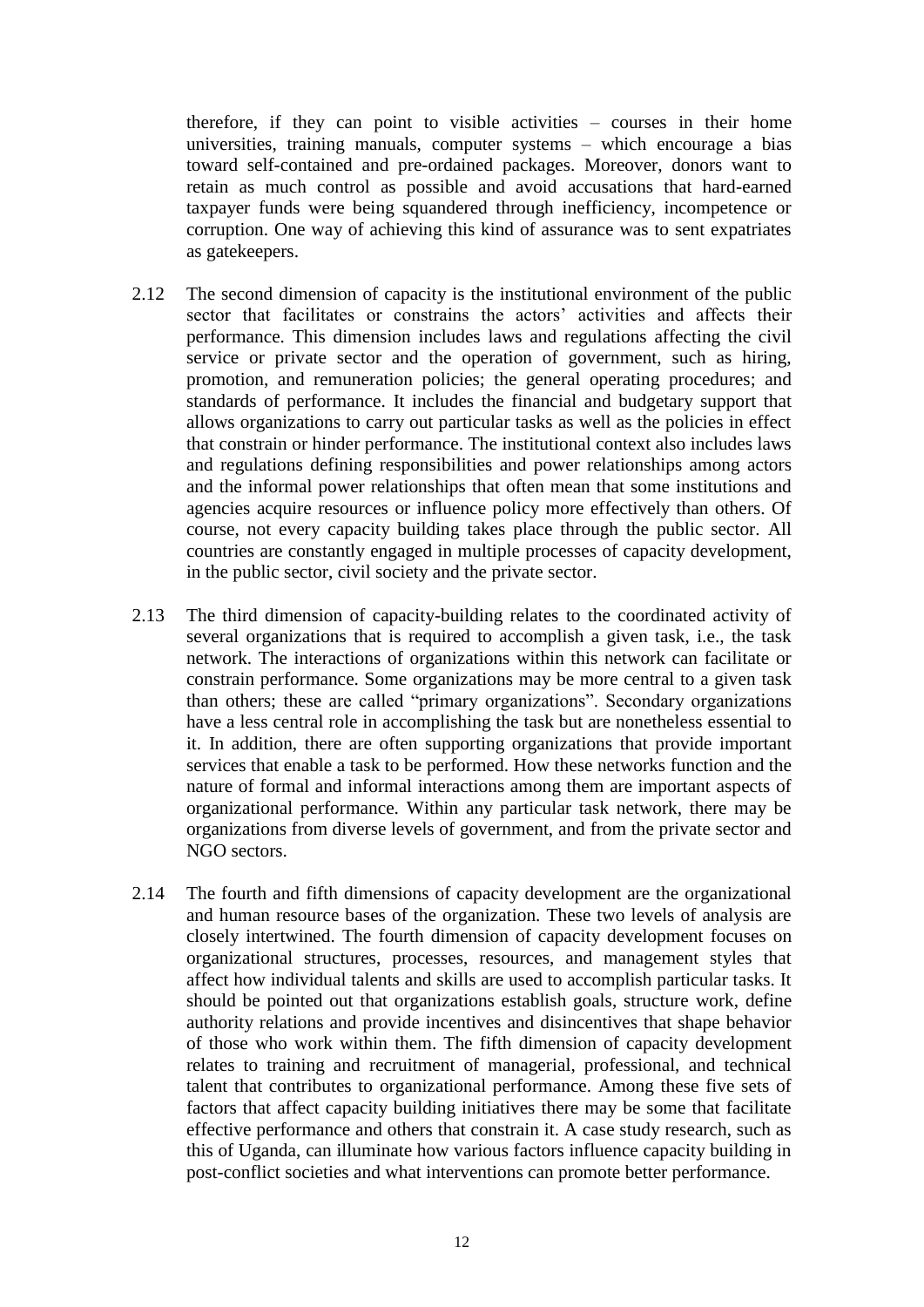# **THE MOZAMBICAN CASE STUDY**

### *Socio-Political Context*

- 3.1 Mozambique is located along the southeastern coast of Africa, with an area of 799,330 square kilometers, between the parallels of 10 degrees South and 27 degrees South and meridians 31 East and 41 degrees East. It is bordered to the north by Tanzania, to the northwest by Malawi and Zambia, to the west by Zimbabwe, South Africa and Swaziland and to the south again by South Africa. To the east, the country is bordered by the Indian Ocean, with a coast of almost 3,000 kilometers.
- 3.2 Politically, Mozambique gained its independence from Portugal in 1975. From the 1980s onwards, the country faced a long period of economic crisis, political and military instability and a war that ended in 1992, when a peace agreement between the government and Renamo was signed in Rome. This was followed by the country's first multi-party elections in 1994. Administratively, it is divided into 10 Provinces: Cabo Delgado, Niassa, and Nampula in the north, Zambezia, Tete, Manica, and Sofala in the center of the country, Inhambane, Gaza and Maputo in the south, with considerable geographical diversity among the provinces. The capital city, Maputo, has a dominant position in terms of economic and educational conditions, and for that it has a status of a province.
- 3.3 According to the population census of 1997, Mozambique has an estimated population of 16.7 million inhabitants, the majority being composed of children and youth less than 15 years of age. Life expectancy at birth is 45.5 years. Mozambique's population is predominantly rural, multicultural and multilingual. According to the data from the National Institute of Statistics of 1999, about 6.5 percent of the population speak Portuguese, the country's official language, as its mother tongue. According to the same source, about 40 percent of the population speak Portuguese as a second language. Approximately 53 percent speak local languages.

# *Macroeconomic Context*

3.4 At the end of the war in 1992, Mozambique was classified as the poorest country in the world. In the second half of the 1990s, however, it achieved one of the fastest rates of economic growth, and became Africa's fastest growing economy. The government maintained sound macroeconomic policies, so that fiscal deficits was about 2.5 percent of the GDP and inflation dropped from about 46 percent in 1988 to less than 7 percent in 2000. Real output growth rates averaged over 8 percent between 1994 and 2000 and over the past three years the average annual growth rate has exceeded 10 percent. Still, Mozambique remains an extremely poor country. The average per capita GDP is only \$218 per year. About 70 percent of the population lives below the poverty line. The minimum wage is equivalent to only US\$ 25 per month. The economy remains fragile. There is a large balance of trade deficit, with an import/export ratio of 3 to 1, and the economy is heavily reliant on external assistance. The government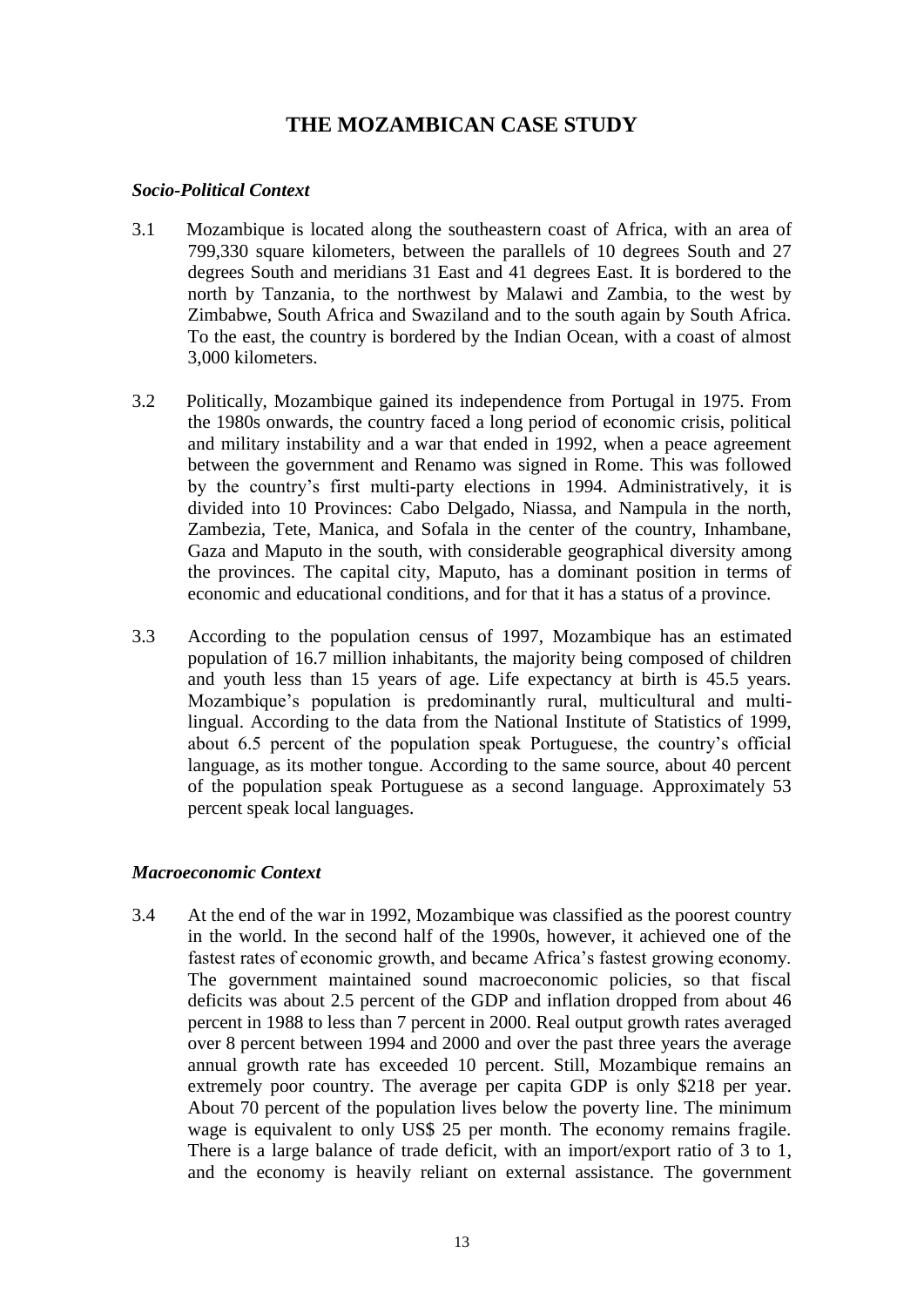budget is comparatively small. Total revenues are about 12 percent of GDP (compared to 26 for Kenya).

3.5 Mozambique is perhaps the most successful story in the southern African (apart from South Africa) region in terms of its recent political and economic transformation. It has simultaneously and successfully undertaken three It has simultaneously and successfully undertaken three transitions: from war to peace; from state-centered to market economy; and from party-state to formal liberal democracy. Since the signing of the General Peace Accord in Rome in 1992, Mozambique has been recognized as a model of post-Cold War conflict resolution. In October of that year, the government of Mozambique signed a peace accord with the Renamo rebel group that premised the termination of its sixteen-year civil conflict upon the construction of a functioning multi-party democracy.

Moreover, the war-to-peace process of democratization was carried out in parallel with economic structural reforms leading to a liberal market system, which has recorded phenomenal economic growth rates. From 1992 to 2003, Mozambique has enjoyed its first decade free of armed conflict since independence in 1975, with two intermittent internationally recognized (though internally contentious) national elections. And it has provided the United Nations (UN) with its only real success story in Africa. This risky and manifold transition process enabled the country to make the 'A-list' of the World Bank, International Monetary Fund (IMF) and the UN in becoming a blueprint for countries in Africa on the path of post-war reconstruction despite possessing an exceptionally weak human and institutional base.

# *Recent Developments*

- 3.6 In recent years, however, the political accord in Mozambique seems to be unraveling and the country appears to be at a crossroads. Like all emerging democracies in Africa, Mozambique is faced with teething problems regarding weak institutional and human resources capacity, pervasive poverty, and excessive dependence on foreign assistance. Largely because of its inherently weak institutional capacity, the state allowed external agencies to impose policies, projects and programs and, in a decentralized fashion, independently administered such projects with minimal government supervision. The result is a mosaic of hundreds of unsustainable projects and programs based on different philosophies, of differing quality, and with widely differing cost structures. Moreover, despite recent successes, Mozambique remains one of the poorest countries in the world. It GDP per capita is about US\$210 for the Mozambican population of about 17 million with a national incident rate of 69 percent, that is, slightly more than two-thirds of the population lives in absolute poverty.
- 3.7 Moreover, Mozambique's success is overshadowed by a contested post-conflict governance system. There are increasing doubts whether or not sustainable political rapprochement between Frelimo and Renamo is emerging. In fact, Renamo continues to feel marginalized and excluded from influence and power, while Frelimo continues to strengthen and entrench its position as the ruling party. If anything, the rivalry and animosity between the two parties has increased.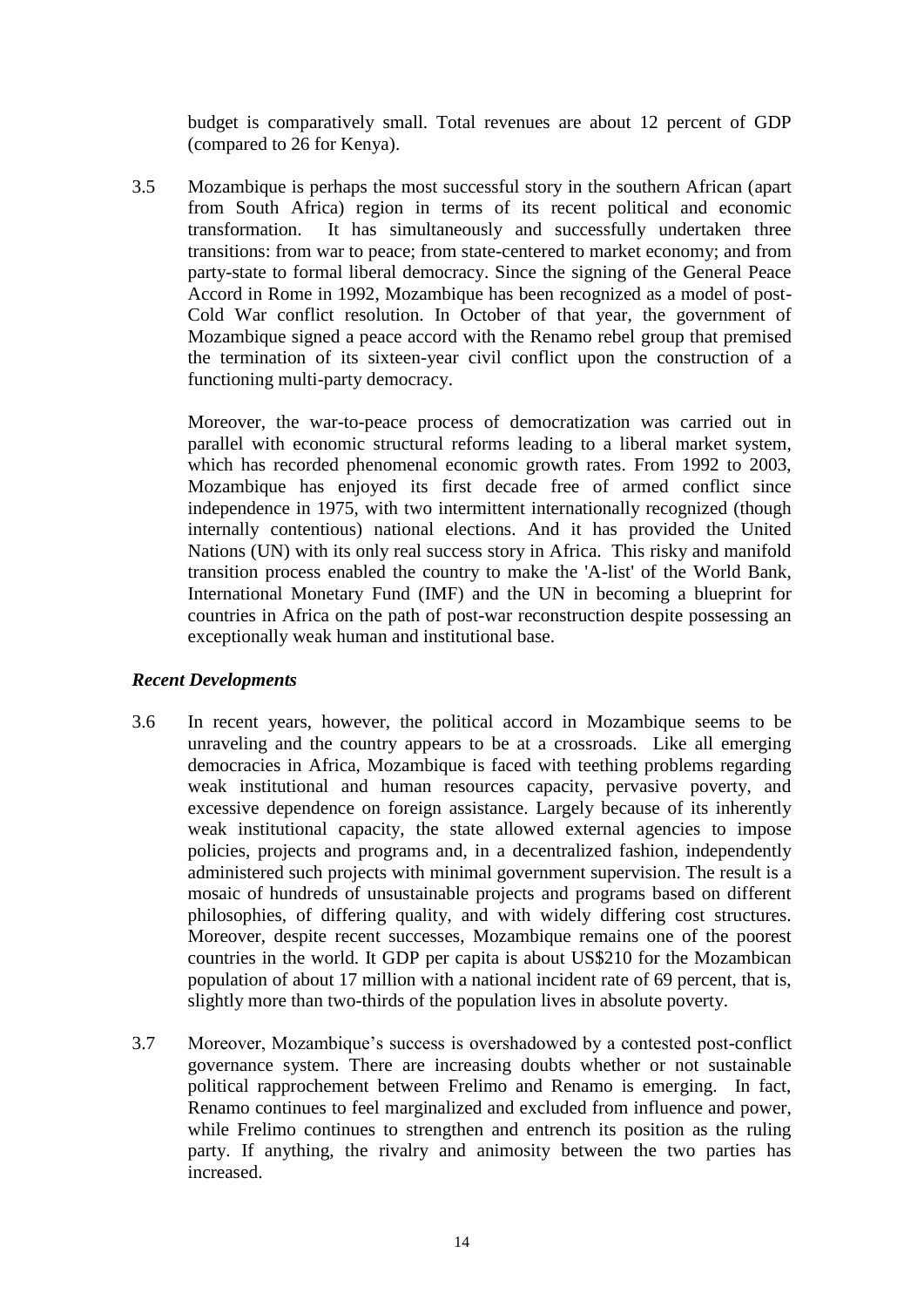- 3.8 Furthermore, the benefits of the phenomenal economic growth are not accruing to everyone in society. Instead, the gaps between the rich and poor (as well as city and country) are widening, fuelled by corruption, uneven levels of development among the provinces, and increasing poverty. In addition, reconciliation is being impeded by a winner-take-all system, which is underpinned by the 1990 Constitution. Given these prevailing threats, as well as inherent weak institutional capacity to address them simultaneously, the situation in Mozambique may be more fragile than it appears to be at first glance.
- 3.9 Although democratic transition theorist would see these structural problems as endemic in the 'honeymoon phase', the trajectory of these problems remains critical for furthering the consolidation of democracy, especially in countries that have moved from a one party state to a multi-party democratic system. Thus, what may appear to have been a remarkable recovery from the bitter years of civil war is set at risk again by the volatility of political uncertainty and economic desperation. Now more than ever, the balance is being threatened by the failure of the government to address popular aspirations and engender political maturity.

# *Anatomy of Mozambican Conflict*

- 3.10 The underlying causes of the Mozambican conflict have been the subject of controversy, and have tended, crudely, to polarize around two opposing ideological positions. The first is that the war in Mozambique was an externally sponsored project of destabilization against the Frelimo government in the context of the South African apartheid regime's "total strategy" for the region, and conservative Western concern about a communist-inspired government providing an alternative development model for other African states. In this grand view, Renamo is seen as a puppet force, set up and sustained by external support, with no real political program or intent to govern, and no domestic power base (Hanlon, 1984; 1989).
- 3.11 The opposing view is that the causes of the war were mainly internal, a product of Frelimo's failed socialist experiment and particularly their alienation of the rural peasantry, traditional leaders and *cuandeiros,* through the imposition of state farms and cooperatives, communal villages and a new power structure which undermined the traditional social order. Ethnicity, class and regional bias is held by some to have played a major part in the conflict, given the dominance of particular groups in the respective leaderships, with Renamo associated with the Ndau of central Mozambique and the leadership of Frelimo dominated by southern-based intellectuals (Baden, 2003).
- 3.12 Recent events, particularly the 1994 and 1998 elections, in which Renamo won a surprisingly high proportion of the vote, given their well-publicized record of brutality, it has become hard to sustain the argument that internal factors were not important in fueling the conflict. Most commentators now endorse the view that both internal and external factors were involved, but differ on the degree of emphasis given to each. This study adopts a position of dual external and internal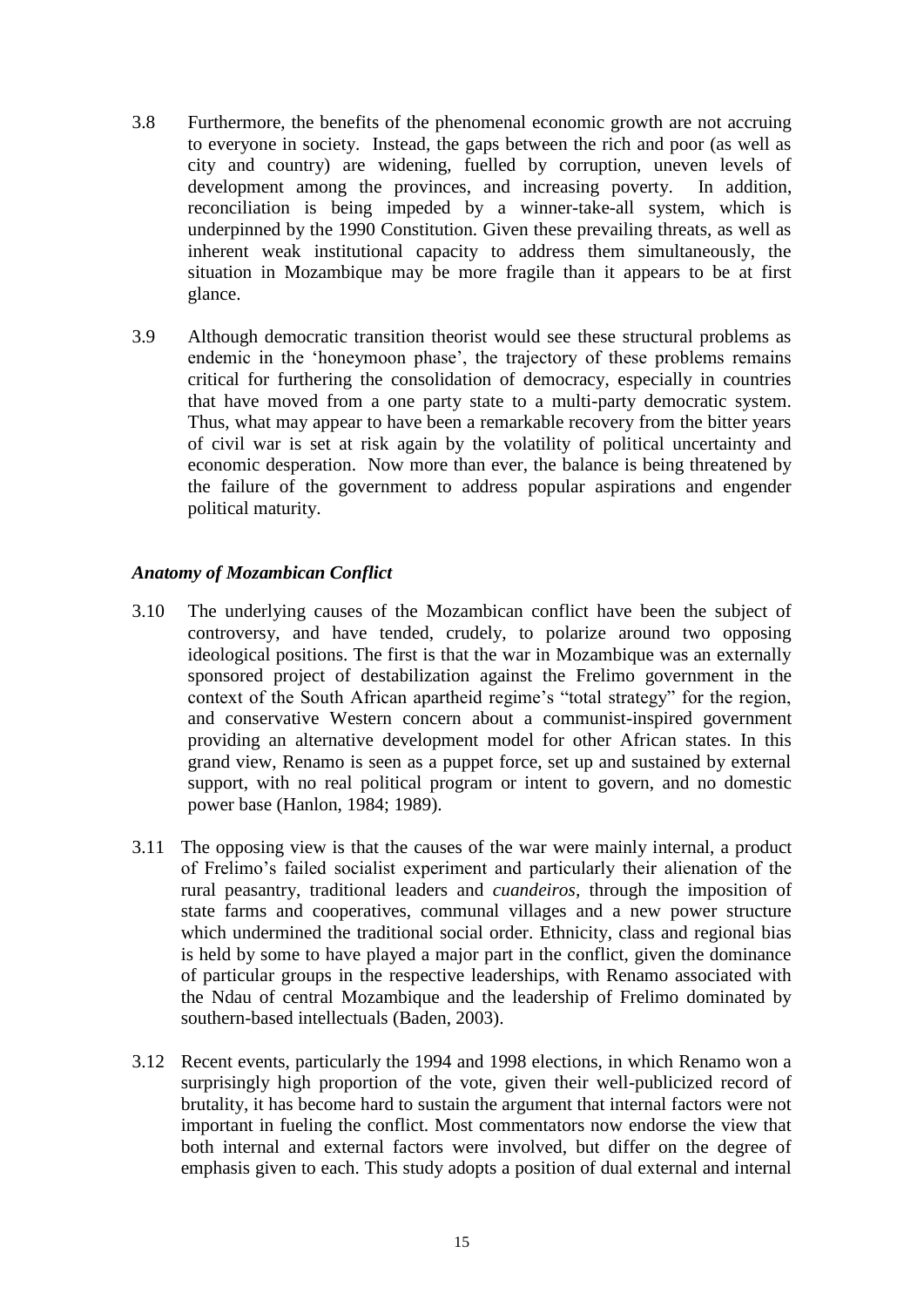cause and effect for the armed dissent and its support whilst highlighting Frelimo's policy errors during its radical socialist policy phase, in particular, the secular zeal of the Frelimo government in disrespecting both the Catholic and Islamic communities. Renamo certainly took advantage of these misplaced policy initiatives to build upon rural peasant dissent (Chan and Venancio, 1998).

- 3.13 Mozambique has an interesting and complex historical background. A combination of Arab, British and Portuguese influences, coupled with indigenous traditions underpins the political, economic and social landscape of the country. Between the sixteenth and nineteenth centuries, the Portuguese vied with Arabs and Swahili-speaking traders for control of the gold, ivory and, finally slave trades. By the late nineteenth century, the Portuguese had established a degree of control over the coastal settlements and inland areas in the Zambezi valley, where Portuguese settlers had established large plantations. Pressures from colonial rivals forced Portugal to extend more effective control over the territory, and a series of campaigns at the turn of the century eventually crushed African resistance. Portugal colonized the country, but it was a weak metropolitan power, which was unable to exploit the colony's resources effectively or to establish an efficient administration. As a result, vast areas of the country were carved up and leased as concessions to private international firms. These private firms operated as independent fiefdoms, which maintained almost complete control over large swathes of territory and became notorious for both forced labor abuses and failure to develop their territories. They maintained control over the territories until the 1930s, when their leases expired under the centralizing policies of the Portuguese dictator Antonio Salazar.
- 3.14 Having wrested control of the territories from the concession companies, the Colonial Administration intensified its involvement in Mozambique. From the 1950s and for two more decades there was a steady inflow of Portuguese settlers to the colony. This was stimulated by changes in colonial investment patterns. The authorities issued a series of development plans designed to extend and upgrade Mozambique's transportation and communications infrastructure, to encourage those Portuguese, who had accumulated capital from monopolies, to invest in, expand and diversity their undertakings. The generally favorable prices for tropical commodities in the post-war era fuelled this trend and the colonial economy expanded quite vigorously, encouraged by the influx of Portuguese settlers who took advantage of employment and business opportunities. By the early 1970s, more than 200,000 Portuguese nationals were resident in Mozambique. However, the authorities still maintained a tight rein over African economic and physical mobility. They stifled the evolution of an indigenous petty bourgeoisie by monopolizing skilled labor opportunities, and suppressed nationalist aspirations by barring Africans' access to bureaucratic and administration power (Waterhouse, 1996).
- 3.15 Under the colonial regime, no social provision was made for Africans, except for a few Catholic mission schools, and health facilities were concentrated in urban areas, while 95 percent of Africans were based in rural areas. Africans were subjected to punitive taxation and forced labor, and as late as 1961, enforced through Portuguese appointed chiefs. Despite the repressive stance taken by the Portuguese administration, anti-colonial groups were formed and in 1962 the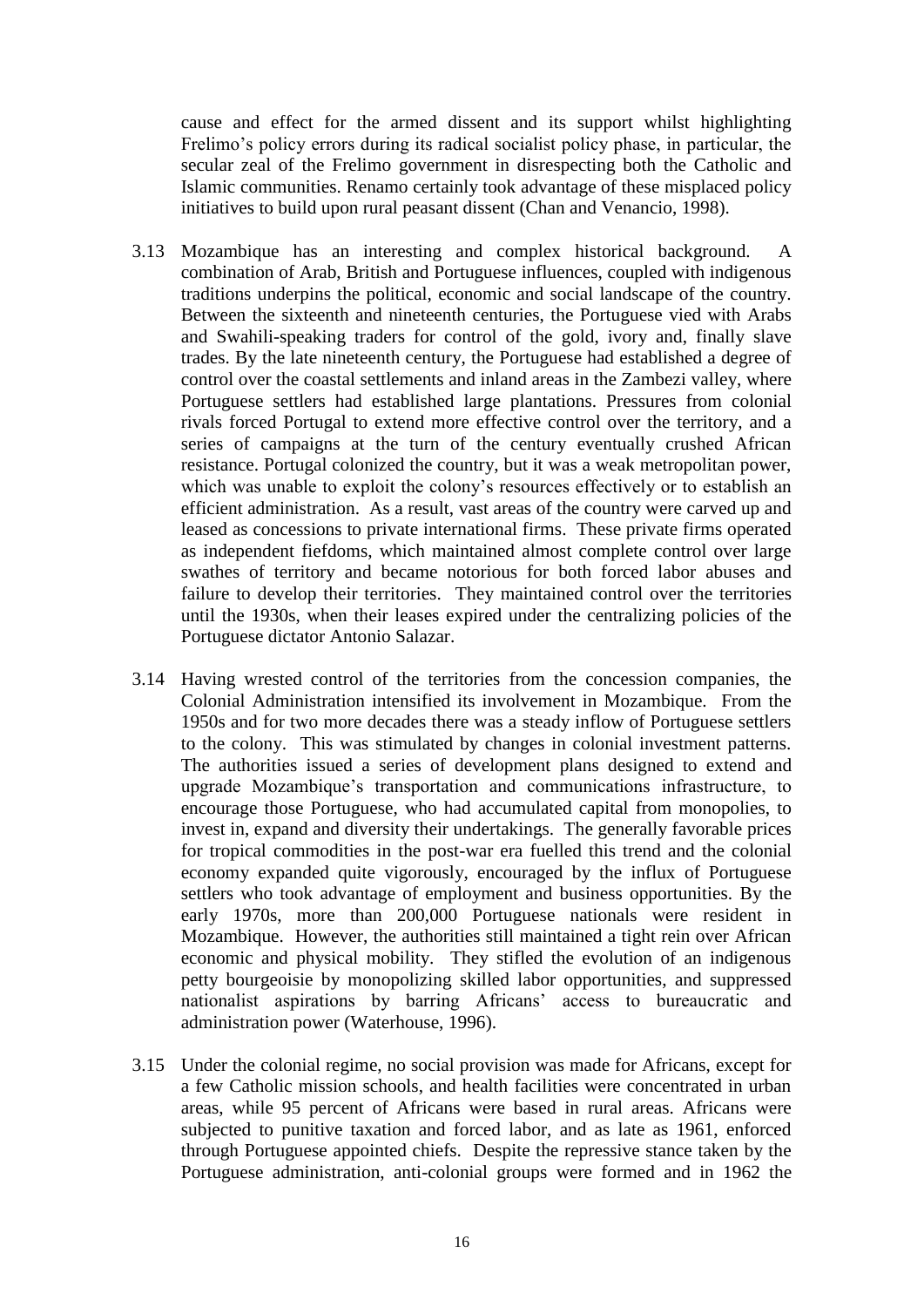Frente de Libertacao de Mocambique (Frelimo) was born out of a coalition of three banned political groups. Frelimo came to champion the struggle for independence, and from 1964 a 'national liberation struggle' began to gather momentum. Operating from bases in Tanzania, Frelimo conducted a classic, anti-colonialist guerilla war, chiefly in the north of the country, politicizing a sympathetic rural population in the process.

3.16 The turning point in the liberation struggle came on April 25, 1974, with a military coup, which overthrew the Salazar regime in Portugal. This sea change in the structure of power in Portugal forced the regime to make a rapid exit from Mozambique. Frelimo, which had yet to penetrate the central and southern regions of the country, capitalized on the situation to ensure that it would emerge from the transition as the dominant political force. Even though there were individuals in Mozambique who resisted Frelimo's authority and attempted a counter- revolutionary attack, the internal chaos in Portugal compelled the newly elected administration to grant Mozambique its independence. Initially Portugal requested that elections should be held, but this was rejected and arrangements were made for the direct transfer of power to Frelimo. On the  $25<sup>th</sup>$  June, 1975, Mozambique became an independent state under the leadership of Frelimo, with Samora Machel as the first President. This victory by the people of Mozambique seemed to mark the beginning of the road to democracy.

#### *Capacity Deficit at Independence*

- 3.17 Mozambique gained its independence amid a chaotic and violent exodus of Portuguese settlers, including almost all of the technical and managerial elite. Property and productive infrastructure was sabotaged and abandoned, and the country was left with a largely dysfunctional economy and an unskilled human resources base. Frelimo inherited a markedly fragile state, with government and the economy in the hands of inexperienced Frelimo cadres with little formal training and a high rate of illiteracy. Those embittered ex-colonists who remained further undermined the country's ability to rebuild. Despite this political and administrative disarray, Frelimo asserted its own vision of national unity, swiftly consolidating its one-party rule and implementing a range of other measures to limit opposition and establish control over the populace.
- 3.18 To achieve its ambitious program of social and economic reforms, in 1977, Frelimo transformed itself into a vanguard party and adopted Marxism-Leninism as its official doctrine, as well as central planning and a modernizing development strategy. The most important focus of the Frelimo government was to create a non-racial, classless society. The Party's socialist values became the underlying basis for governance. While some may now argue that the socialist project was weak and without merit, at the time socialism offered an alternative political system to the Western form of government, which leaders of liberation movements saw as perpetuating economic exploitation and class division. However, the vision of winning the hearts and minds of the people was not entirely altruistic. Frelimo, guided by its need to establish firm control, took punitive measures against those who had opposed them, including the Roman Catholic Church, which it accused of aligning itself with the old colonial regime.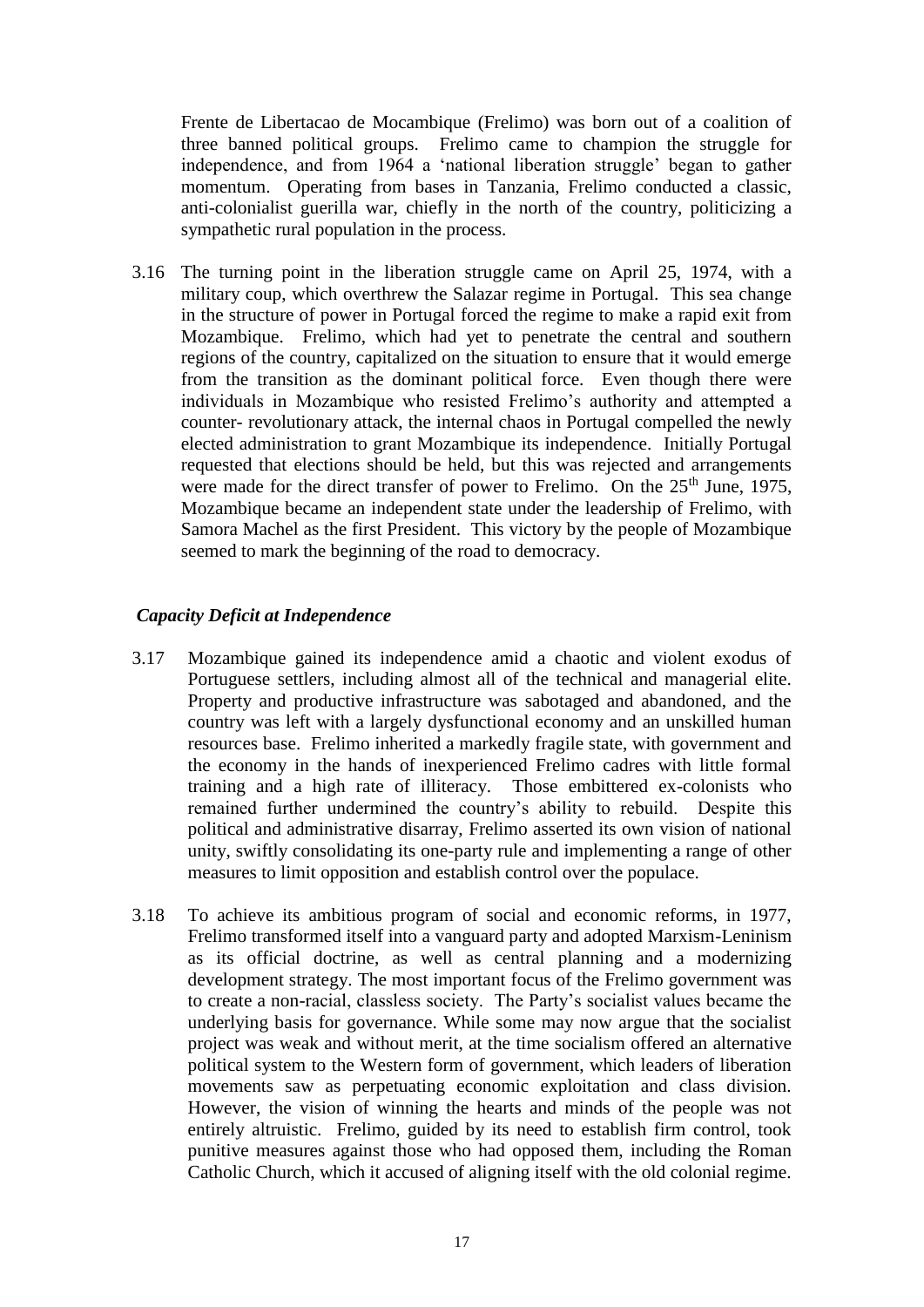Most of the measures adopted by Frelimo were aimed at protecting its power base.

- 3.19 Despite the nationalist rhetoric, Frelimo was accused of giving certain groups preferential treatment under the new administration, which sharpened tensions in some rural areas. The government nationalized land, health care and education, appropriated many buildings, and stepped in to run abandoned shops, businesses and farms. Large estates, which had been abandoned by the Portuguese, were taken over by the state. These farms absorbed the bulk of agricultural investment, while peasant production fell into sharp decline. The resentment this caused was heightened by Frelimo's largely compulsory 'villagisation programme', which compelled peasants toward communal production. But their main disadvantage was the marginalization of the traditional authorities. Ultimately, Frelimo's ambitious nationalization project evolved into a form of authoritarianism. Eventually this authoritarianism created acute economic cleavages between the ordinary citizen and the ruling elite (EIU, 1996).
- 3.20 Nevertheless, the period up to 1980 witnessed considerable social gains. In the first six years after independence, primary school enrollment doubled, while secondary school enrollment increased six-fold. Barefoot health workers reached up to 90 percent of the population and infant mortality fell by 20 percent. The Women's organization, OMM, was instrumental in promoting some of these services, in particular, the literacy campaign targeting women. Frelimo also introduced new laws and policies opposing such practices as initiation rites, bride wealth, forced marriages and polygamy, to protect the rights of women.
- 3.21 Frelimo's frenetic assertion of control, its unaccountability, and its Marxist approach to running the country, which involved the identification of 'class enemies', soon produced aggrieved groups who had lost out or suffered under its rule. Where pockets of resistance emerged, they were eliminated, and the party established an unchallenged authority over the political landscape. Worse still, civil society organizations failed to take root. When organized resistance did come it was mainly driven by outside intervention.

#### *From Civil War to a Negotiating table*

3.22 The outbreak of the civil war was directly attributable to the status quo of regional politics at the time. Frelimo's victory in Mozambique had a contagion effect on other liberation movements fighting for independence within the region. It renewed hope and optimism among these movements and led them to increase their struggle against the white minority regimes in Zimbabwe and South Africa. Furthermore, the Frelimo government was sympathetic to these movements and allowed them to use Mozambique as a rear base for counter insurgency. It was out this context that Resistencia Nacional Mocambicana (Renamo) was born. Renamo, which was formed in 1977 by the Rhodesian Central Intelligence Organization, was in response to President Michael's growing support for the Zimbabwean African National Liberation Army (Zanla), and his enforcement of United Nations sanctions against the while settler regime in Rhodesia. Renamo was comprised of soldiers who had fought with the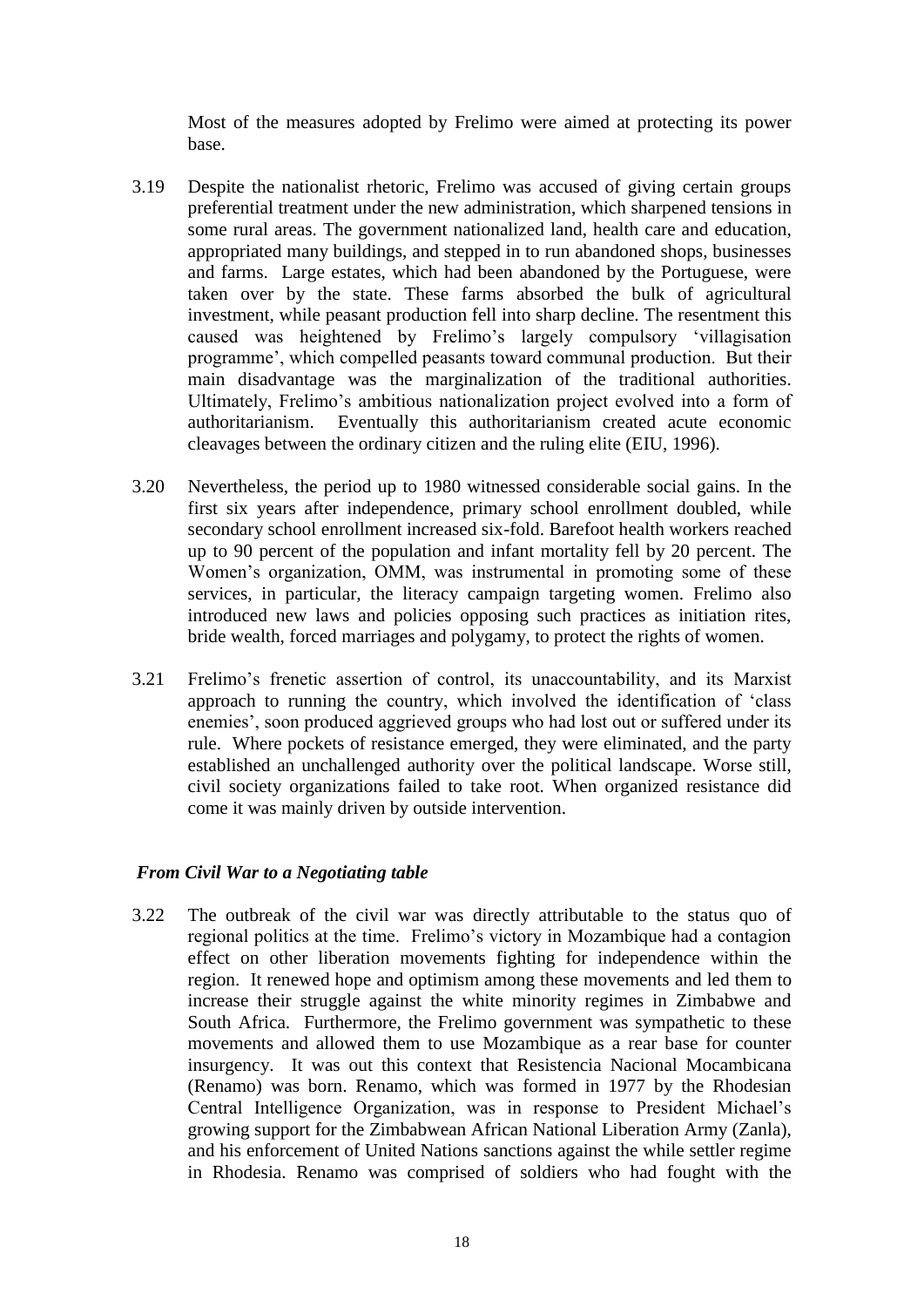Portuguese during the colonial war, in addition to Frelimo dissidents. Its initial objectives were to destabilize the Mozambican government and provide intelligence on Zanla guerrillas operating within its border. In pursuing these aims, Renamo enjoyed limited grassroots support and did not pose a serious threat to Frelimo. However, this changed after 1980, when Rhodesia was granted independence and Zanla took control.

- 3.23 Zimbabwe's transition to majority rule effectively left Renamo without a sponsor. Control of the group eventually was handed over to the South African Military Intelligence Directorate (MID). South Africa's aim in revitalizing Renamo was to counteract Mozambique's support for the armed opposition to apartheid, and to block landlocked Zimbabwe's access to the sea through Mozambique. The intention was to increase South Africa's dominance at home in terms of violence and brutality. By 1982, Renamo was active in most parts of Mozambique, especially in the north and the center of the country, and had become a serious military threat to the government. It's grassroots support, notably among the rural poor, also increased since Frelimo's authoritarian control led to ambivalence and hostility towards the government. This exacerbated the civil conflict and provided Renamo with the political space to exploit the situation. In the 1984, the governments of South Africa and Mozambique signed the Nkomati Non-Aggression Pact. The pact laid down the foundation for a cessation of hostilities between the parties. In exchange for South Africa halting its support for Renamo, the Frelimo government agreed to close down ANC military operations from its territory. A series of South African-mediated negotiations also took place between Frelimo and Renamo in an attempt to reach a lasting settlement to the war. However, these talks collapsed under pressure from the South African military and other opposition groups. Even though Frelimo largely adhered to the terms of the Nkomati Accord, the South African government did not; it continued to covertly support Renamo. Eventually this led to the dissolution of the Nkomati accord.
- 3.24 South Africa's covert support for Renamo forced the rebels to adopt new insurgency tactics. These tactics were more destructive than before and included the targeting of key strategic areas and civilians. Instilling fear and terrorizing the rural population became the hallmark of Renamo's offensive. The tactics were part of a standard terrorist strategy intended to advertise the rebels' strength, weaken the authority of the government, and to undermine the rural production system on which Mozambique depended. To this end, Renamo destroyed transport links, health clinics, schools and all other infrastructure that represented social security and government provision. By the late 1980s, Mozambique had dissolved into one of the Africa's greatest humanitarian disasters, with the state moving toward total collapse. The gains made in education and health were almost wiped out.
- 3.25 At the same time, the Frelimo government was faced with a demoralized army and was unable to maintain control across vast areas of territory. Enlisting the help of its regional neighbors, Tanzania and Zimbabwe, the government attempted to flesh out Renamo bases in neighboring countries in order to stop the insurgency attacks. Though this initiative had some success, Renamo continued to receive support from the South African government, Portuguese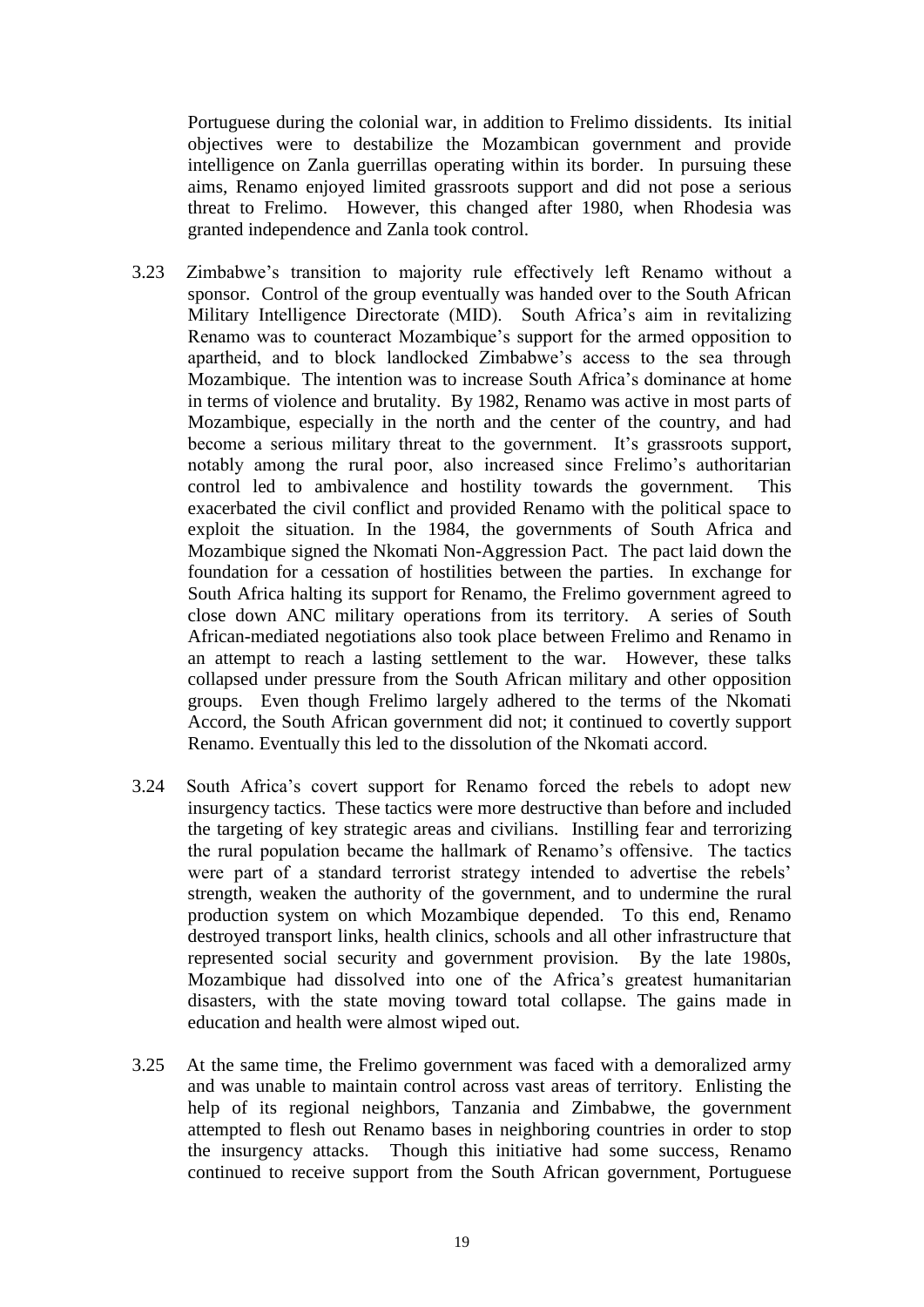business interests, and evangelical Protestant groups channeling their aid through Malawi and Kenya.

- 3.26 The turning point came in the late 1980s as a result of significant shifts in the national, regional and international political scene. The death of President Machel under mysterious circumstances, the unbundling of the Apartheid regime, and the dismantling of the Soviet Union forced both sides to realize that a military victory was unattainable and that the war was at a stalemate. It was within this context that the first round of peace talks started in Nairobi in August, 1989.
- 3.27 The critical question for analysts of conflict resolution is to understand what brings antagonists to the negotiating table and keeps them there until an agreement is reached. In the case of Mozambique, the elements, which brought the government and Renamo to Rome, were principally rooted in changes in the international and regional environment, coupled with the genuine weariness and concrete lack of apparatus on the part of the Mozambican population to participate in the unending war. Both parties were dependent upon foreign sources for the continuation of the conflict, especially since the already limited resources of Mozambique had been squandered or rendered inaccessible under the pressure of repeated drought, destruction and famine. Against this background, it was the withdrawal or threatened withdrawal of sources of support – both military and financial – which served as the catalyst for the onset of negotiations. Coupled to this, was the application of incentives for participation in the peace process, initially from private business sources; followed by support from the Italian government and eventually instituted through the creation of an internationally administered trust fund.
- 3.28 In Mozambique, the role of Soviet and East German military assistance, in the form of both advisors and material (especially oil) – while never attaining the levels found in Angola, had proved to be crucial to maintaining the government's capacity to wage war. The public declaration of June 1989 that assistance would be curtailed completely within 24 months signaled the end of the government's pursuit of the military option (Hall and Yang, 1997: 204). This was coupled with the dwindling interest of the international donor community in continuing to respond to the decade–long emergency as well as in financing the bankrupt Mozambican economy. Underlying this change in attitude was, again, the dramatic transformation in Eastern Europe and the Soviet Union, which saw the West's interest shift to that region of the world. For a country that had become so dependent on aid, the implications of a drop in aid were serious, if not potentially disastrous.
- 3.29 At the regional level, Zimbabwe's commitment of troops to the defense of the Beira corridor was increasingly being questioned both by the opposing politicians and the public in general. The financial drain in the treasury estimated to be one million Zimbabwean dollars a day, was exacerbated by the spectacle of growing Zimbabwe casualties. Coupled with this was a belief in that Harare the Frelimo's ill-disciplined and poorly equipped force would not win the war.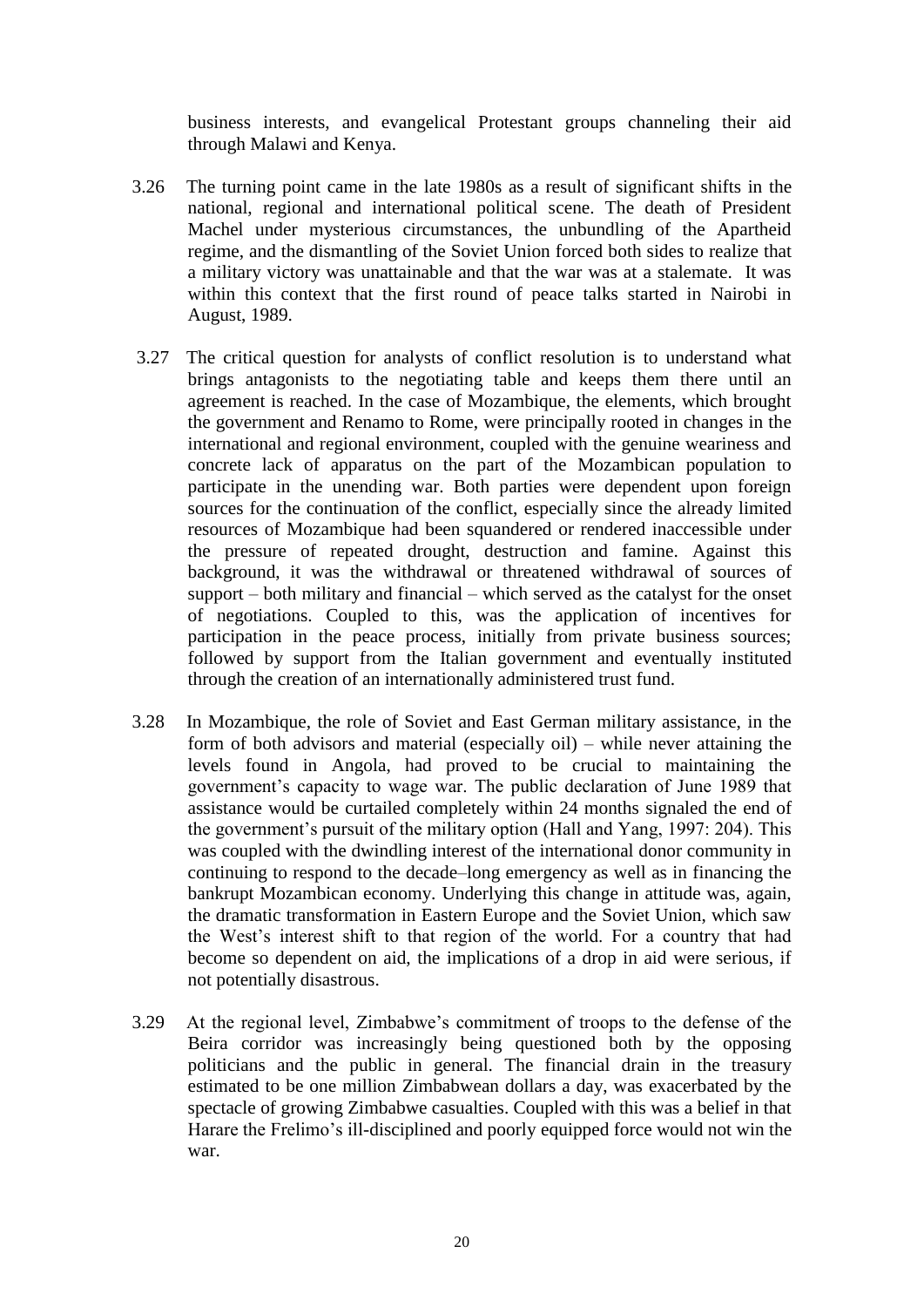- 3.30 In the case of Renamo, the implications of the transformations in the international and regional environment were critical in bringing about a change in their attitude toward negotiation. The international environment, which was once felt to hold great promise for Renamo had failed to deliver the needed support. Partly a reflection of the diminishing interest in the regional battle grounds of the Cold War, the tapering off of foreign interest was also linked to the failure to win crucial American backing for the organization. The publicity surrounding the Homione massacre in 1987 and, coming in the wake of efforts to secure Republican Party support for the organization, the publication of the US State Department's Gersony Report in 1988 cast Renamo into the netherworld of guerilla movements outside the mainstream of Cold War support. Thereafter, the focus of American efforts was toward bringing the respective parties to the negotiating table. Concurrently, at the regional level, the withdrawal of South African support for the rebel movement, a process which began in earnest after a 1988 meeting between P.W. Botha and Joachim Chissano, hastened Renamo's move to a negotiating table. This war was in keeping with the government's "new diplomacy", a strategy of disengaging from the destabilization policies of the previous decade.
- 3.31 Although Renamo subsequently transferred its headquarters into central Mozambique, South Africa continued its covert support, as did other backers (including Portugal and American elements). Finally, against this backdrop of substantial change in the international and regional environment, the deteriorating domestic conditions left the Mozambican parties little choice but to pursue a non-military solution to the conflict. The failure to achieve military end to the conflict and, with the withdrawal of foreign support, the unlikely prospect that one would be forthcoming in the near future tempered ideological hawks on both sides. The catastrophic economical situation faced by the government, a product both of the war and its own ill-conceived development policies, meant that the economy was undergoing a serious process of disintegration. At the same time, Mozambique joined the IMF and the World Bank and agreed that international NGOs could work inside the country, distributing relief aid (Hanlon, 1996).
- 3.32 Following the still-unresolved death of President Samora Machel in 1986, Joachim Chissano took over the leadership of Frelimo. With its war-torn economy in disarray, in 1987 Mozambique entered into a three-year structural adjustment agreement with the World Bank. This entailed the liberalization of its markets and privatization of state-controlled enterprises, in exchange for substantial increases in aid disbursements. By 1989, the party and government had begun to take steps toward political liberalization and had dropped its Marxist-Leninist doctrine in favor of a social democratic identity. A new constitution was introduced paving the way for multi-partyism, and including in a commitment to human rights and increased freedom of the press and of association. As earlier pointed out, by this time, the external environment had changed considerably, weakening the outside forces that had sustained the conflict in Mozambique.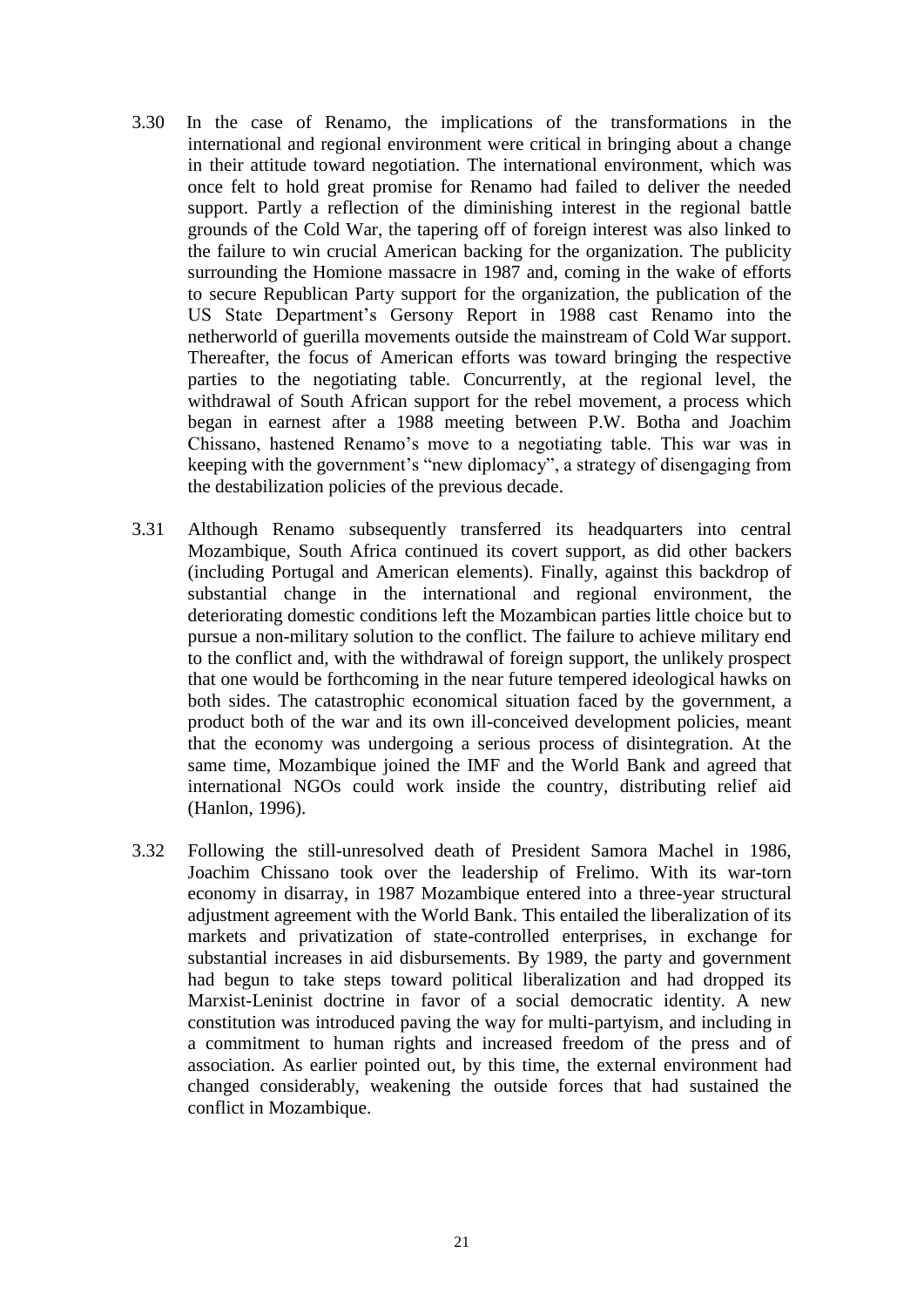### *Impact of the War*

- 3.33 The war in Mozambique had, and continues to have, enormous human, social and economic impact, in terms of the death, disability, displacement and trauma suffered by the population. In addition, the war destroyed the social and economic infrastructure, including health posts, trading posts, schools, colleges, factories, roads, bridges, railways and energy facilities. Most of the economic and social gains of the late 1970s were lost. UNICEF (1989) estimated that Mozambique's GDP was only half of what it would have been without the war. This was a brutal war in remote rural areas, and it was the poorest Mozambicans who paid the highest price. With the end of the war, landmines continue to be a problem, causing ongoing casualties and disability, and preventing the use of some water points and agricultural lands.
- 3.34 An estimated 1 million lost their lives during the recent war and over half of the population was forced out of production. One and a half to 2 million became refugees; another 2 million were internally displaced in camps or in resettlement schemes. A further 2 million were internally displaced, but were outside the official schemes. A further 1 million or so hovered around their home areas barely scratching out a living in highly insecure conditions, often cultivating clandestinely by day and hiding by night. In addition, around 100,000 were mobilized in the armed forces, and thousands of men, women and children were recruited or forced into portering, production, or the provision of sexual or other services for soldiers (Green and Mavie, 1994).
- 3.35 Because health and education were the main cause of Frelimo's popularity, schools and health facilities were particular targets; students, teachers and nurses were kidnapped or killed, and in some cases hospital patients were massacred, so that people would be afraid to provide or use social services. An estimated 58 percent of the existing 5,886 primary schools in Mozambique were destroyed or forced to close during the war. Three thousand rural shops were destroyed or closed. Many livestock were lost or stolen; food stores and houses burned, looted or destroyed, and other household items such as clothing were stolen. The cumulative loss in output in the period of 1982-92 has been estimated to be between US\$15 billion and US\$20 billion. By 1994, over 2 million Mozambicans were still dependent on food aid and up to two-thirds of the population were estimated to be living in absolute poverty. Mozambique was the world's most indebted, most aid-dependent, and possibly, its poorest country. GDP per capita in 1994 was estimated at US\$88 (EIU, 1996:51).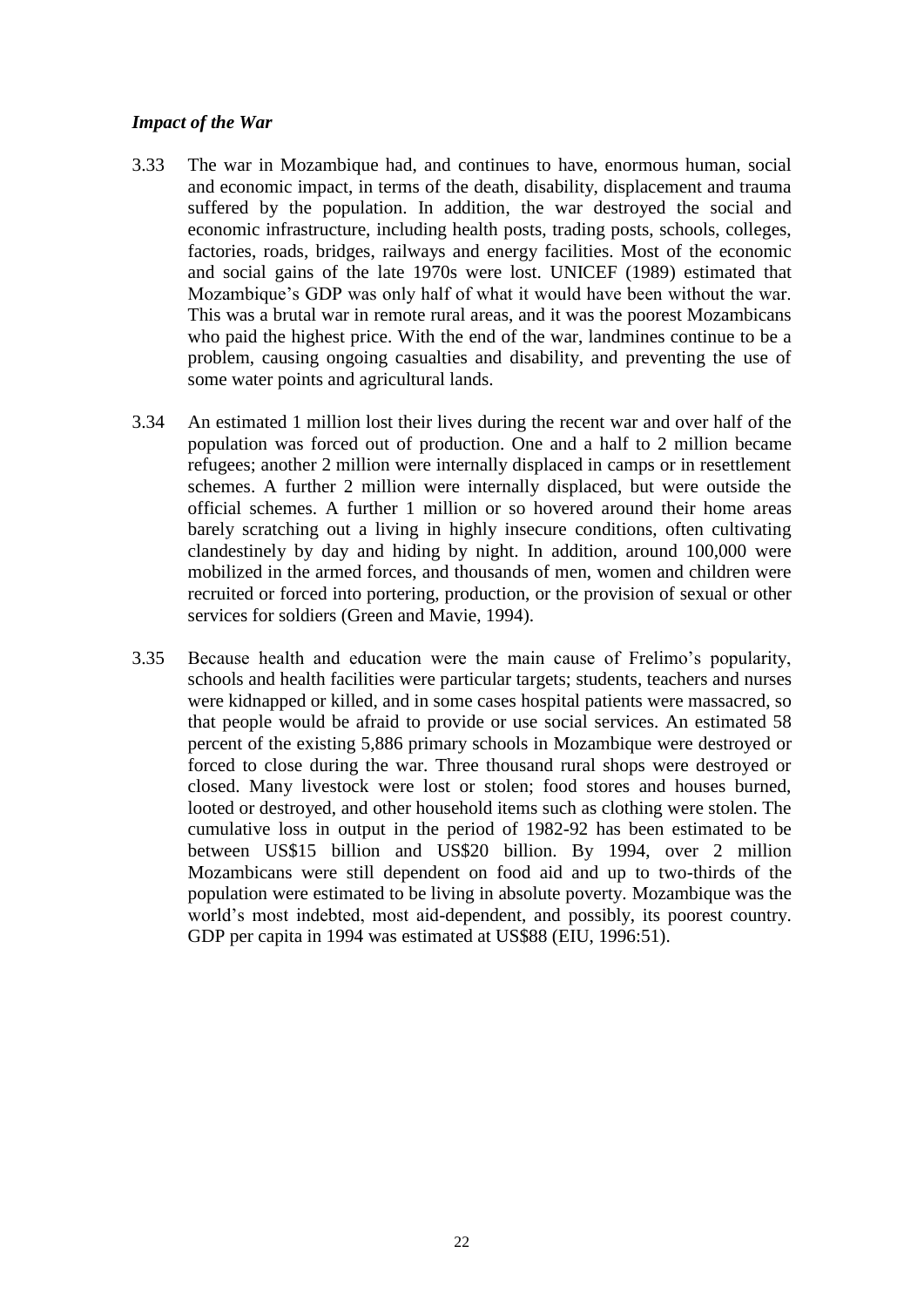# **PEACE AGREEMENT AND RECONSTRUCTION**

## *The General Peace Agreement*

- 4.1 The end of the Cold War brought the end of the proxy battles, with negotiated settlements and elections in Namibia, Angola, South Africa and Mozambique, all of which were won by parties that were once branded by the United States as communist. In 1990, Mozambique approved a new constitution calling for multi-party elections. In July 1990, the government and Renamo began formal peace talks in Rome. After 12 rounds of talks, the General Peace Accords (GPA) was signed on October 4, 1992 by Joachim Chissano, the President of Mozambique and of Frelimo, and by Afonso Dhlakama, President of Renamo. The Rome peace negotiations were hosted and mediated by the Italian government and the Roman Catholic Santo Egidio community, and were observed by Mozambique's major donors, including the U.S, Great Britain, Portugal, and Germany. The agreement consisted of seven protocols designed to address both the formal resolution of Mozambique's civil war and the establishment of a new political system meant to provide the basis for lasting political stability. At the center of the political settlement was the establishment of a competitive multiparty democracy along majoritarian lines, although the parliament was to be elected under a system of proportional representation.
- 4.2 Furthermore, the Accords recognized the legitimacy of the government and its laws, administrative structures, and the Constitution, but it also asked the United Nations "for its participation in monitoring and guaranteeing the implementation of the General Peace Agreement".
- 4.3 The peace agreement called for: the dismantling of the government and Renamo's armed forces and the re-integration of some of its troops into a new, unified national army; the reform or disbandment of various government security forces and restructuring of the police force; the reintegration of Renamo-held territory into a unified state administration; and the holding of the country's first multiparty elections. These tasks were essentially meant to be completed within one year, with the peace process culminating in elections in October 1993. The deadline was later extended to October 1994.
- 4.4 The Agreement was to be overseen and supported by a 6,800-strong UN peacekeeping force/observer mission, with substantial participation by Mozambique's key donor countries. The plan for implementation of the GPA called for the creation of a series of peace commissions, staffed by representatives of Renamo, the government and in most cases representatives of various donor countries and the United Nations Observation Mission in Mozambique (ONUMOZ). These commissions corresponded to the tasks outlined in the peace agreement. The peace commissions were meant both to remove remaining obstacles to the creation of a new regime (through the demobilization of the rebel troops, creation of a new army, restructuring of the state security forces, and the reintegration of former soldiers into society), and to establish the foundation for a new political system.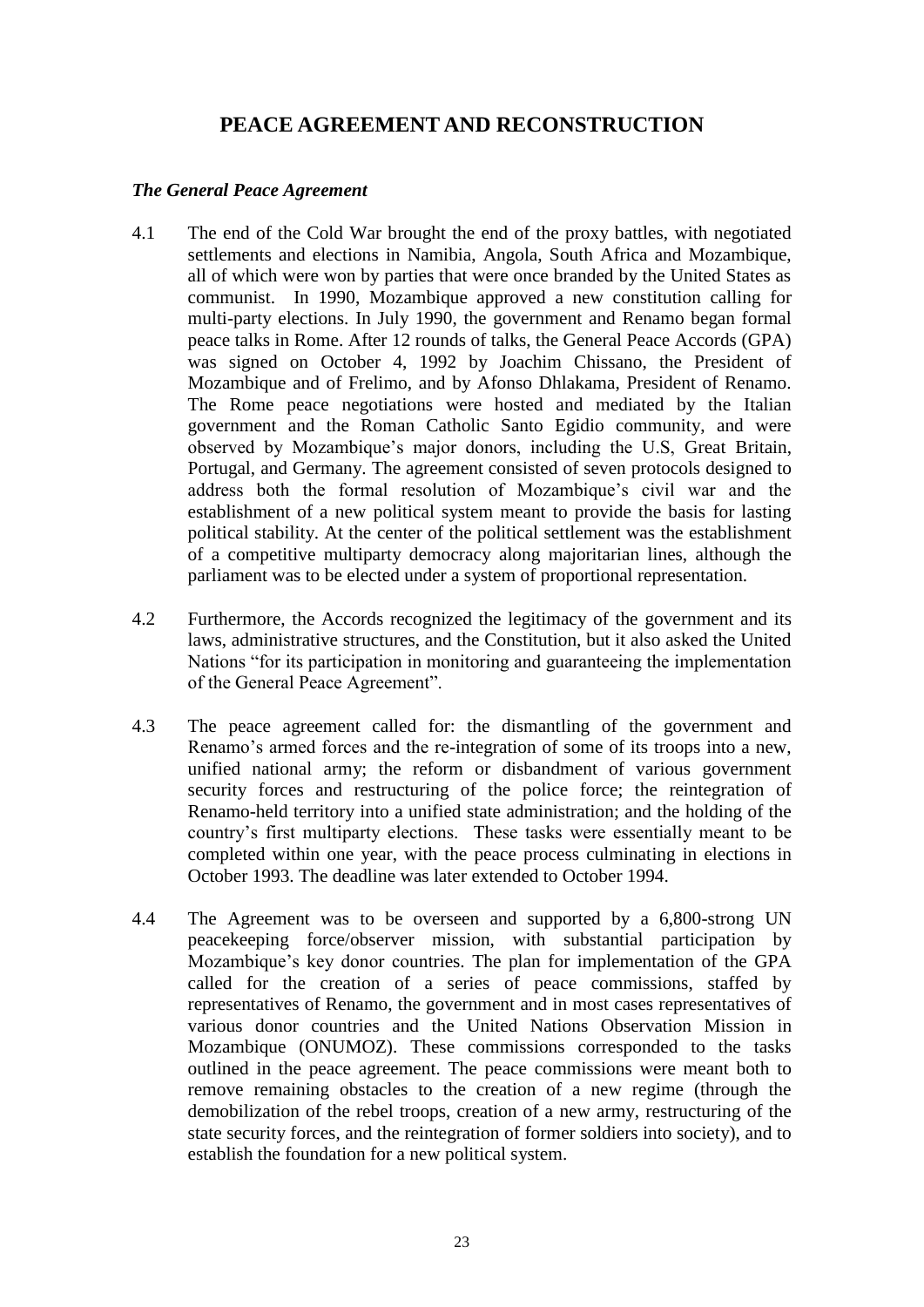- 4.5 Mozambique benefited immensely from the experience of the international community in Angola and Cambodia. Angola's failed peace process inevitably informed Mozambique's own experiment.<sup>5</sup> The Angolan election took place just as the Rome accords were being signed, and the return to war in Angola led the UN Security Council to approve a much larger presence in Mozambique. The international investment, in terms of both the size and the cost of intervention, was far greater in Mozambique than in Angola under UNAVEM 11 (United Nations Verification Mission in Angola 11) from 1991 to 1995. Angola's first multifunctional peacekeeping mission included only 350 military observers, supplemented by 125 police observers and 100 electoral unit personnel, with several hundred more election monitors on polling days. No peacekeeping troops were deployed. In Mozambique, provision was made for more than 300 military observers and 5,500 troops to monitor and verify the ceasefire, to demobilize and disarm troops from both the government and Renamo armies, and to provide security for the transition process. On the heels of Angola, more effort was put into ensuring that demobilization was completed and the new joint army was established prior to elections in Mozambique.
- 4.6 Overall, in Mozambique the UN had a mandate to participate in the most crucial peace commissions, rather than simply being tasked with observing, as in Angola under UNAVEM 11. In addition to its military component, ONUMOZ deployed civilian police to monitor the activities of the Mozambican police forces during the transition; coordinated and monitored a host of humanitarian agencies responsible for everything from resettling refugees to providing health care in the quartering areas; and provided technical assistance and monitored the electoral process. In this sense, the international actors in the Mozambican peace process employed a broad spectrum of non-coercive incentives, from purchase, to insurance, to legitimation. Even after the formal role of the international community in the process ended, Mozambican aid dependence and its position as an economic and political success story in the region has created a situation in which the international community continues to provide insurance and legitimation that help to keep the process from derailing.

# *Purchasing Cooperation and Compliance*

-

4.7 Moreover, Mozambique's transition marked a number of precedents in international financial support for war termination. The use of side payments by conflict mediators was widespread. It was employed to "purchase" cooperation from both Renamo and the government (Rothchild, 1997). Dhlakama made his first formal request for financial support for Renamo's transformation into a political party in March, 1992. After the signing of Protocol 111 of the General Peace Accords, which dealt with the electoral laws and provided guarantees that the government would make provision for logistical support for Renamo in the cities, Dhlakama put up a grant request for US\$10 million to US\$15 million to the Italian government. When the money had not appeared by March, 1993,

<sup>5</sup> . Three main lessons were learned: the UN saw the need for a strong and comprehensive role in Mozambique; the time-table for various activities in Mozambique had to be flexible; and, elections in Mozambique had to be undertaken only after the rival armies had effectively been demobilized and a new joint army had been created.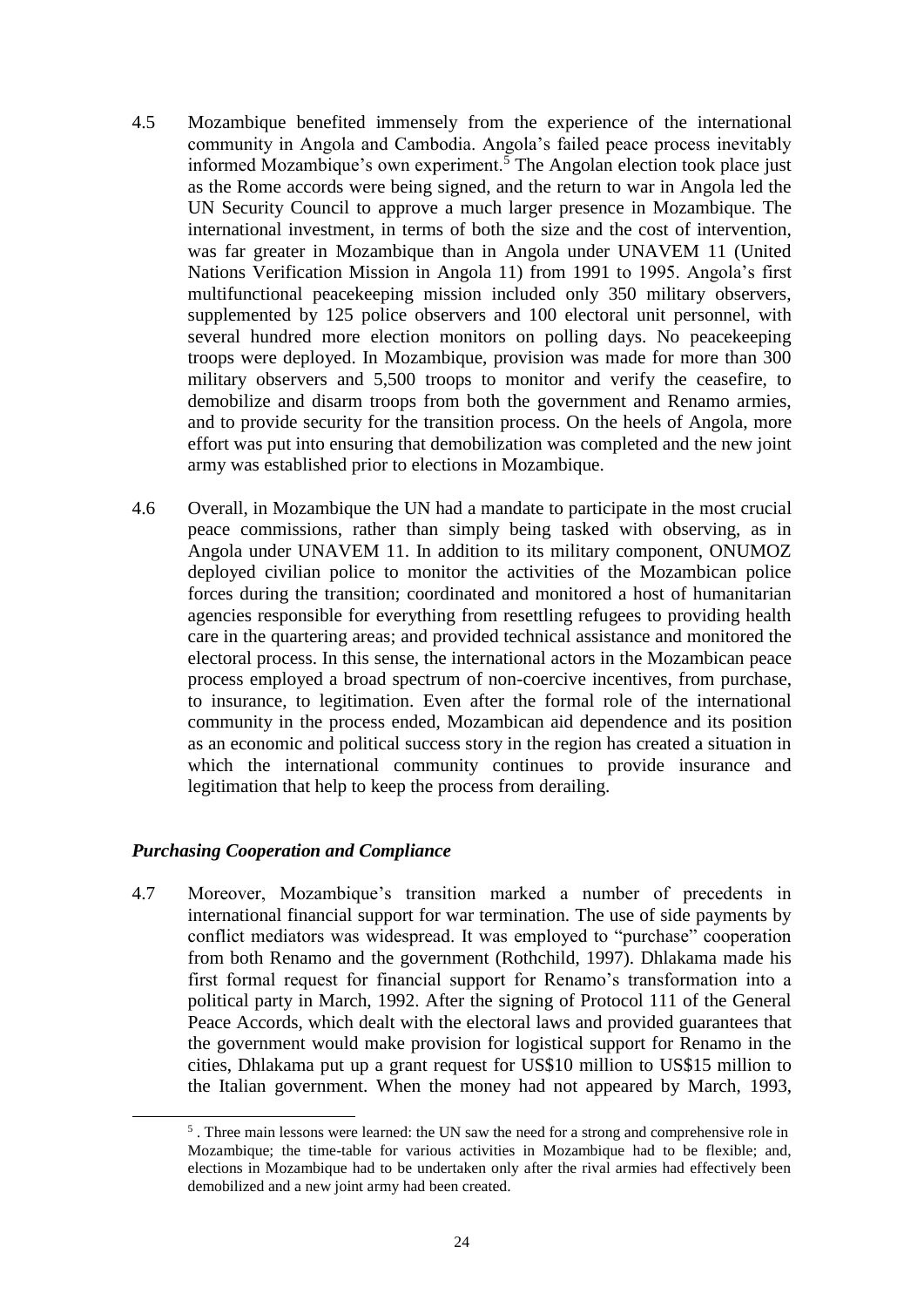Renamo brought the question to the attention of the rest of international community by launching a boycott of all peace commissions, thereby paralyzing the implementation of the peace accord. Two months later, the UN set up a trust fund to support Renamo's transformation. In January 1994, a trust fund was also created to support the participation of all registered parties in the elections (Manning, 2002:106).

4.8 Ready cash from the international community bolstered Dhlakama's leadership position in his Renamo and later in his political party. It permitted the Renamo party to pay off military leaders and other officials it could no longer use; helped maintain loyalty and services of selected party leaders; and allowed the party to attract new leaders, and activists. Initially, financial support came as part of the peace agreement and was dispersed directly to the party leadership for discretionary use. After the first elections, party funding would be contingent upon the party's ability to win office and would be controlled to a large extent by the party's representatives in public office rather than centrally by the party hierarchy.

#### *Emergence and Relief Support*

- 4.9 Emergency relief in Mozambique began in the mid-1980s, during the war, with programs run by international NGOs in conjunction with the government emergency relief organizations. The emphasis was on preserving life in wartime. However, due to weak government capacity, it failed to put together a comprehensive program for relief and rehabilitation of the 7 million refugees and internally displaced persons returning home. In fact, the majority of them resettled themselves, walking back to their home areas and clearing and replanting fields. Unlike demobilized ex-combatants, lack of reserves (cash, seeds, tools, training, and other assets) meant that they did not have enough to tide them over until the first harvest.
- 4.10 Nonetheless, there were some developmental activities during this time, particularly in the areas less affected by war, including attempts to stimulate local production, although these were rarely sustained once donor agencies withdrew. Some agencies such as the WFP, which mainly focuses on food-aid provision, attempted to find mechanisms for converting traditionally relieforiented aid into more developmental support. In a matter of months, it found itself struggling against an appalling government, weak in its capacity to plan, coordinate, supervise and regulate the activities of external agencies. The weakness sprang, in part, from a lack of skilled and trained personnel, particularly at the middle management level, a legacy of lack of investment in the development of human resources. It is also a result of poor public sector pay, such that employees are forced to supplement their incomes by moonlighting, or for those whose skills are in demand, to move into the higher-paid private or NGO sectors. Particularly during the immediate aftermath of the war, the expansion of high-paid employment and consultancy opportunities in the UN led to a "brain drain" from the government.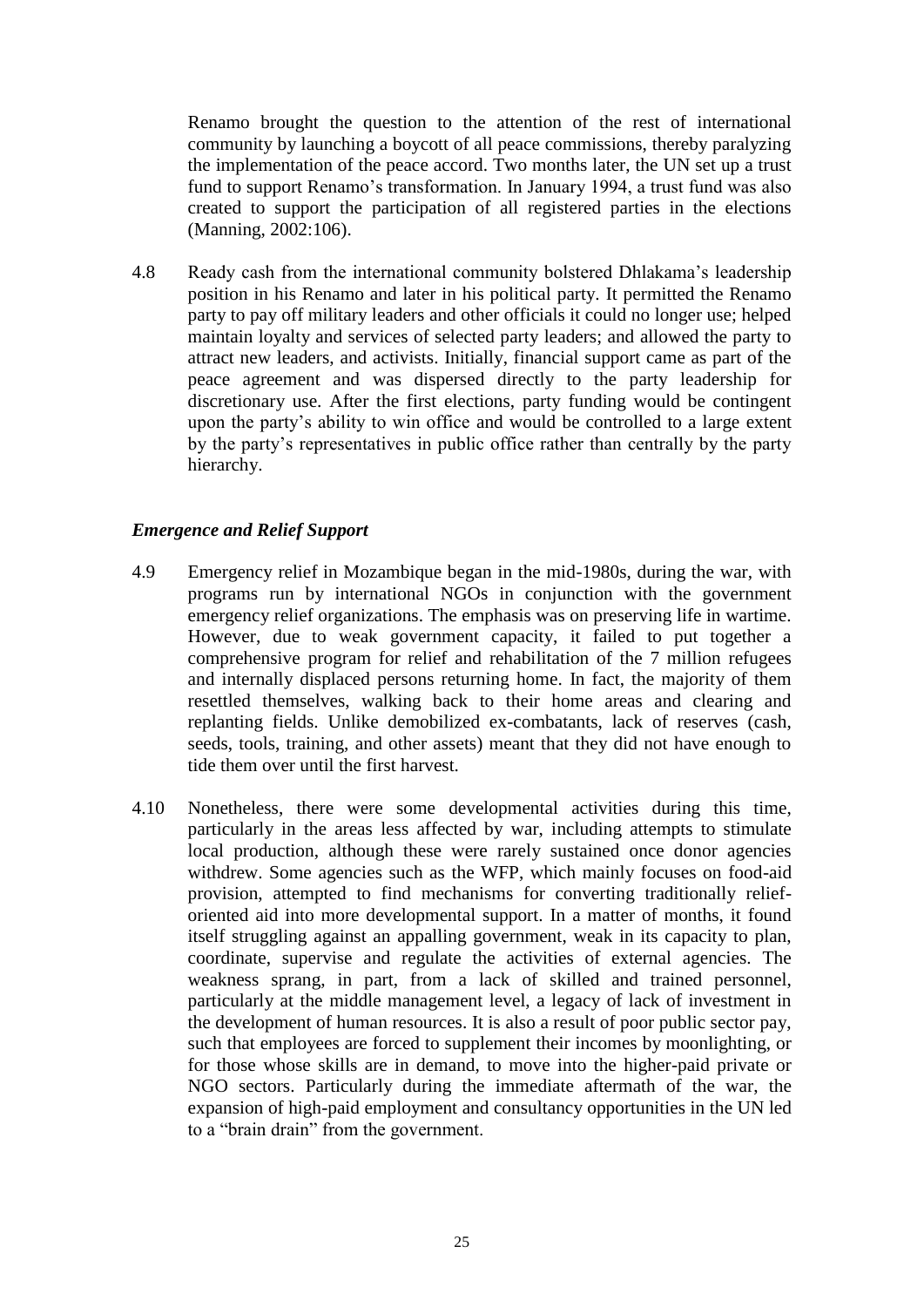4.11 The civil society organizations in Mozambique had never been given an opportunity to take root until 1990. From the Portuguese era to the Frelimo period, those non-sate actors, either by contending elites or by the masses, were consistently discouraged through stringent application of legal and political measures. The opening of Mozambique political life in the 1990s, marked the turning point for civil society. Specifically, the promulgation of the Constitution of 1990 provided a range of freedoms associated with the advent of liberal democracy. In that same year, the Ministry of Cooperation identified 12 local NGOs with sufficient resources to participate in the founding of a network of non-governmental organizations; by 1993, it had registered 87 and three years later that figure was well over 100.

#### *Demobilization and reintegration*

- 4.12 Debates on the relationship between disarmament and development have been long and extensive, from the 1960s on into the 1980s (Graham et al., 1986; Brozoska et al., 1995). During the Cold War era, however, they were largely theoretical and driven by "wishful thinking". They centered around the question of to what extent a disarmament process could potentially benefit development. Declines in military expenditure and demobilization were generally perceived to allow for more productive uses of financial resources, to contribute to limiting the political power of the military establishment, and to freeing manpower and skills for more productive activities. Along with a reduction in the number and size of violent conflicts, it could support and facilitate human development. Advancing human development increases social justice and might reduce tensions between people.
- 4.13 More recently, but increasingly, it is also been recognized that in order to use these resources, considerable investments in demilitarization will have to be made, for example, in the closure of military facilities, resettlement of excombatants, demining of land, and disposal of other surplus weapons. More recently, support of demobilization exercise by international financial institutions is seen as a positive measure to shift resources from the military to social expenditure purposes (Bonn International Center for Conversion, 1996; Kingma, 2000).
- 4.14 According to GPA, the cease-fire in October 1992 was to be followed by a program of separation of forces, assembly of all combatants in special areas, disarmament, demobilization, and the creation of a smaller unified national army. Through demobilization the Accords sought to significantly reduce the size of the regular army and paramilitary forces, as well as the number of civilian personnel employed by the armed forces. The UN institution given the responsibility over the delicate set of procedures entailed in the demobilization was the Technical Unit of Demobilization. To achieve demobilization of Mozambique, the Technical Unit stabled 48 assembly areas. Three UN military officers and one civilian officer manned each assembly area. This team organized, in conjunction with local camp commanders in charge of troops – everything from the registration of soldiers, to their disarmament and storage of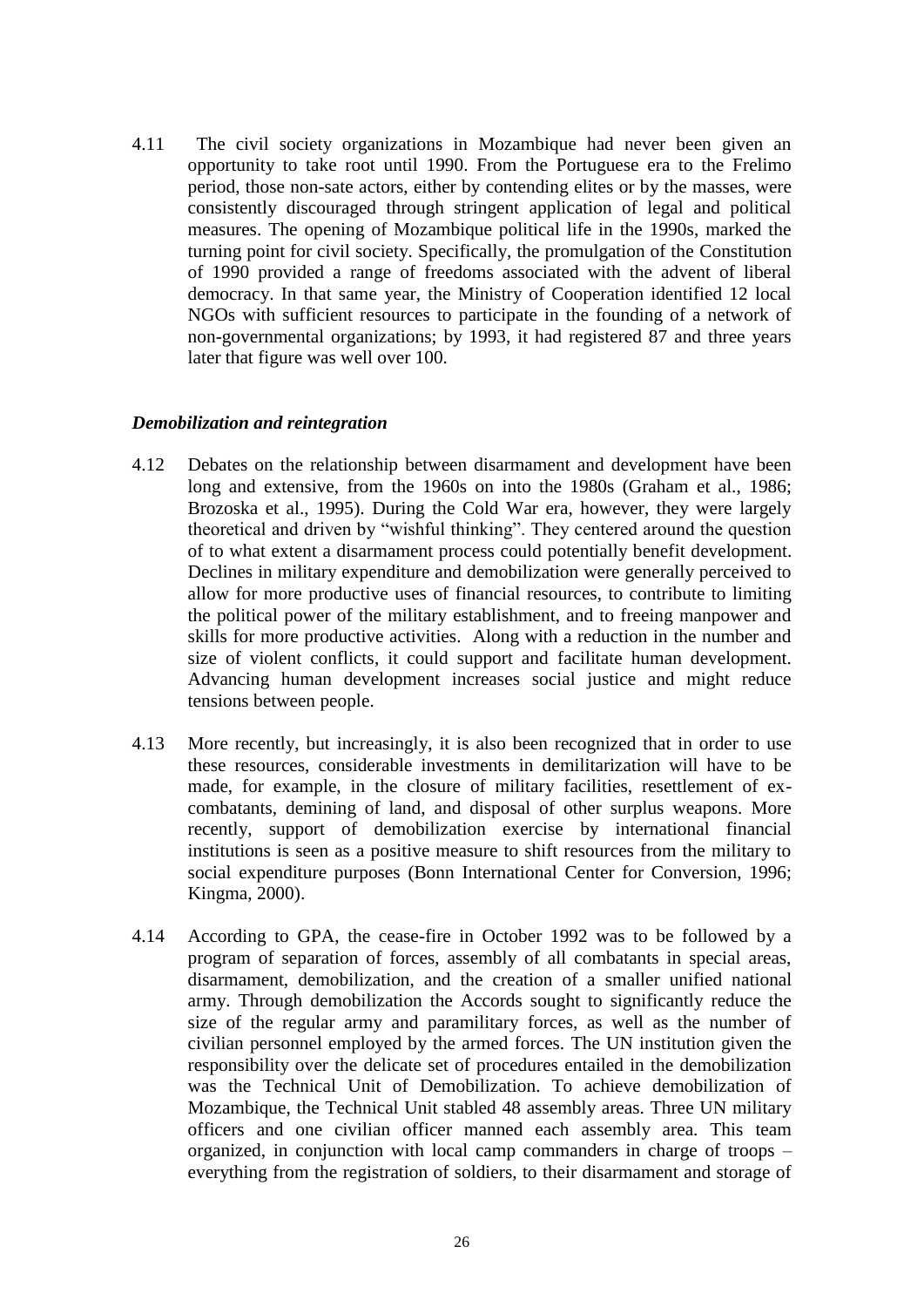their weaponry. They also assisted in the processing of selected soldiers for the new national army, and finally, in the formal demobilization and transportation of ex-soldiers. During the period of cantonment in assembly areas, the Technical Unit used this opportunity to both entertain and inform the soldiers through a range of methods. Among the activities were educational programs such as literacy classes, recreational activities such as football matches, and general information about the nature of the peace process and specifics on demobilization, and camp radio broadcasts and lectures. Finally, when the ceremony marking the official return of the soldiers to civilian status took place, it was the job of the Technical Unit team to coordinate with the International Organization for Migration (IMO) for the transport of ex-soldiers to their preferred destination.

- 4.15 Women formed a small percentage of those recognized as combatants in the demobilization process, 1,380 out of 92,881 or 1.48 percent. Despite the recognition of their presence, the demobilization and reintegration exercise treated all soldiers as a homogeneous group. In reality, they were highly heterogeneous, including child soldiers, disabled soldiers, and male and female adult soldiers on both sides of the conflict. They also included men and especially women on both sides who were not actively engaged as soldiers, but who were obliged to carry supplies, produce food for soldiers, and provide sexual services, or otherwise support the conflict, often forcibly, and who were not incorporated in the demobilization program. M. Barron (1996) argues that a failure to analyze ex-combatants beyond their identity as "soldiers" and to address their gender differences, led to a failure to address the specific needs of men and women. In part, this was because female soldiers, like child soldiers, were not perceived as a security threat and thus their needs were not given priority. Related to this, the gender implications of the reintegration of male (and female) soldiers into households and communities were not considered, either in the demobilization program or in the various reintegration schemes. Above all, little attention was paid to the needs of the dependants of demobilized soldiers. They were basically cast as appendages of the (mainly male) ex-soldiers, highlighting a lack of awareness of the importance of family relations in the reintegration process and the renegotiation of roles and relationships that would be involved.
- 4.16 The last component of demobilization was the creation of a new national army, the Armed Defense Forces of Mozambique (FADM). At the time of the Rome Agreement it was envisaged that the new army would consist of 30,000 soldiers, equally divided between former government and former Renamo troops. After the war fatigue and the proposed lucrative incentives for demobilized soldiers, it was difficult to find enough people to join the FADM. Only about one-third of the expected force volunteered for service. By the time of the general elections in 1994, there were only 11,579 soldiers, most of them officers (Lundin et al., 2000:201).
- 4.17 The establishment of training centers for the new army, staffed by professional soldiers from Britain, France and Portugal, were to give the soldiers a professional military background. Those former government and Renamo soldiers selected to be part of the new national army would undergo instructions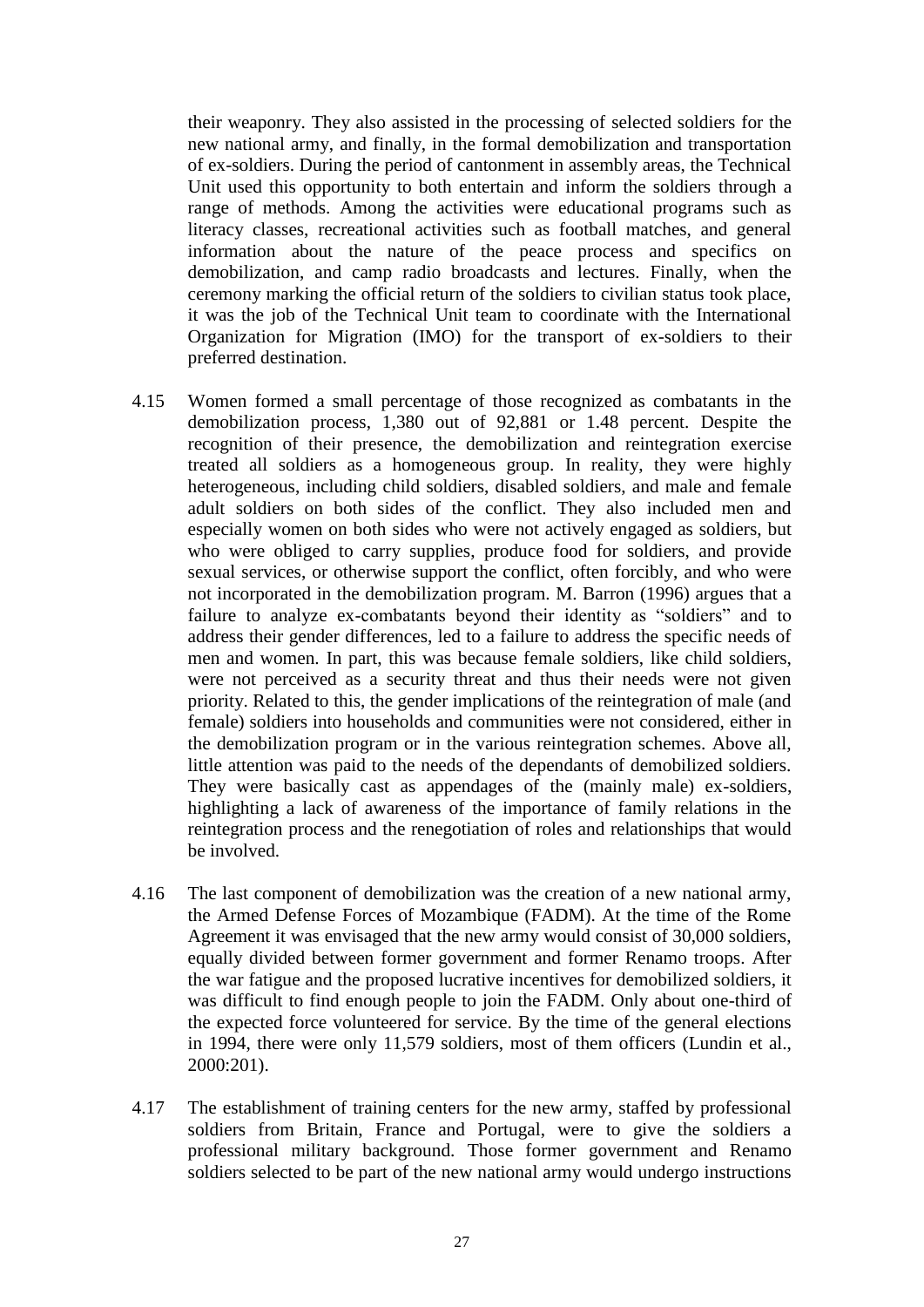in an array of techniques and courses found in the curriculum of Western militaries. It was through this process that the core of the new national defense force, instilled with professionalism and a commitment to the new democratic state, was to develop (General Peace Agreement, 1992:30).

- 4.18 In order to assist the demobilized combatants to reintegrate into civilian life, and in order to avoid security problems during re-socialization, several support efforts were planned and implemented, ranging from financial packages to special training and information on employment opportunities. Those to be demobilized received severance payment, food and assistance with transportation to places of their choice. Along with all this, their weapons were collected. Each soldier was considered demobilized as soon as he or she reached the place of settlement. The exact numbers of demobilized combatants differ slightly depending on the reporting agencies. The figures provided by the UNDP are believed to be the most accurate, since they are based on the donor's monitoring system, including the last payment made to the demobilized soldier in January-March, 1997. In total, about 92,890 soldiers were demobilized, of which 70,910 were government soldiers and 21,980 were Renamo fighters. Of the demobilized combatants, 1380 or 1.5 percent, were women. The demobilized had 215,000 dependants. Although there are no exact numbers of how many resettled in towns, it is clear that the great majority resettled in rural areas, particularly the ex-Renamo fighters (Lundin et al., 2000:182-185).
- 4.19 The reintegration exercise was placed in the hands of the Commission of Reintegration (CORE). The support strategy consisted of 4 programs: a reintegration support scheme (RSS), an information and referral scheme (IRS), a management framework for integrating demobilized soldiers with emphasis on business and skills development (BSD) and a provincial fund for the reintegration of demobilized soldiers. As stipulated in the GPA, CORE was supposed to approve a package for the program.
- 4.20 The RSS, mobilized under the auspices of the United Nations Development Program (UNDP), provided severance payments (a transitional safety net), for all demobilized soldiers. This was spread out over 24 months, 18 months of which were financed by donors. The BSD, executed by the International Organization for Migration (IOM) and Creative Associates, assisted demobilized soldiers by providing some low-level counseling and helping to resolve administrative difficulties. It was clear from the magnitude of the problem that additional efforts were needed. This related not only to increasing the financial contribution to the overall assistance strategy, but also to identifying areas where support had thus far been insufficient, especially with regard to (a) the direct involvement of local government institutions at the provincial, district, and village levels as program and project facilitators and (b) the fostering of sustainable livelihoods (real jobs) and community development through the explicit consideration of social and economic reintegration elements.
- 4.21 In support of ongoing reintegration initiatives, the Bank developed, during 1995, the pilot Provincial Reintegration Support Program (PRSP) in the two providences of Manica and Nampula. The components of the PRSP were: (a) a training fund, (b) an employment fund, and (c) institutional support. The overall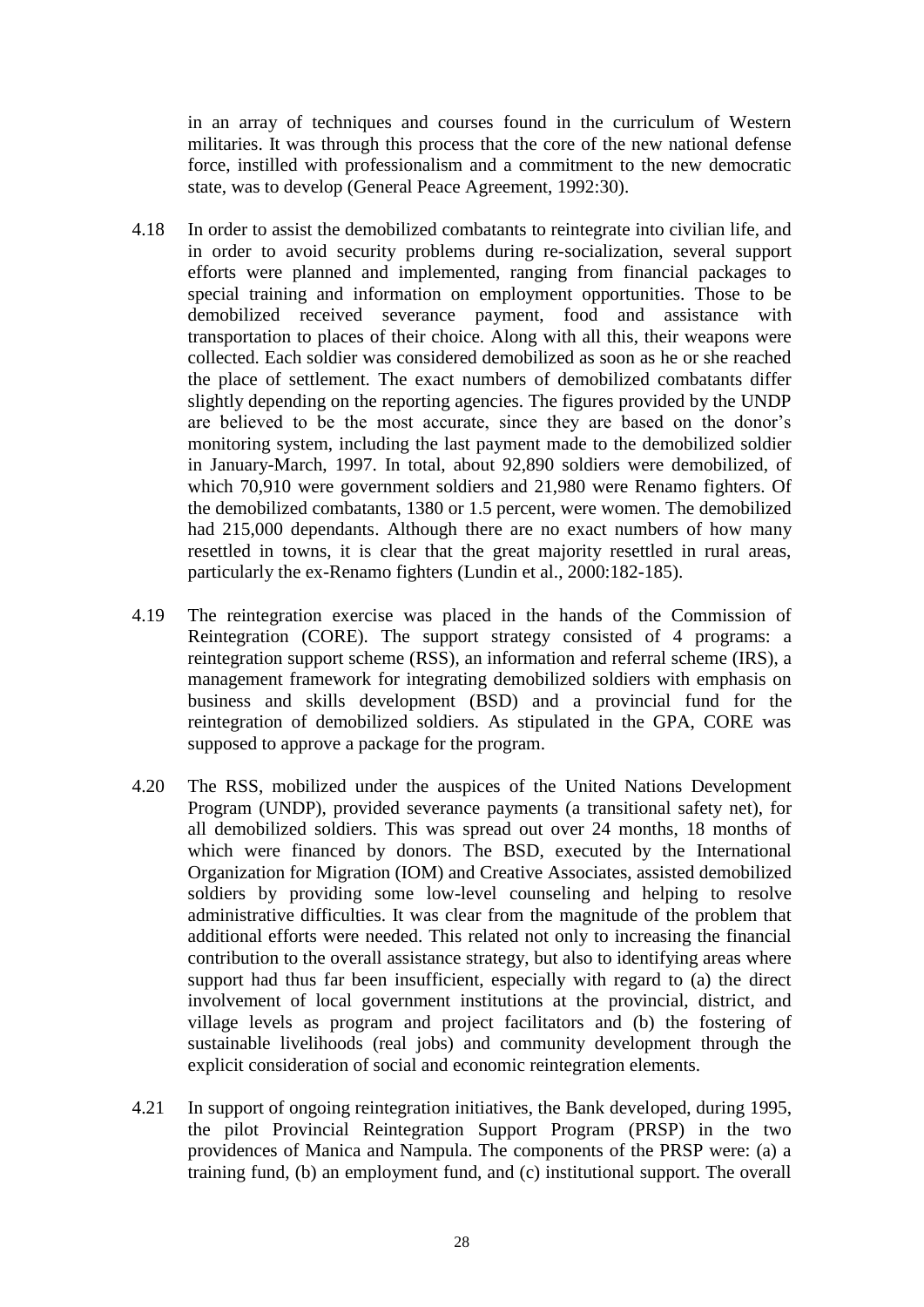objective of the PRSP was to facilitate the economic and social reintegration of ex-combatants and, to a lesser extent, other vulnerable groups. After the delayed identification of the Government's primary counterpart institution, which eventually became the Institute for Training and Employment, the Ministry of Labor, the PRSP finally became operational in early 1996. The first lesson thus emerged – hold out clear government/local ownership if one wants sustainable, committed development.

# *Training Fund*

4.22 Complementing the Government's ILO-assisted contract training scheme, the pilot training fund (US\$ 500,000) concentrated on informal sector apprenticeship training, granting to mostly master craftsmen, small and microenterprise employers, up to six months salary-equivalent and materials in exchange for taking on an ex-combatant as an apprentice. The informal apprenticeships scheme moved the training provision closest to the point of employment, stressing learning by doing and allowing for the acquisition of technical as well as business skill acquisition (e.g. market analysis, sourcing of raw materials, cost management, etc.) and invaluable networking (social capital accumulation) for longer term employment. A voucher program was also planned to facilitate consumer choice, empowering ex-combatants to purchase the training they thought they most needed. The training fund was not limited to any single province.

# *Employment Fund*

4.23 The pilot employment fund (US\$ 1,500,000) strengthened the current microenterprise, and employment generation activities of the Institute for Training and Employment assisted the German Agency for Technical Cooperation (GTZ) in Manica and IOM in Nampula provinces. The pilot fund supported incomegenerating activities such as the establishment of micro-enterprises, laborintensive public works, the rehabilitation of social infrastructure, and community-based (including NGO) initiatives. Veterans and veterans' groups, community groups, local government institutions, and NGOs all were eligible to formulate and submit project proposals. Given the unfamiliarity of most target groups and beneficiaries with such a funding instrument, it was considered desirable to finance small, technologically simple and labor-intensive microprojects with significant community involvement. GTZ and IOM provided technical assistance to local the government and the respective appraisal and monitoring. In effect, a highly successful decentralized training and employment fund emerged in the two pilot provinces.

# *Strengthening Institutional Capacities*

4.24 The Ministry of Labor was responsible for coordinating all activities regarding the reintegration of ex-combatants. At the same time, the Ministry of Social Action assumed responsibility for the reintegration of and support to other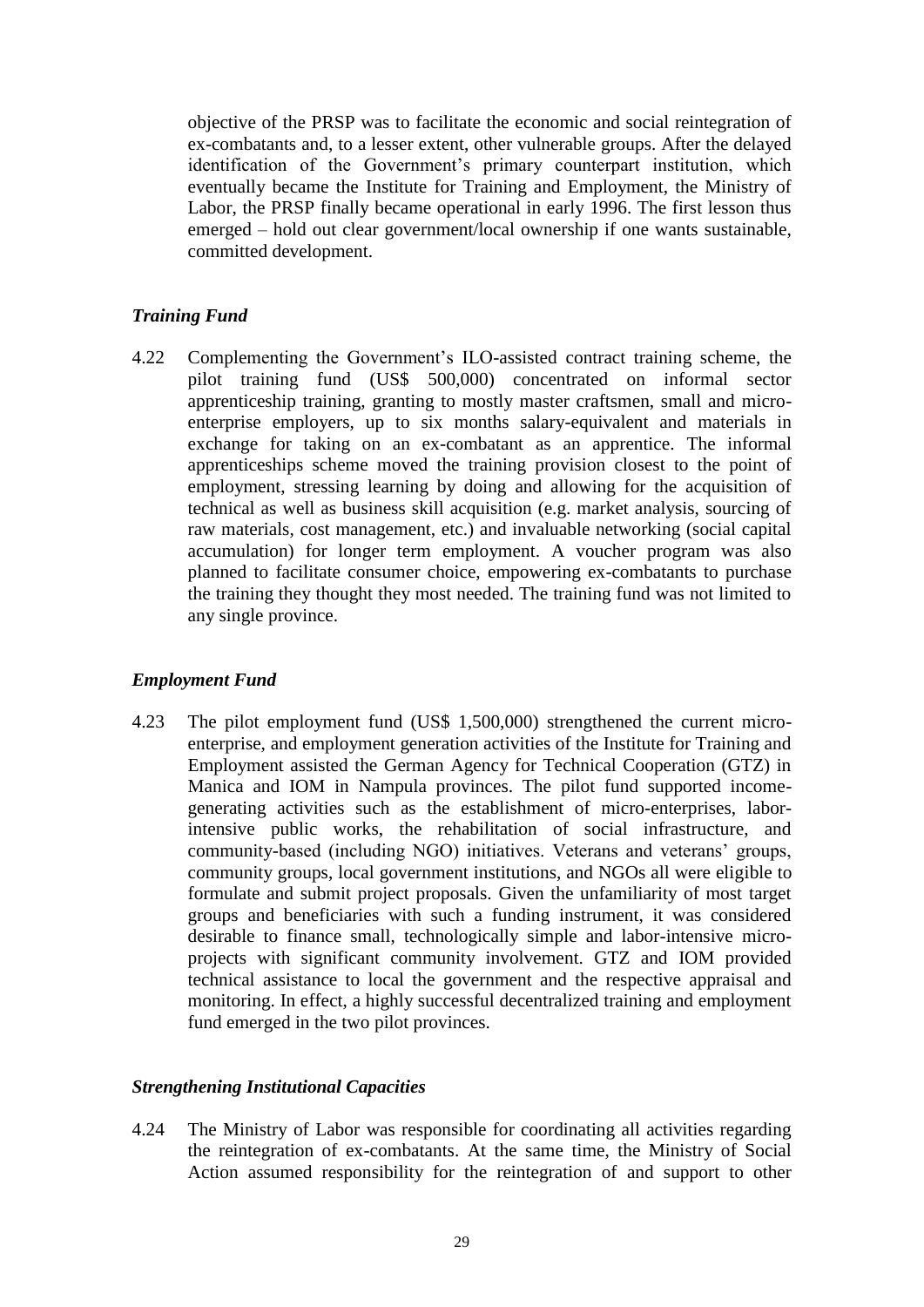vulnerable groups, including returning refugees and those internally displaced. The pilot PRSP supported both ministries with core staff and office equipment The Bank urged its implementation partners to deepen cooperation with local government counterpart structures, especially the provincial directorates of labor and the provincial commissions for social reinsertion, and to implement the Bank-assisted PRSP in close consultation with them.

#### *Result on the ground*

- 4.25 The achievements of the pilot PRSP are quite impressive. By early 1997, over 2,100 veterans had received skills training through formal sector training providers and informal sector training providers and informal sector apprenticeships. About 80 percent of those who had received training have obtained gainful employment. Over 300 employment-oriented micro-projects have been financed under the Provincial Reintegration Fund, reaching over 4,700 direct beneficiaries. The target of about 6,300 beneficiaries has thus been surpassed by almost 10 percent, with unit costs below US\$ 200 (excluding administration overheads).
- 4.26 It is interesting to note that almost three-quarters of the trainees were trained through informal sector traditional apprenticeships (a training-cum-employment subsidy model) at about two-thirds of the unit cost with the same level of employability as formal sector training. This confirms the original program design hypothesis that moving training closest to the point of actual employment increases employability at a lower cost. Employment promoters at the district level have played a critical role in the brokering of informal sector apprenticeships. Tool kits were provided to those who entered self-employment and have often been an effective part of the overall training and employment intervention. It must also be acknowledged that the original plans for testing a *training voucher approach* had to be curtailed due to the insufficient administrative capacity at the local level to implement and monitor such a scheme. Therefore, any future expansion of the training program should place emphasis on the informal sector apprenticeship scheme, connecting those who choose to proceed to self-employment to related projects to enhance small business development skills and credit.
- 4.27 The pilot PRSP allows for a comparison of a more emergency-oriented approach to an employment generation with a more development-oriented approach. The rationale of the Provincial Fund (PF) implemented with assistance from IOM was the minimization of security risks through the rapid employment of as large a number of ex-combatants as possible. Short-term *occupation* rather than longterm *employment* was the objective. The Open Reintegration Fund (ORF) with the technical support of GTZ, on the other hand, focuses stricter criteria for project selection and monitoring, leading to higher unit costs. Fifteen percent of GTZ contracts are directly with the project beneficiaries, whereas IOM works more through implementing agencies, especially district administrations. Both approaches have met their objectives, as confirmed by the achievements summarized above. Moreover, although there is insecurity in some parts of the country, there does not seem to be any systematic relationship between the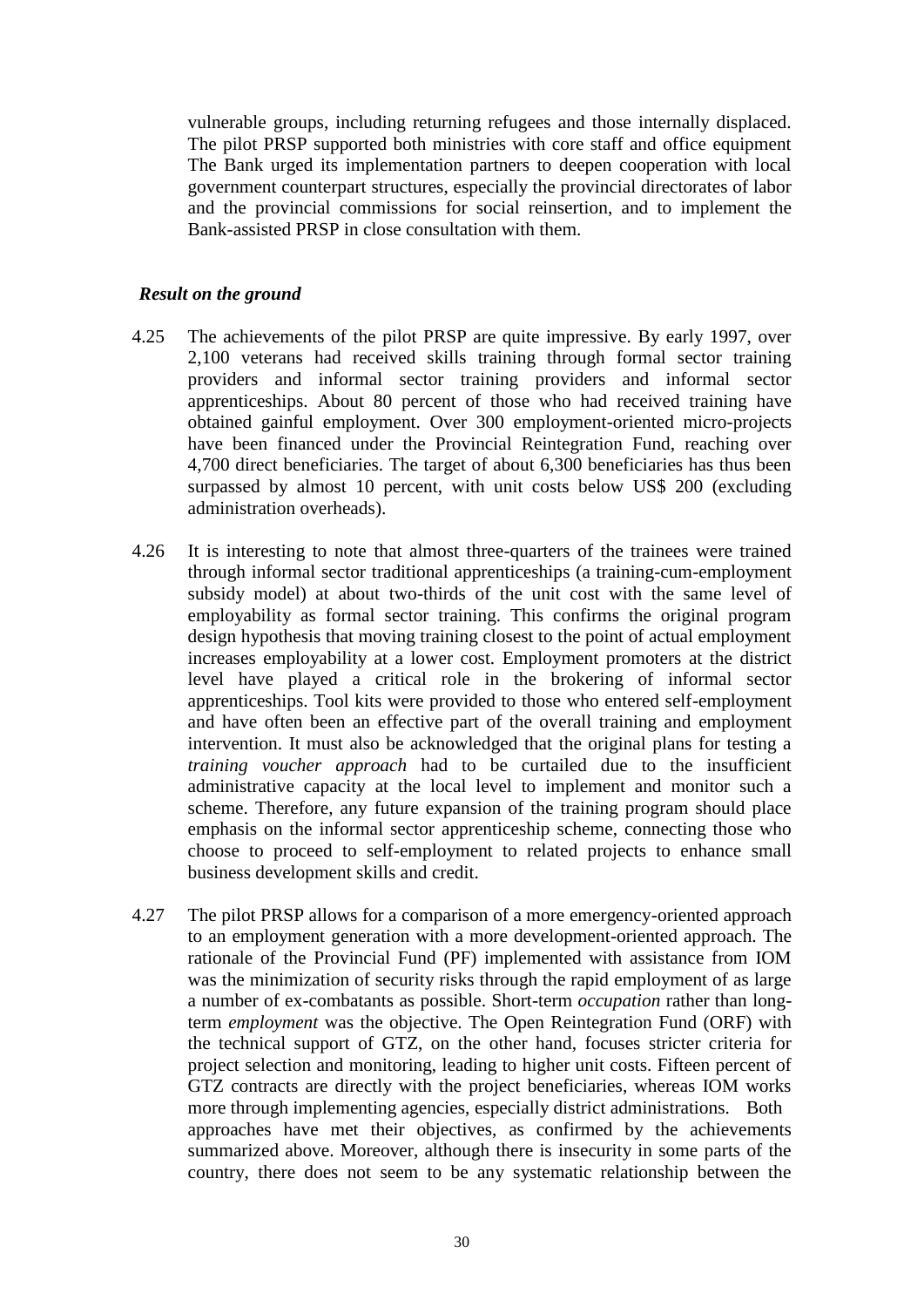prevalence of crime and the number of demobilized solders in a locality. Both emergency and development approaches thus seem to have validity in the immediate aftermath of war. One common lesson learned during the transition from war to peace is that, given the weak state of local institutions, the use of NGOs, community-based groups, and other private sector intermediaries to assist in implementation while simultaneously building counterpart capacity is a critically important strategy.

4.28 Regarding the development and sustainability of the micro-project provincial reintegration fund approach, the GTZ has developed a comprehensive *monitoring and corrective action program* to assist entrepreneurs. Their monitoring evaluations indicate a predominance of problems in the areas of management and finance, suggesting the need to further skill enhancement in these areas. Overall, however, sustainability appears to be most closely linked to structural problems of access to markets, transport and financing (credit). These findings suggest the need to begin weaning the beneficiaries off the grant and its concomitant dependency-reinforcing (emergency-oriented) mentality, and onto more of a credit, which should promote self-reliance (development-oriented) mentality.

# *Capacity building by the UN system*

- 4.29 Capacity building has been another objective of the pilot PRSP, although with lower priority, because of the emergency environment. Both the Ministry of Labor and the Ministry of Social Action have received office equipment that enabled them to perform their responsibilities more effectively. On-the-job training in program coordination and monitoring also had been undertaken. However, due to the need to rapidly reach as many beneficiaries as possible, such support at the central and provincial levels, especially under the employment fund, has only recently received more attention from the implementing agencies. In addition to moving from a grant to a micro-credit orientation, the emphasis for a planned expansion of the PRSP model will entail a strong provincial and community capacity-building dimension.
- 4.29 Including the Reintegration Support Scheme (RSS), to which several donors contributed. The national UNDP office was to implement the program, with the Mozambican bank, Banco Popular do Desenvolvimento (DPD) making payments to ex-combatants in the districts. In order to facilitate the peaceful reintegration of demobilized soldiers, donors assembled a package worth about US\$50 million.
- 4.30

The former combatants were guaranteed eighteen months' pay by donors (in addition to six months' pay provided by the government), transportation for themselves and their families to the destination of their choice within Mozambique, three month's supply of food, seed and tool packages, and access to various vocation training and micro-credit schemes. These support packages created incentives for individual soldiers to come forward for demobilization even if the parties sought to withhold some troops for contingency purposes (Manning, 2002:30). As Richard Synge notes, "the troops already registered (in the demobilization camps) loudly demanded their benefits, and those held back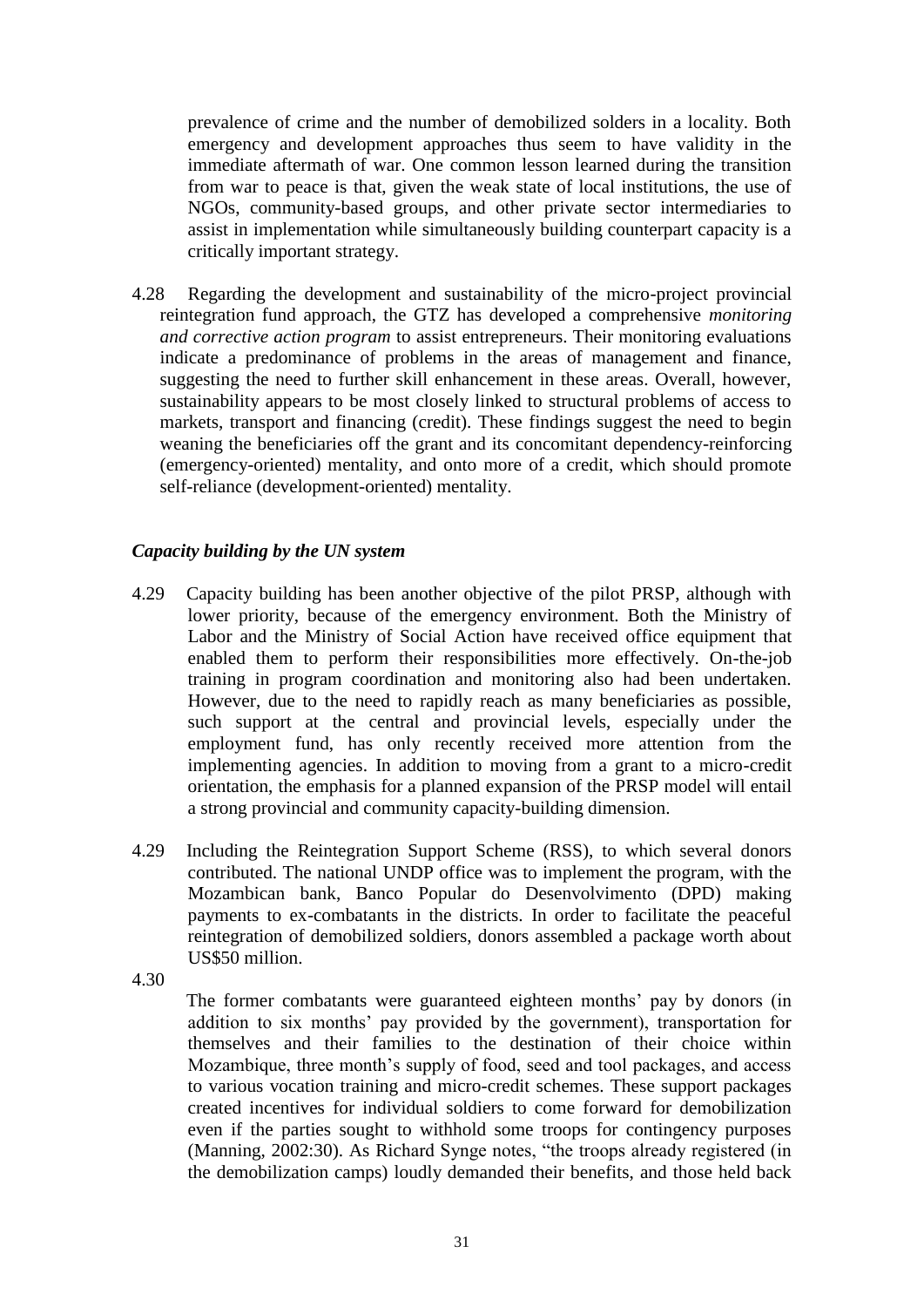from assembly became determined not to miss out. With the help from the (RSS), demobilization succeeded in flushing out most of the organized combatants in the country (Synge, 1997:160).

- 4.31 Through the Ministry of Labor, the government of Mozambique was to take over the project execution after the departure of UNOMOZ. The Ministry of Coordination of Social Welfare subsequently became involved. A National Commission for Social Reinsertion, attached to the Prime Minister's Office, has more recently been created to take care of all people affected by the armed conflict.
- 4.32 Several major programs were developed to support reintegration, either by offering new marketable skills, or through direct funding. The Occupational Skills Development (OSD) project was implemented by the International Labor Organization (ILO) and the UNDP to provide vocational and entrepreneurial training. The Provincial Fund (PF) was a decentralized mechanism to finance local initiatives (employment, training, education, and business start-up). Selfemployment was the main aim of the program, because few jobs were readily available. These programs were designed to offer "a quick impact" to facilitate the social inclusion of the demobilized in their communities and to provide economic stability. The Information and Referral Service (IRS) was intended to be the link between demobilized soldiers and the programs, by directing them to employment and training opportunities and by promoting realistic expectations.
- 4.33 While the mandate and stated objectives of at least some of the above programs extended beyond the demobilized to their families and, to some extent, wider groups in the community, there is little evidence that any significant effort was made to extend beyond demobilized individuals as the main target groups for benefits. As Sally Baden points out, this reflected a narrow and misconceived understanding of the process of reintegration, which acts to reinforce a male breadwinner model, and is a missed opportunity for skills-development of women and wives of ex-combatants (Baden, 2003:99).
- 4.34 Demobilization implied special problems for the so-called "child soldiers" or exchild soldiers. At recruitment, 28 percent of the demobilized combatants had been younger than 18 years old. Some had been recruited at only eight years of age. This means that many of them reached adult life during combat life (UNDP, 1997:14). For a small group of child soldiers, UNICEF started a program with the then Secretariat of Social Welfare, the Mozambican Red Cross, the Save the Children Fund and the International Committee of Red Cross to care for them because they were not recognized as soldiers and could therefore not formally be demobilized. A databank was established and children were placed in special transitory centers. Posters with a photo and information on the child were displayed around the country asking for help in identifying their parents or other relatives. In less than six months, eight-hundred families had been identified. When leaving the centers, the children received a kit with clothes for themselves, *capulanas,<sup>6</sup>* for the women in the family, and food for two months. The Save the Children Fund followed up and monitored the development of their

-

<sup>&</sup>lt;sup>6</sup>. A piece of cloth married women wrap around the waist that functions as a skirt.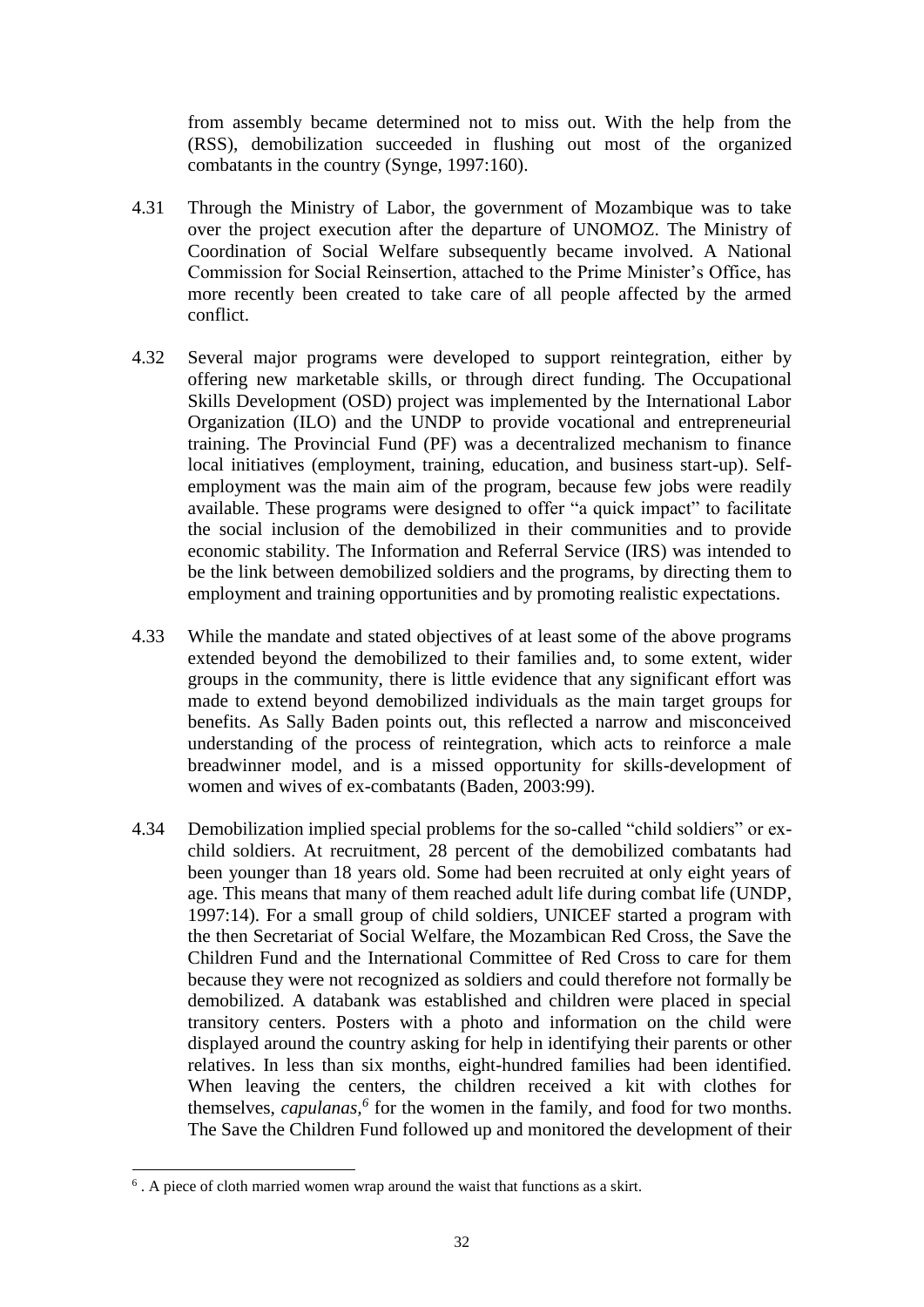life inside the communities. However, many children left the army when the pressure to fight was no longer there, and very little is known about what happened to them after the war (Lundin, et al. 2000:196).

- 4.35 The existing capacity for skills training in Mozambique is weak and poorly linked to the labor and product market demand. Much of the training provision is poor in quality and does not provide a sufficient level of skill development to support a viable livelihood. This is the legacy of lack of education and skills development, of earlier planned economy models, and of wartime destruction. In the immediate aftermath of the conflict, training programs were hurriedly established under the pressure to demobilize over 90,000 soldiers. While they have had some success, they have also created frustration and unfulfilled expectations on the part of some trainees, particularly women. There is also the danger that, faced with competition from a flood of newly trained entrepreneurs equipped with free tool kits, existing businesses will be negatively affected. The training initiatives are beginning to recognize some of these weaknesses, to provide more support and follow-up to trainees, and to make links to credit programs and upgrade training skills and capacity.
- 4.36 With regard to the specific needs of women, most training provisions were in skills conventionally recognized as male. Where training has been specifically provided for women, this has been in the stereotypical activities. A depressing number of programs across a range of agencies set up sewing classes for women, in spite of the obvious limitations of this trade as a source of a livelihood.

# *Cost for Demobilization and Reintegration*

- 4.37 The first bill of demobilization was for US\$26 million and was paid by the government as six months' severance salary; the remainder was picked up by the international community for three months' food, a kit of production tools and seeds. These costs were incurred before soldiers were taken to the places of settlement. The total cost of the Reintegration Support Scheme (RSS) was about US\$35.5 million. The Occupational Skills Development project (OSD) cost around US\$14.9 million to train some 7700 demobilized soldiers, of which only 5 percent are believed to have been employed as a direct result of such training. The FP had a budget of US\$11.3 million and the IRS had a budget of US\$7.9 to assist soldiers to obtain information concerning job opportunities and legal matters in their new civilian status. The overall cost of demobilization and reintegration support are estimated at around US\$95 million, slightly more than US\$1,000 per demobilized soldier (Brito and Massanhane, 1997:6)
- 4.38 UNOMOZ officially acknowledged that, "demobilization was the most difficult and dangerous phase of pacification" (UN, 1995:38). The process was undertaken not only under pressure of time, but also under the pressure from soldiers. Pressure from time stemmed from the deadline set for the General Elections scheduled for October, 1994, while pressure from the ex-combatants was due to war fatigue and unnecessarily long duration in the assembly areas. The majority of the assembled combatants were forced to remain in these locations much longer than they had expected, causing dissatisfaction. The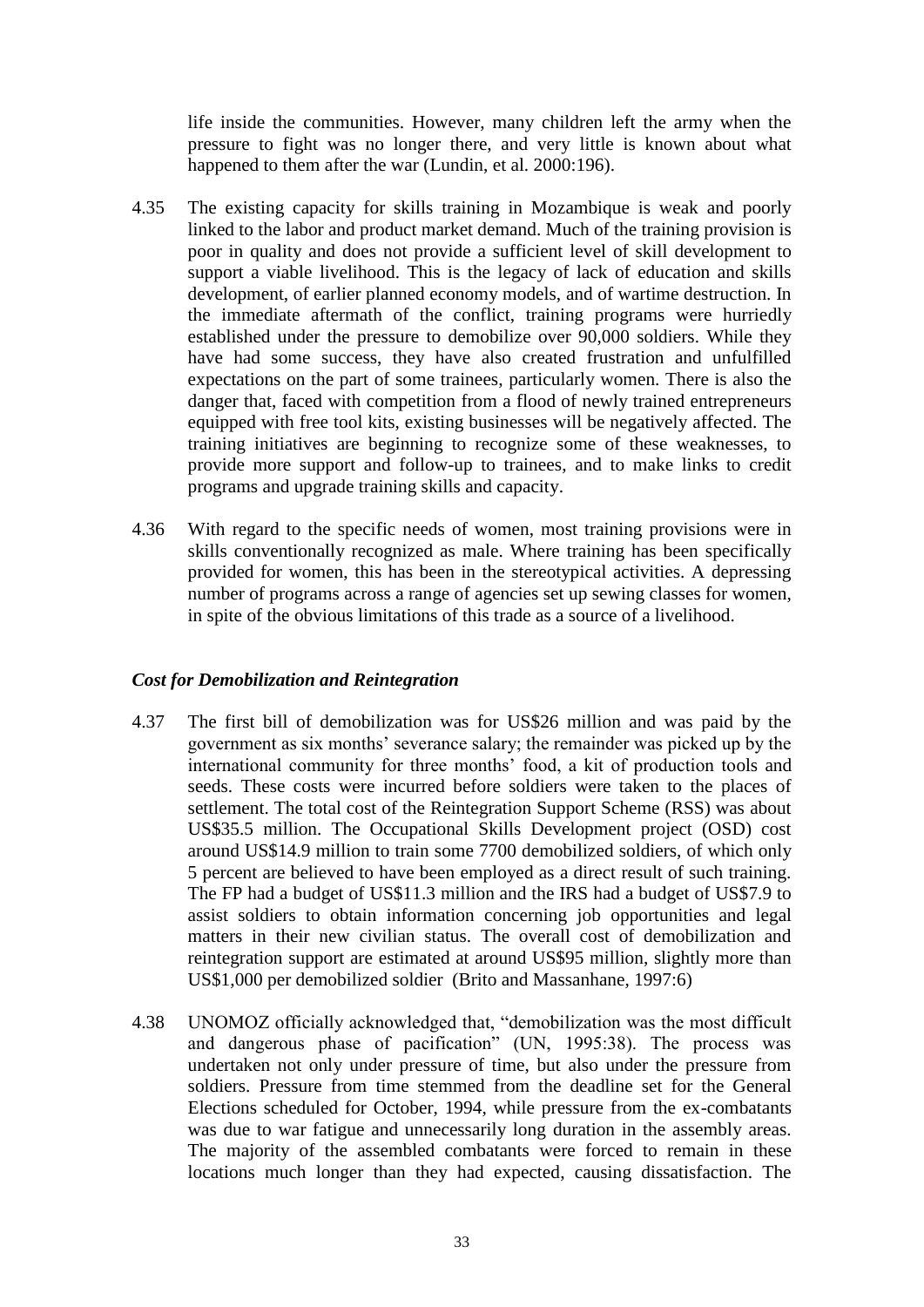soldiers' aspirations were not taken into consideration either by the government or by the Renamo leadership. As a result, the assembled combatants used the method they knew best: violence. As would be expected, innocent people suffered through hostage-taking, blocked roads, seizing of vehicles, being threatened at gunpoint, through destroyed shops and houses, and generally having their lives put at risk. Violent protests resulted in 317 incidents, of which 30 percent were by government troops, 21 percent by Renamo forces, and 41 percent from both sides acting in concert. Among mutineers and innocent people, 28 were killed and 84 were wounded; widespread material damage was reported (Gasper, 1995; UN, 1995).

- 4.39 Demobilization in Mozambique also involved a disarmament component. Under the GPA, the Cease-fire Commission was to collect weapons from both the government and Renamo soldiers. A survey in December, 1995, revealed that UNOMOZ had collected many weapons, including a large amount of unexploded ordinance (6,097727 pieces of ammunition; 3677 grenades; 351 kg of motor bombs) and 225717 mines. At the same time, 24,124 unspecified weapons and 1,263,42 pieces of ammunition and other mortar bombs were collected and destroyed (Gaspar, 1995). The exact number of outstanding weapons was unknown, but those collected under the UNOMOZ mandate were but a modest part of what was expected. Like the landmines, it was estimated that there were millions of uncontrolled small arms and light weapons in Mozambique, such as the Soviet-made AK-47s. Large numbers of weapons never were, or are no longer, under government control.
- 4.40 Though weapons of war, landmines constitute a threat long after armed conflict has ended. Landmines pose a special security risk in Mozambique. Mines planted by both sides to the conflict are at present killing innocent civilians in pursuit of their livelihoods. The unpredictable security threat posed by mines is a major obstacle to resumption of normal life and economic, social and political development. In addition to mines, unexploded bombs or ammunition and discarded weapons also pose environmental and physical hazards. The number of landmines in the country was estimated at half a million to four million. The critical challenge to the government of Mozambique and assistance agencies is landmine removal and prevention of civilian casualties from landmines.
- 4.41 The process of demining was one of the crucial actions to be undertaken immediately after the signing of the Accords, not only to reinforce peace but also to reduce the side effects of the war. The National Clearance Program was created in early 1993, but the process of demining suffered considerable delay. After the departure of the UNOMOZ, demining was taken over by the Mozambican authorities and executed by the Mozambican Mine-clearance Organization (MOZMO). The government created also a National Commission to deal with mine clearance. It functions at the national level to provide policy orientation and operational standards throughout the country. It undertakes its task with the assistance of international NGOs, which operate with Mozambican personnel. Very little attention has so far been paid to training and institutionbuilding for anti-mine activities, to site selection, and to productivity and cost effectiveness. A strategic demining program for Mozambique might include mapping the location of mines, prioritizing the land to be cleared, training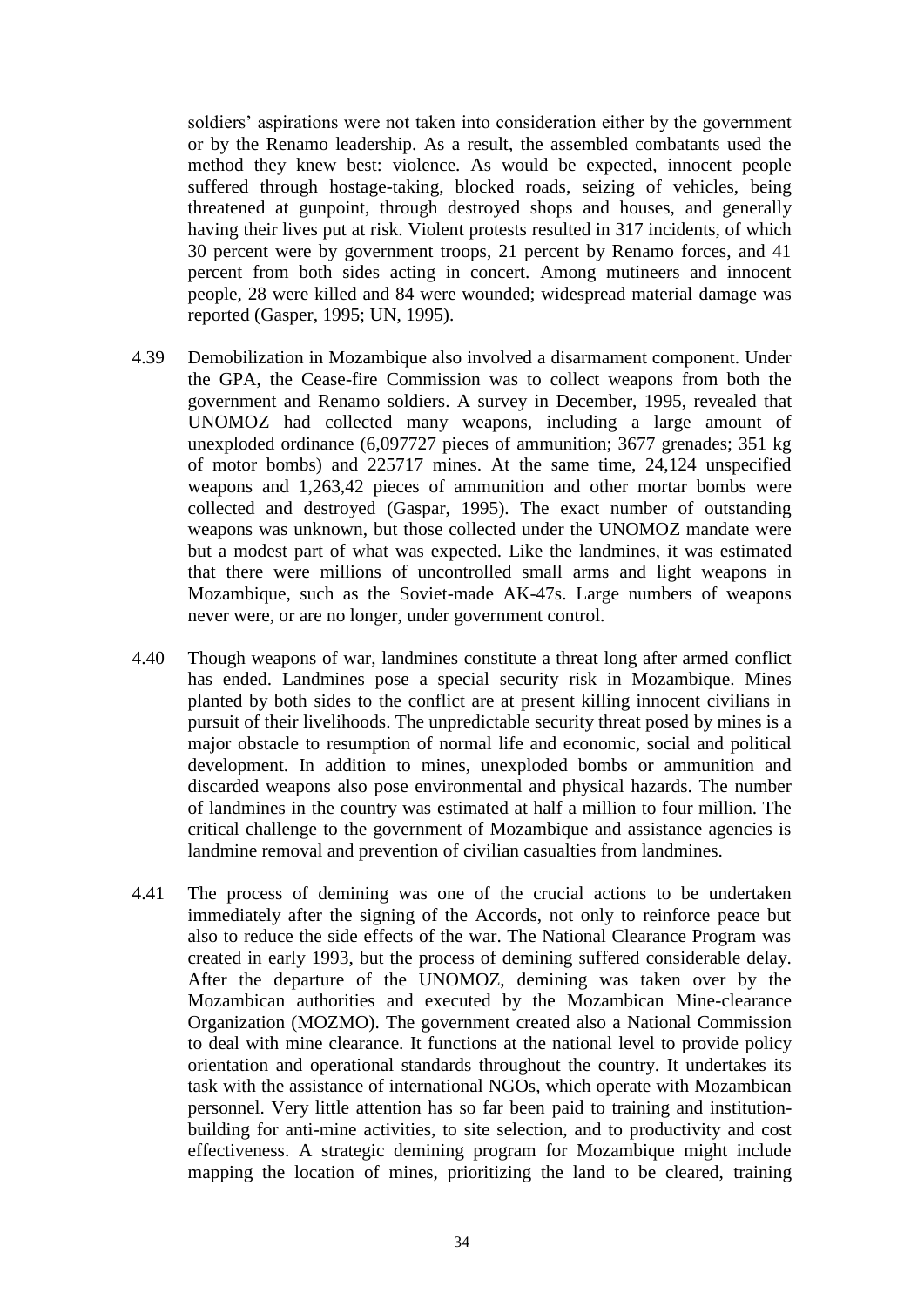demining personnel, and promoting awareness programs (World Bank, 1999).

- 4.42 No sooner had demobilization been completed than the country began to experience a dramatic rise in crime. The argument that the demobilized soldiers in Angola and Mozambique have increasingly turned to banditry and other nefarious criminal activities due to the easy availability of small weapons and ammunition has some validity. The resulting criminality is closely related to two shortcomings of the demilitarization program: the plenteous quantity of arms and the emergence of criminal gangs of military origin. In the case of the former, failure on the part of the UN peacekeeping mission to oblige demobilizing soldiers to actually conform to the requirements of turning in arms was compounded by the hiding of arms caches around the country. Pressured to keep to the timetable of the peacekeeping mission and without recourse to coercive means, the UN military observers turned a blind eye to soldiers turning in patently unusable weaponry upon arrival in the assembly areas. In the period preceding the 1994 elections, the unwillingness of the parties to the conflict to provide access to the inspection teams investigating potential arms cache meant that there unquantified supply of armaments in the country. After the elections, ONUMOZ reported that it had visited all known government arms depots, but it was not allowed by Renamo to visit 116 arms dumps (Hanlon, 1996:19).
- 4.43 Worse still, most of the light weapons that were collected by the UN were not destroyed and ended up filtering back into society (Alden, 2001:113). The result was that within two years of termination of the ONUMOZ mission, over 100 undeclared arms caches had been discovered and destroyed by police containing 22,000 functional weapons (Alden, 1997:54).<sup>7</sup> According to one estimate, the illegal trade in light arms between Mozambique and South Africa had resulted in the circulation of between 400,000 and eight million small arms in South Africa, the principal market for such products (Chachiua, 1999:14).
- 4.44 The link between criminal gangs and former military officers (in illegal arms sales, stolen vehicles and the burgeoning drug trade) also had its origins in the failings of the demilitarization program. Tailored to meet the needs of the top brass, the reintegration program neglected to address the concerns of middleranking officers. These officers found themselves with neither the prestige of position nor the income and privilege that had been accorded to military service during the civil war. Using their superior organizational skills and knowledge of military and policing methods, these ex-officers were drawn into the top ranks of the criminal underworld, where they were able to contribute to building organizations that had better resources and income than their rivals in either the army or police (Alden, 2001:114).
- 4.45 The rapid increase in drug smuggling in post-war Mozambique is estimated to have involved the re-export of 220 tones of hashish between 1993 and 1998; this is corroborated by specific seizures of 40 tones of hashish in Maputo in 1995 and a further 12 tons in 1997, as well as the discovery of a mandrax factory in 1995. Stolen automobiles, apparently supplied with false papers by South

1

<sup>&</sup>lt;sup>7</sup>. The police carried out appeals urging the population to hand over guns that they had in their possession. Without adequate incentives to induce compliance, the impact of this appeal was as modest as the appeal itself (Lundin et al. 2000:205).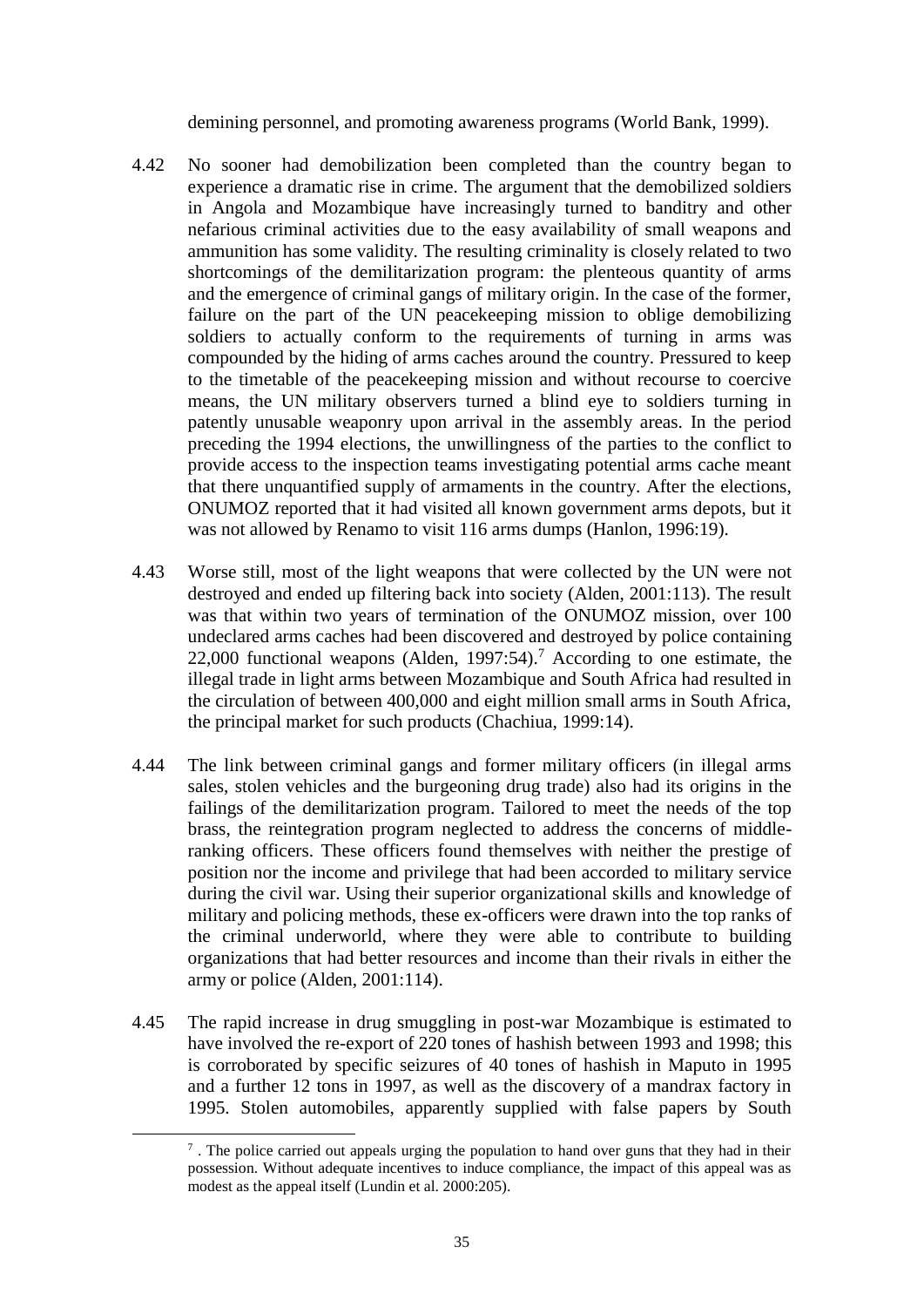African and Mozambican elements in their respective national police, have been entering Mozambique and resold, despite major joint policing operations involving Mozambique, South Africa, Zimbabwe, Malawi and Zambia. The illegal import of US\$1.15 million' worth in cigarettes from South Africa between January and May, 1998, is another example of the ever widening range of criminal activity in Mozambique (Alden, 2001:114).

#### *Reintegration and new security concerns*

- 4.46 In most cases, the reintegration process takes a number of years and involves not only the ex-combatants themselves, but also their family units. Social reintegration is understood as the process through which the ex-combatant and his or her family feel part of and are accepted by the community. Political reintegration refers to the process through which the ex-combatant and his or her family became a full partner in the decision-making processes. And finally, economic reintegration is the process through which the ex-combatant's household builds up its livelihood, through production and other types of gainful employment.
- 4.47 The primary objectives of the reintegration support programs were to guarantee a minimum cash income, encourage the demobilized soldiers to stay in the district of his or her choice, and "keep them quiet and out of trouble". From that perspective, the programs were relatively successful. However, from the perspective of long-term development, they left a lot to be desired. First, the UNDP study found that about 71 percent of all demobilized soldiers were still unemployed by 1997 (UNDP/RSS, 1998). In more general terms, due to low levels of schooling and formal training in marketable skills, it was difficult for ex-combatants to integrate themselves into productive life in urban areas. To become a security guard often seemed the only solution available for the majority who decided to remain in town. Second, despite internationally supported efforts, post-war reconstruction had not reached the remote rural areas where the majority of the ex-combatants and the population live (Hanlon, 1997). Third, the integration support was pieced together rather than developed as a coherent program from the outset. There was reluctance on the part of some donors to involve local sectors and the government in "their programs". Some decided to give financial support only to programs implemented by international organizations or NGOs. There was also a rampant lack of coordination between local and international organizations or NGOs and as well as among sectors of the government (USAID, 1995:62).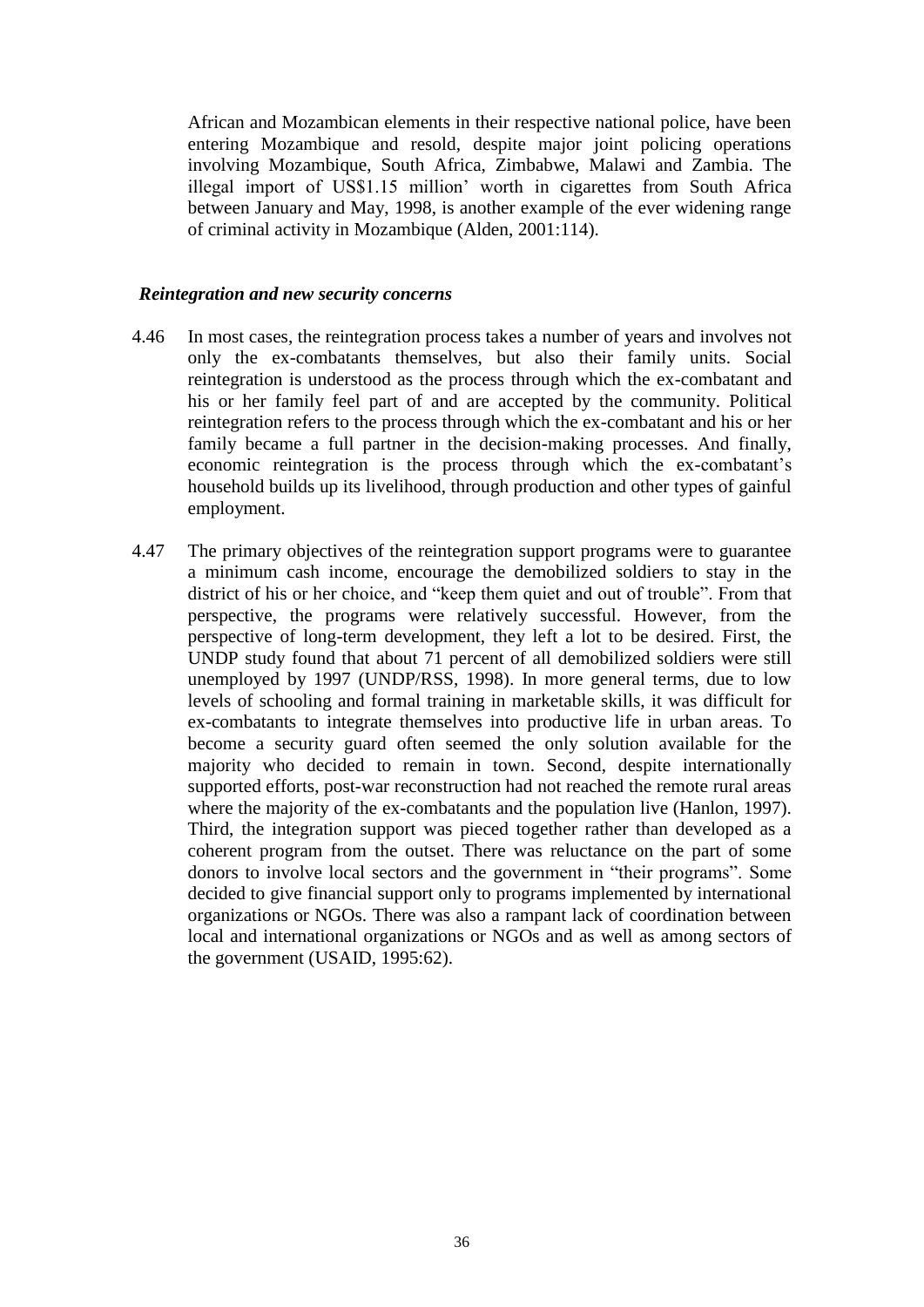# **CAPACITY BUILDING INITIATIVES: AN EVALUATION**

## *Capacity-building: Public Administration*

- 5.1 The post-conflict state administration in Mozambique was in terrible poor shape. The academic and professional background of the civil servants was minimal. The majority performed duties for which they did not have appropriate training. One study conducted in 2001 indicated that in a universe of 110,000 civil servants, only 1 percent had certificates of higher education; and 14 percent had certificates of secondary education. Considering that most of the group of employees with higher and secondary education is composed of teachers, nurses and doctors, it is easy to conclude that only a minimum percentage of these employees held posts in the Civil Service. Developing and sustaining capacity in Mozambique is thus a daunting task (UNDP, 2001).
- 5.2 Worse still, until recently, higher education in public administration in Mozambique had been offered through only three institutions: Eduardo Mondlane University, Higher Institute of Science and Technology of Mozambique and the Higher Institute for Foreign Affairs. Their programs not only have had a negligible direct impact on the national public administration in terms of numbers produced but also tended to be generalist in orientation. In 1976, Eduardo University had a population of 2,400 students. These numbers dropped drastically during the civil war and only began to stabilize around 1989 after the introduction of the market economy. The first private higher education institutions were created. They included the Higher Polytechnic and University Institute, the Higher Institute of Sciences and Technology of Mozambique, the University of Mussa Bin Bique and the Catholic University of Mozambique.
- 5.3 Despite recent increases in enrolments and expenditure on higher education over the last decade, the gross enrolment rate in tertiary education in Mozambique remains only 1 percent – a very small investment indeed. Above all, the World Bank study indicated that many courses and programs offered in these institutions are outdated, of limited relevance and quality, and do not respond to demands of a fast-growing economy, the specific needs of individual provinces, or the emerging sectors. This weak human resource base largely explains the government's inability to lead, plan and coordinate programs and projects (World Bank, 2000).
- 5.4 In the five-year period from 1994 to 1999, the most significant transformation in the Mozambique administration consisted of strengthening and streamlining the central government and launching the process of decentralization. As earlier pointed out, the country was divided administratively into 10 provinces and 128 districts. The legal framework provides for a gradual transfer of functions and revenue over time, as municipalities become able to assume them. The only forms of elected local government are 33 municipalities. The municipalities enjoy a significant degree of administrative and fiscal autonomy, and their mandate includes economic and social development, basic sanitation, public services, health, education, culture, leisure, and sport, policing and urban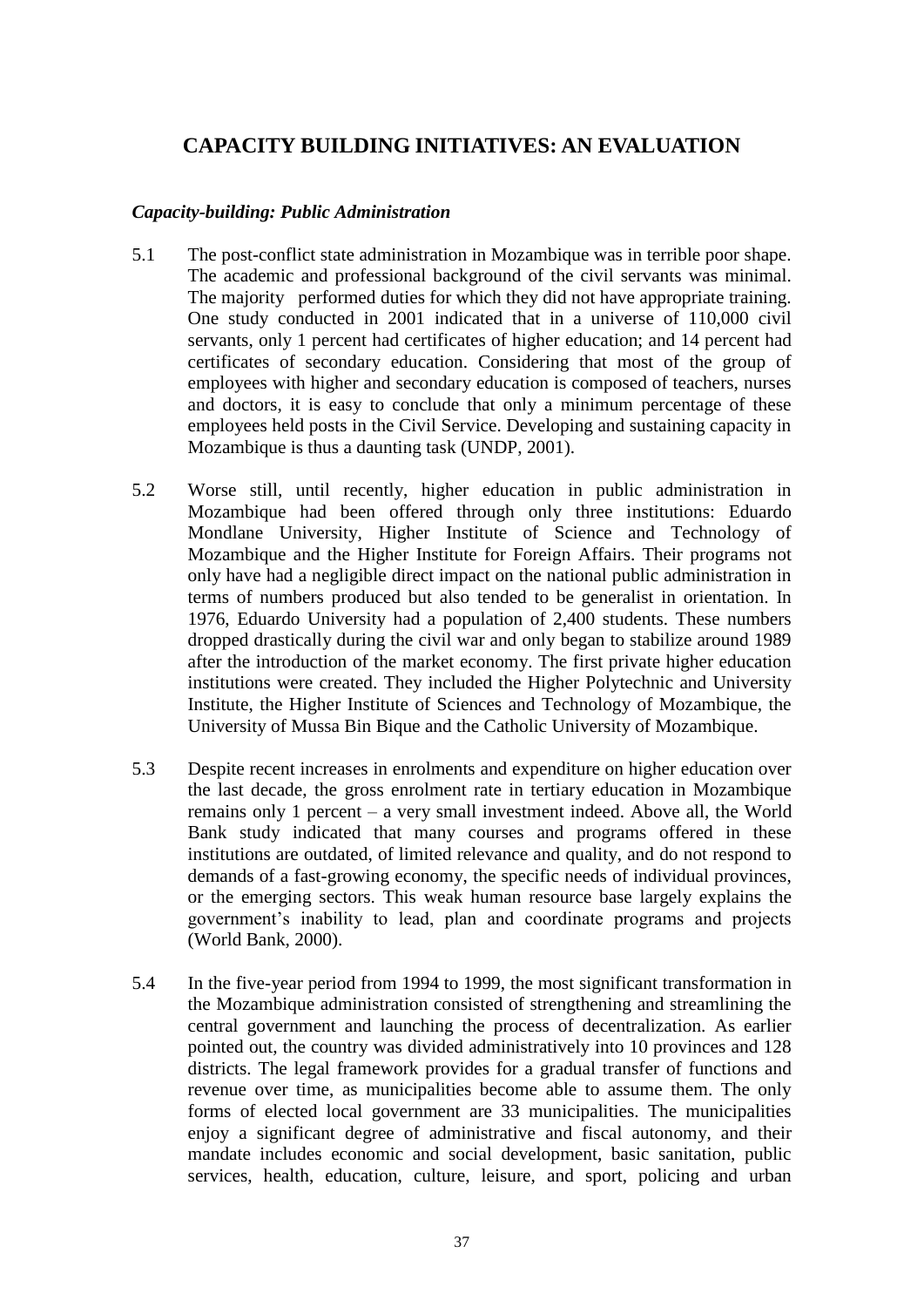infrastructure, construction and housing. The UNDP through the Ministry of State Administration provided technical advice to provincial governments and strengthened their capacity for linking with districts. Despite the irregular development of the process, a dynamic was thus unleashed of making citizens responsible, as against the prevailing mentality of dependency in relation to the central government, which was seen as the provider of all public services.

5.5 At the level of the central government, the main activities consisted in the consolidation of public service and human resource management. The latter put in place the Staff Information System (SIP) and the System for Training in Public Administration (SIFAP). Other significant reforms in public administration structure have taken place sectorally as a result of the redefinition of the role of the state, and some through growing trust in the privation process or through the new model of management of public interests (e.g. regulation of the road sector, water supply etc). Our interviewees revealed that there is little understanding of the distinction between the political functions and the administrative functions of the central government. This is manifested in the difficulties that are regularly felt in the definition of duties and relationships between the political leaders and the administration.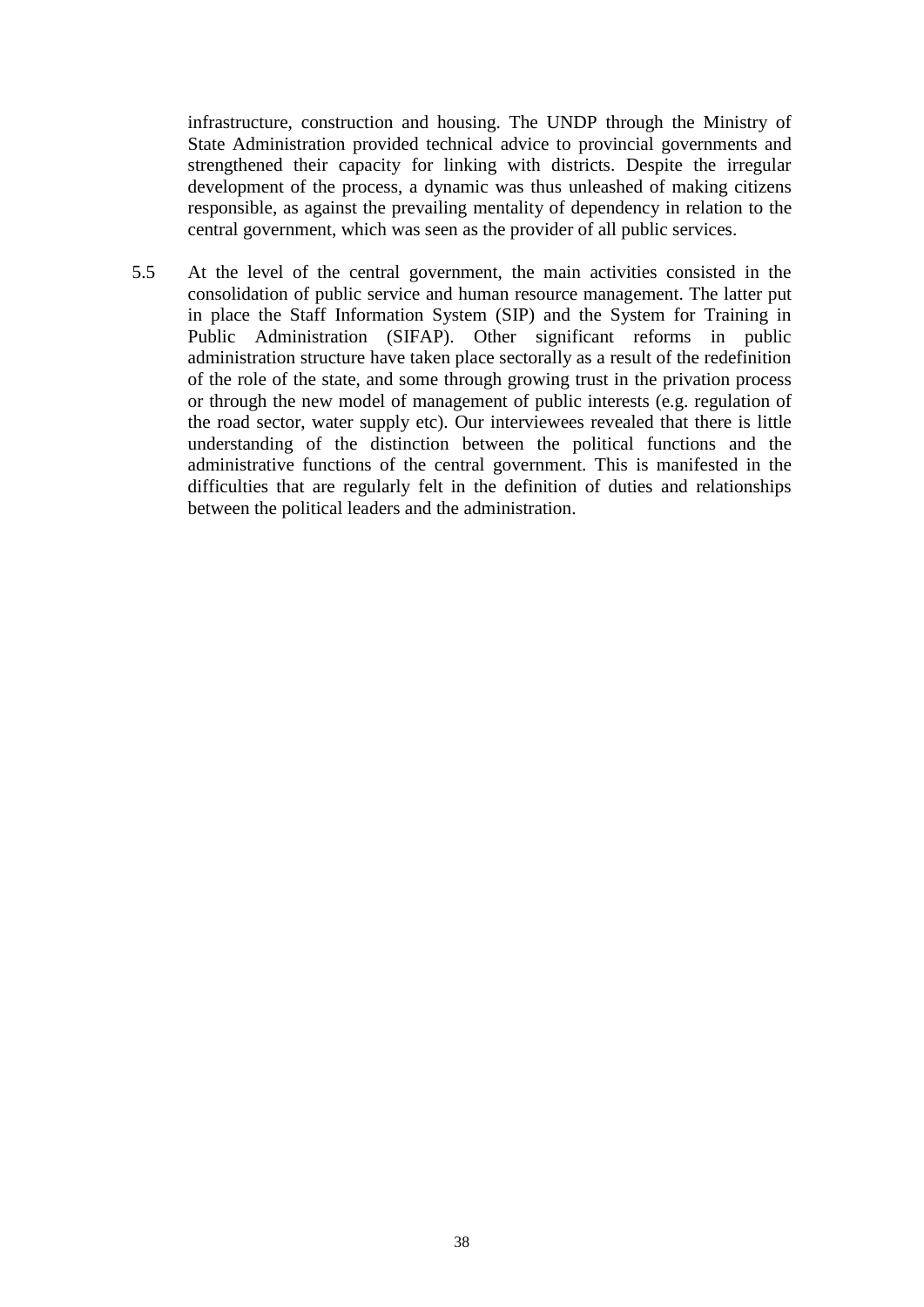#### *Capacity Building: The Parliament*

- 5.6 The current problems of the Mozambican Parliament have their roots in the principle of a single party rule that governed the country from 1975 until the first multi-party elections in October, 1994. The dominant theory of that period led to the creation of a People's Assembly that was limited to approving laws and resolutions coming from the Presidency of the republic and from the Council of Ministers. There was no true separation of powers at that time. The legislative organ had neither the reason nor impetus to develop the capacity to exercise its role as one of the organs of state sovereignty. It was left to the multi-party assembly of 1994 to face the difficulties resulting from the practice, which had taken root in the politics of the country over nearly 20 years. The activities of the Parliament have been the object of attention of the international community. The donor community sought to introduce into Parliament a modern and impartial administration and management structure, and to create the conditions for the existence of a good quality General Secretariat with adequate resources and staff to satisfactorily perform its functions of support to the MPs. Between 1994 and 1999, there were several important features in the Parliamentary system that were identified for rectifying:
	- Only two short annual sessions, of forty-five working days each, were held in February and October of each year
	- Distribution of Members of Parliament into seven working committees, with a maximum of 15 MPs each, for a total of 120, with 130 MPs thereby deprived of the right of sitting on any committee.
	- Non-existence of any constitutional or legal frame of reference for its administration and management
	- Existence of a General Secretariat with a dearth of resources and of limited technical quality, and therefore unable to satisfactorily perform the functions of support to the MPs
	- A small budget, with little possibility of permitting the building of an organ of state sovereignty capable of carrying out duties.
- 5.7 In 1995, United States Agency for International Development (USAID) established the first cooperation project with the Parliament, initially on an experimental basis and evolving after the first two years into a two-year program managed by the State University of New York (SUNY). The main component of the project was a support to the legislative drafting through the establishment of a database of consultants to support the MPs and committees in the analysis of proposals and draft bills, and in their respective preparations. The coordination of this activity was the responsibility of a technical office created for that end and operating in conjunction with the Assembly. Another component was the establishment of monthly and daily public information bulletins and the Bureau of Public Information. The SUNY project also undertook a training program for the functionaries of the Secretariat.
- 5.8 As regards the MPs, priority was given to training them in the macroeconomic analysis of the General State Budget and of draft bills, and in the general practices and rules of order of Parliament. Finally, the area of constituency relations was considered, and public hearings were organized to discuss draft bills.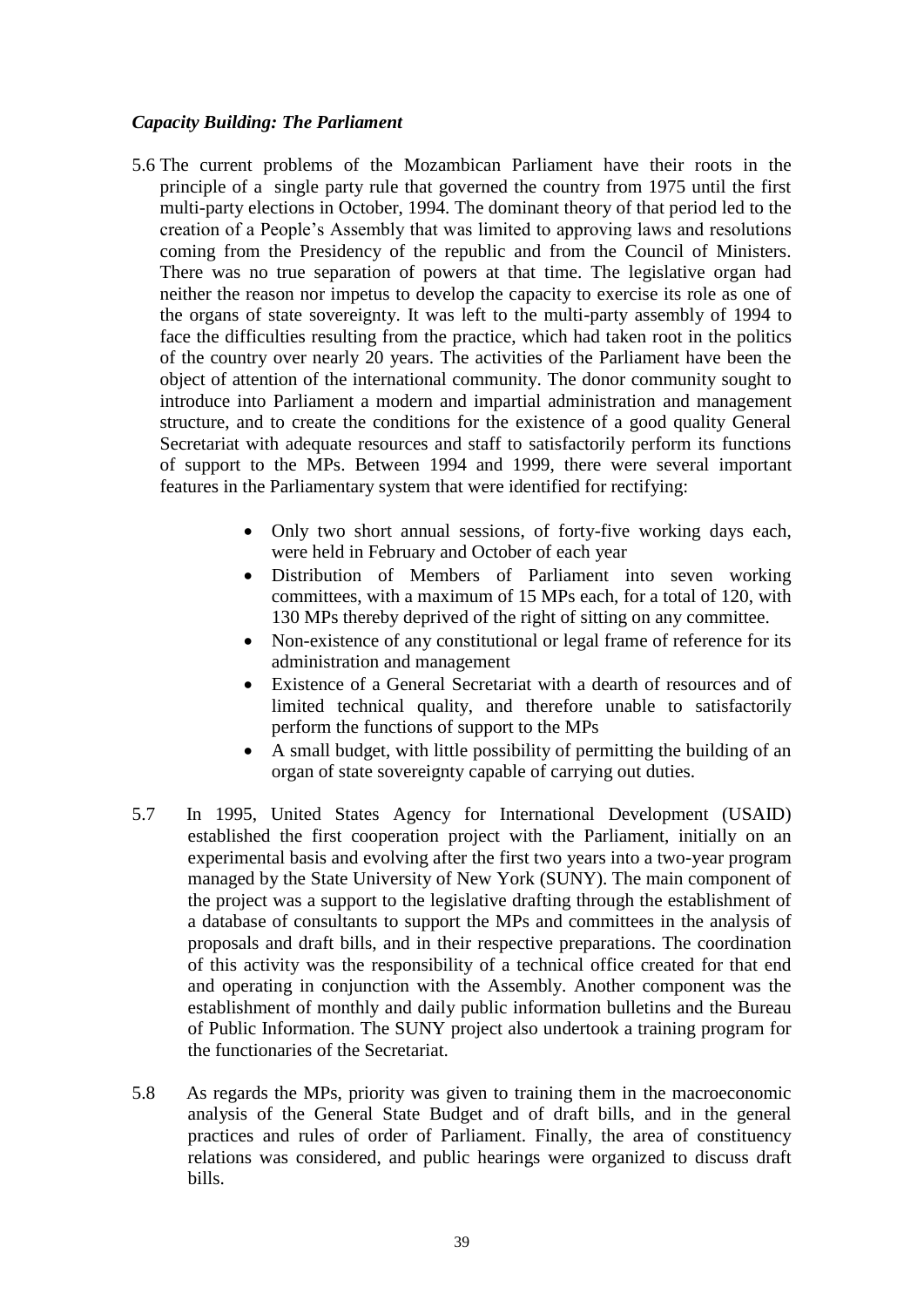- 5.9 Through DANIDA, Denmark carried out a project for democratic consolidation through member contributions for the effective operations of the Assembly, creation of conditions for the plenary sessions to take place in a suitable environment for multiparty assembly, improvement of conditions of written and oral communication between MPs, the secretariat and the public in general, and the creation of a documentation center, archive and library that are able to provide quality services. To this effect, the rehabilitation and interior decoration of the plenary chamber was carried out, a communications system was installed, a new library and documentation center was built and equipped, and the classification, indexing and cataloguing of existing works and collections was undertaken. Moreover, in 1997, UNDP signed an international agreement for assistance to the Parliament, which brought together funds of its own with contributions from Portugal, Ireland, Holland and Norway. Under that agreement the following activities were undertaken:
	- Improving the Assembly's information system
	- Supporting the work of the MPs in their home districts
	- Supporting visits abroad and training MPs, functionaries and the committees.
- 5.10 There was a general consensus from members of the Secretariat that under current conditions, the Parliament had little capacity to properly exercise oversight over the activities of the Executive. This is, in part, because the Parliament functions for only 90 days a year while the Executive functions for the entire year. Even if the sessions were extended, the institution would need proper material and financial resources to perform that key function. This is also in part due to the weak technical capacity of most members of the Parliament. Our interviews revealed that the general level of education, experience and political wit was relatively low.

# *Capacity building: The Judicial Sector*

- 5.11 The period 1990 to 1997 saw a significant reorganization of the judicial sector in Mozambique. The Mozambican Constitution of 1990 conceived of the judiciary as a fully independent branch of government. After further regulatory activity in 1995 and 1997, the legal basis for an independent judiciary (and an Attorney General's Office independent of the Ministry of Justice) was fully established.
- 5.12 This fundamental change was part of a larger pattern of growing political pluralism in Mozambique. The constitutional independence of the judiciary dramatically reinforced the principle of separation of powers, one of the pillars of the rule of law. And of course, these changes were taking place in the larger context of ending the Mozambican civil war and building multiparty democracy.
- 5.13 The end of the civil war in October 1992, followed by multiparty elections in 1994, presented Mozambique with an opportunity to build its judicial sector unhindered by the exigencies of war. But the advent of peace did not and could not change the previous institutional context. As it had been before the civil war, the system of justice in Mozambique continued to be characterized by a shortage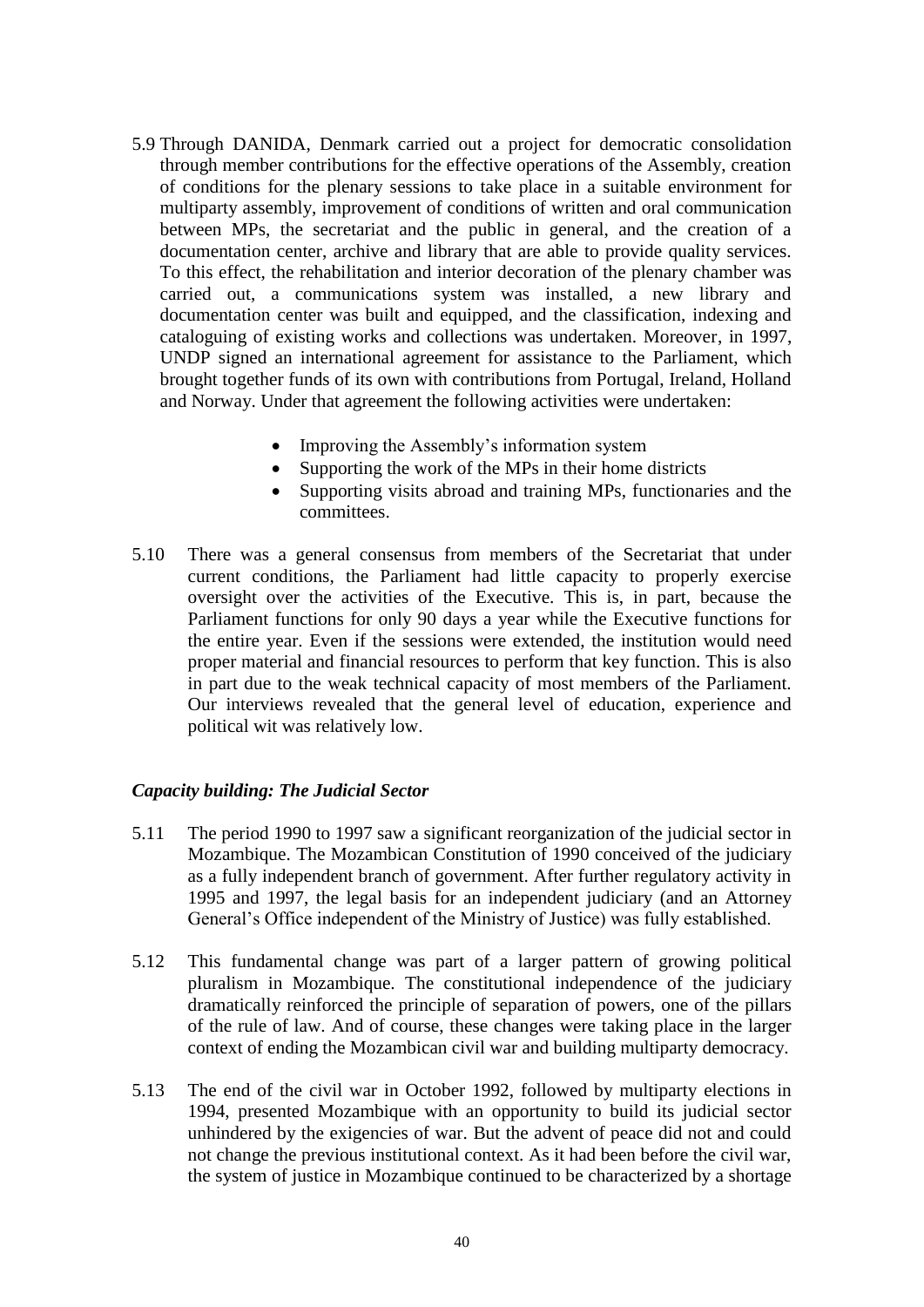of trained personnel; very limited material resources for so large a country; and complex and formalistic laws that were difficult to administer in a resourceconstrained environment. These factors remain among the greatest impediments to the development of the Mozambican judicial sector.

- 5.14 During the 1990s, Mozambican institutions and international aid agencies made substantial investments in the development of the judiciary. Most prominent among the latter, by virtue of their scope and size, were programs sponsored by DANIDA, the Danish international assistance agency, and the World Bank. These programs focused mainly on training, principally but not exclusively, for members of the judiciary; building (or rehabilitating) and equipping the courts; and sponsoring legal reform work. Various national stakeholders interviewed for this study expressed a measure of satisfaction with the results of these programs. By contrast, the bilateral stakeholders we interviewed often questioned whether the performance of the justice sector in the wake of these (and similar though less expensive) programs justified the money spent.
- 5.15 There was widespread consensus among the persons interviewed that the judicial sector in Mozambique is in need of substantial improvement. Stakeholders generally agreed that the performance of the sector as a whole is inadequate and they acknowledged that public confidence in the sector's institutions is growing dismayingly slow. There was, however, a much lesser degree of consensus on what changes should be instituted and how to accomplish them.
- 5.16 This divergence of opinion is only to be expected in a sector that depends on the efforts of four separate organs of government, some of which were until recently subordinated to others, The Ministry of Justice, the Judiciary, the Attorney General's Office and the Ministry of Interior, their respective subordinate agencies, and others still, including the Bar Association and the Legal Aid Society (the *Instituto de Patrocinio e Assistencia Juridica* or, IPAJ), must function in a coordinated manner for the justice sector to function well. Notwithstanding embryonic efforts to improve coordination among them, it is widely acknowledged that coordination is poor. One major challenge therefore, is effective coordination among the institutions of this sector.
- 5.17 A number of stakeholders expressed concern that the lack of effective coordination among the agencies of the judicial sector is symptomatic of a more fundamental shortcoming. Some articulated this shortcoming, as a lack of political will at the highest reaches of the Mozambican Government to impel the agencies of the sector to work well together. Among those who referred to a perceived lack of political will, there was disagreement on whether or not it was driven by an underlying indifference to the performance of the judiciary.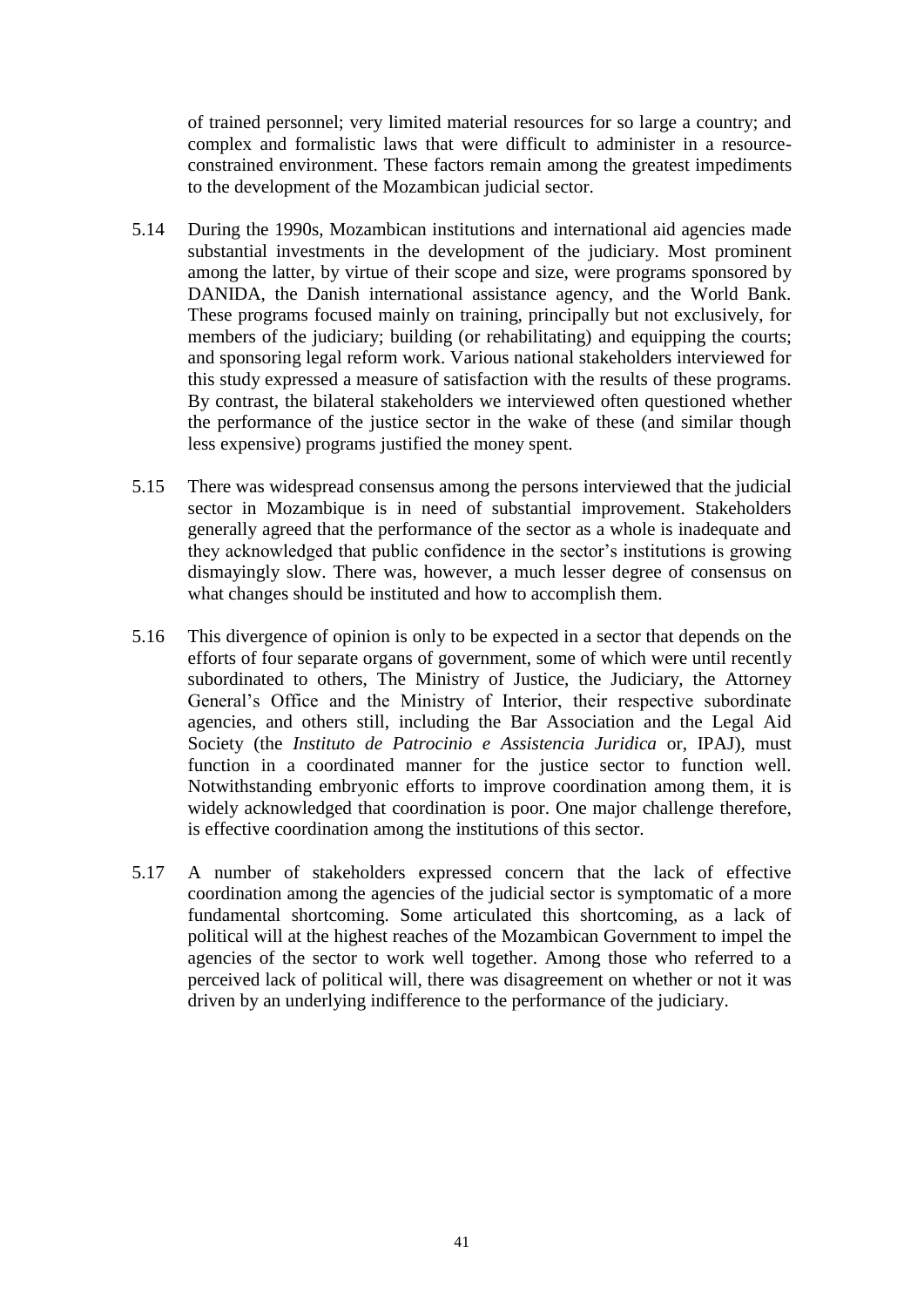- 5.18. A number of national and bilateral stakeholders suggested that better coordination among the donor agencies active in the sector was needed. Indeed, to some stakeholders, poor coordination among donors, the resulting uneven distribution of basic resources, and the unequal institutional development that followed, had seriously aggravated the differences among the sector agencies. Meeting the challenge of better donor coordination is consistent with the more holistic or sector-wide approach to judicial sector reform advocated by a significant number of national and bilateral stakeholders.
- 5.19 Explicit or implicit in discussion with many stakeholders was the idea that sector-wide approach to justice sector reform generated another important challenge: developing a strategic vision for the sector. That such a vision is needed is a widely shared belief. As this is being written, the Ministry of Justice, with the support of DANIDA, is deeply engaged in a management study intended to generate a new strategic vision for that Ministry. Reportedly, other judicial sector institutions are planning such exercises as well. A leading national stakeholder suggested that the sector's institutions should not hesitate to reexamine first premises, starting from the fundamental question: "Based on real circumstances, what sort of justice system should Mozambique have?" In this view, questions of institutional autonomy, allocation of powers and coordination should all be open for discussion. Of course, no exercise based in a single institution can serve the sector as a whole, and considerable effort will be needed to reconcile the institutions' respective visions if sectoral reform is to be coherent and coordinated. Some bilateral stakeholders questioned whether, without a sector-wide strategic plan, it is worth investing substantial resources in the main institutions of the sector.
- 5.20 One task universally acknowledged as a leading challenge is training. Even the stakeholders most skeptical about the future of the judicial sector agreed that its institutions labor under the enormous disadvantage of poorly trained staff. A few insisted that a clear strategic plan should precede any substantial investment in training, but all agreed that more training was necessary.
- 5.21 Another widely acknowledged challenge was that of legal reform. Opinions differed as to priorities in the area, and whether it was more critical than, say, prison reform, but all agreed that continued attention should be given to the subject.
- 5.22 Another big challenge that was cited was transforming the culture of the sector. Stakeholders often referred to particular aspects of the institutional culture at the various agencies of the justice sector – rudeness to the public, chronic delay, poor record keeping, absenteeism – but the common denominator of them all is deeply demoralized institutions. That must change if the sector is to regain the confidence of the public.
- 5.23 Finally, one of the most difficult challenges this sector faces is corruption. On the subject, one stakeholder cited a remark he heard from a businessman: "Why pay a lawyer when I can buy a judge?" Charges of corruption were leveled not only at judges. Most stakeholders we asked had a relevant anecdote to tell, in many cases from direct personal experience, illustrating corrupt practices by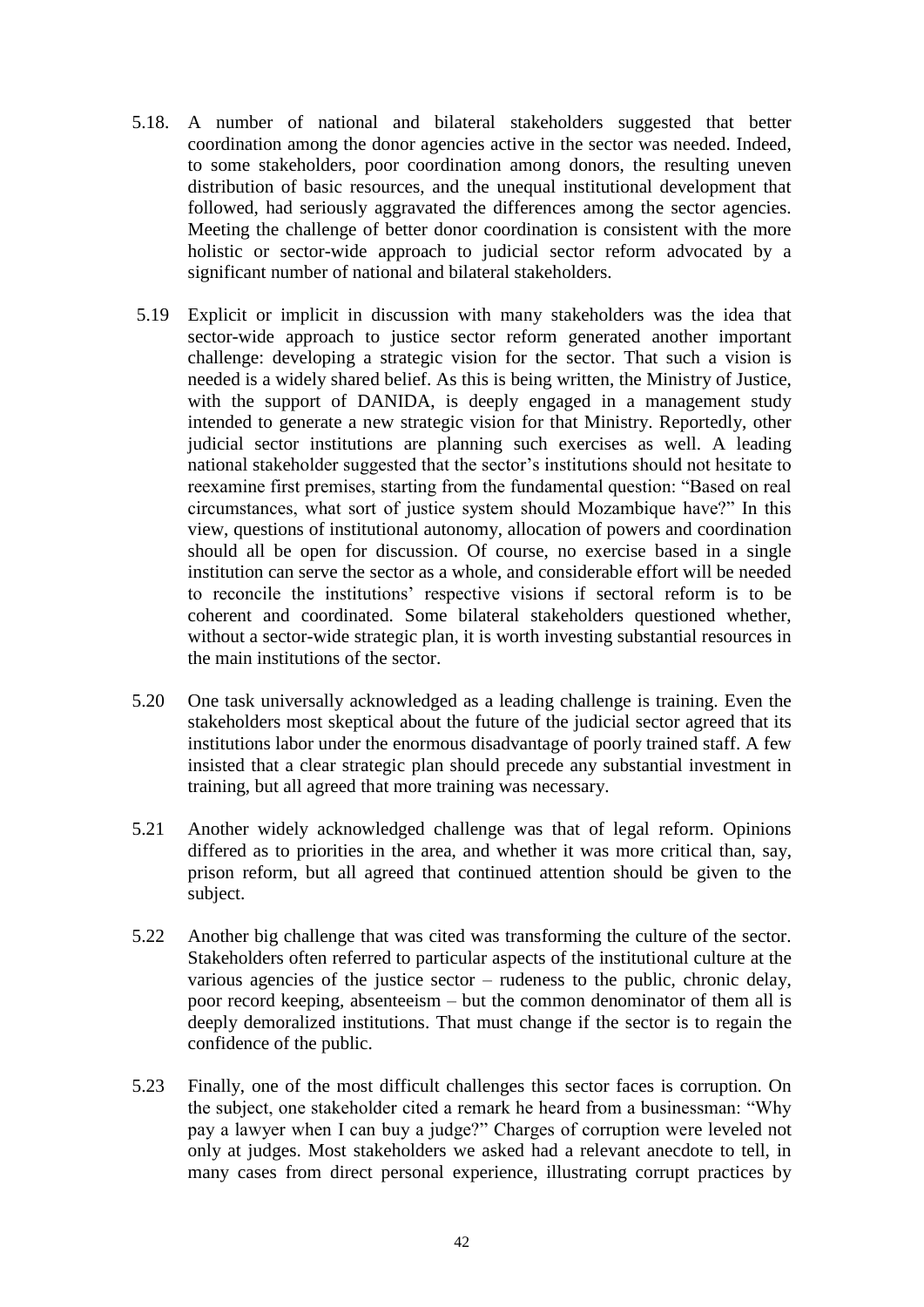lawyers, court clerks and officers of the Criminal Investigation Police (PIC), among others. The perception that corruption is the rule rather than the exception has brought the Mozambican justice system into wide disrepute. Among some bilateral stakeholders, there is doubt that it is prudent to invest more resources in the system of justice before something is done to reduce corruption.

- 5.24 There are at least two distinct ways to think about reform in the justice sector in Mozambique. The first is based on the holistic or sector-wide approach mentioned above. In this approach, great care is given to identifying what is needed for the system to function as a whole, and only then to what each institution needs in order to play its appointed role in the system as conceived. The second is a more atomistic, problem- or institution-specific approach.
- 5.25 As suggested in the preceding section, for the sector-wide approach to succeed, a number of prior conditions must obtain. Among these are a shared, sector-wide strategic vision; a coherent plan to accomplish that vision; and coordinated action, by national and bilateral stakeholders, to carry out that plan. Without any one of those three preconditions in place, the prospects for success are limited. Further, as suggested above, in the prevailing state of relations among the institutions of the judicial sector, some believe that a clear demonstration of political will from the highest political authority is needed if the institutions are to be impelled to develop and act on a shared strategic vision.
- 5.26 Some practical steps have already been taken to develop this shared vision. These include creating problem-solving venues such as the Provincial Commissions for the reinforcement of legality (Comissoes Provinciais para o reforco da legalidade) and the occasional meeting of heads of institutions (the so-called "reuniao das cupulas"). The management study currently underway at the Ministry of Justice is another positive step, and other justice sector institutions are reportedly preparing to undertake similar, if less timeconsuming, introspective exercises.
- 5.27 There can be no assurance, however, that the results of the institutions' respective exercises will be reconcilable into a single shared strategic vision for the sector. And it bears noting that such a result cannot be constitutionally compelled. Bilateral stakeholders can be supportive of these exercises, mostly by financing technical assistance where it is sought. But the real work of institutional reconciliation is a political task and as such can only be performed by the Mozambican institutions themselves, subject always to the constitutional prerogatives of the legislative branch.
- 5.28 If a shared strategic vision, a coherent plan, and a commitment to coordinated action are forthcoming, the sector's program priorities and approaches will have been amply debated and defined. There is little point in attempting to anticipate the substantive results of such a sound process here, except to say that it should be led by the relevant Mozambican institutions. A multi-institutional commission could be set up to coordinate the process, necessarily headed by a national figure that commands the respect of all the institutions and the confidence of the Presidency. This commission would then assign partnership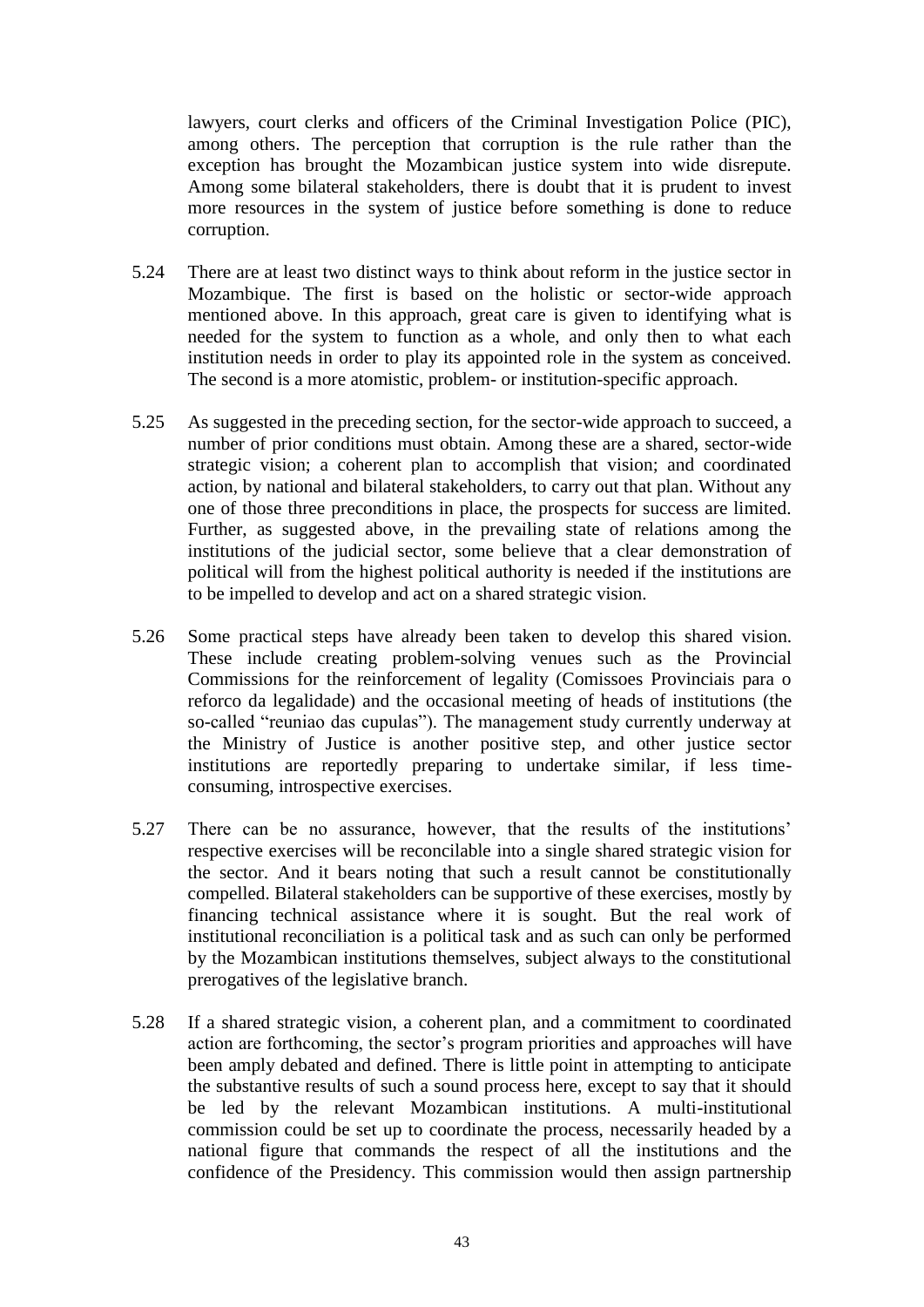roles to interested donors, who would work directly with the indicated institutions. Institutions and donors would regularly report their progress to the commission.

- 5.29 Various bilateral stakeholders expressed the conviction that, in the absence of a sector-wide strategic plan, it is better not to invest substantial resources in the reform of justice sector institutions in Mozambique. I disagree. Plan or no plan, there will continue to be acute need for improvements to the judicial sector (broadly understood) in Mozambique. Below are some suggested program priorities and approaches, on a problem- or institution-specific basis.
- 5.30 The main focus of any justice sector program, with or even without a preexisting sector-wide strategic plan, is training. Indeed, it is usually a major part of most other programming approaches. Stakeholders frequently cited the need for law faculty graduates who choose to become judges to receive extensive practical training as such before they are dispatched to district courts. New prosecutors, notaries, court officials and prison officials all need specialized professional training, and existing staff could benefit as well. National and bilateral stakeholders should make sure that the new Center for Legal and Judicial Training (Centro de Formacao Juridica e Judiciaria or "CFJJ") has the resources it needs to carry out its mission. Indeed, if the CFJJ proves itself in terms of effective results and sound management, it is the sort of institution that ought to be considered for endowment support. In addition, and especially in connection with the informal conflict resolution system and gender-related training (discussed below), national NGOs with good networks in rural areas can be useful and cost-effective suppliers of training.
- 5.31 It is generally agreed that the large majority of justifiable conflicts in Mozambique are resolved outside the formal court system. This informal system of conflict resolution, almost entirely parallel to the formal one, includes such figures as the surviving community courts (tribunals comunitarios); traditional authorities; chapters of the Mozambican Women's Organization (OMM), and even dynamizing groups (*grupos dinamizadores*) in some areas. In the absence or inaccessibility (physical and/or cultural) of the formal institutions of justice, these are the conflict resolution forums of first resort. Priority should be give to helping these institutions function more effectively, and with more consistent attention to the fundamental rights of the parties, and to interact effectively with the formal justice system, for the benefit of both. In program design, however, great care should be taken – more than often is – to avoid doing more harm than good. Initiatives in this area should probably await the publication of a muchanticipated study on the informal system of conflict resolution later this year. In addition, further attention should be given to the development of commercial alternatives to dispute resolution mechanisms. These points of contact between the formal and informal justice systems should be made part of a larger process in which the institutions of the sector engage in dialogue with civil society groups with the goal of improving sector performance.
- 5.32 In this context as well, some consideration should be given to making legal services more readily available to the poor, whether through IPAJ or via some other means.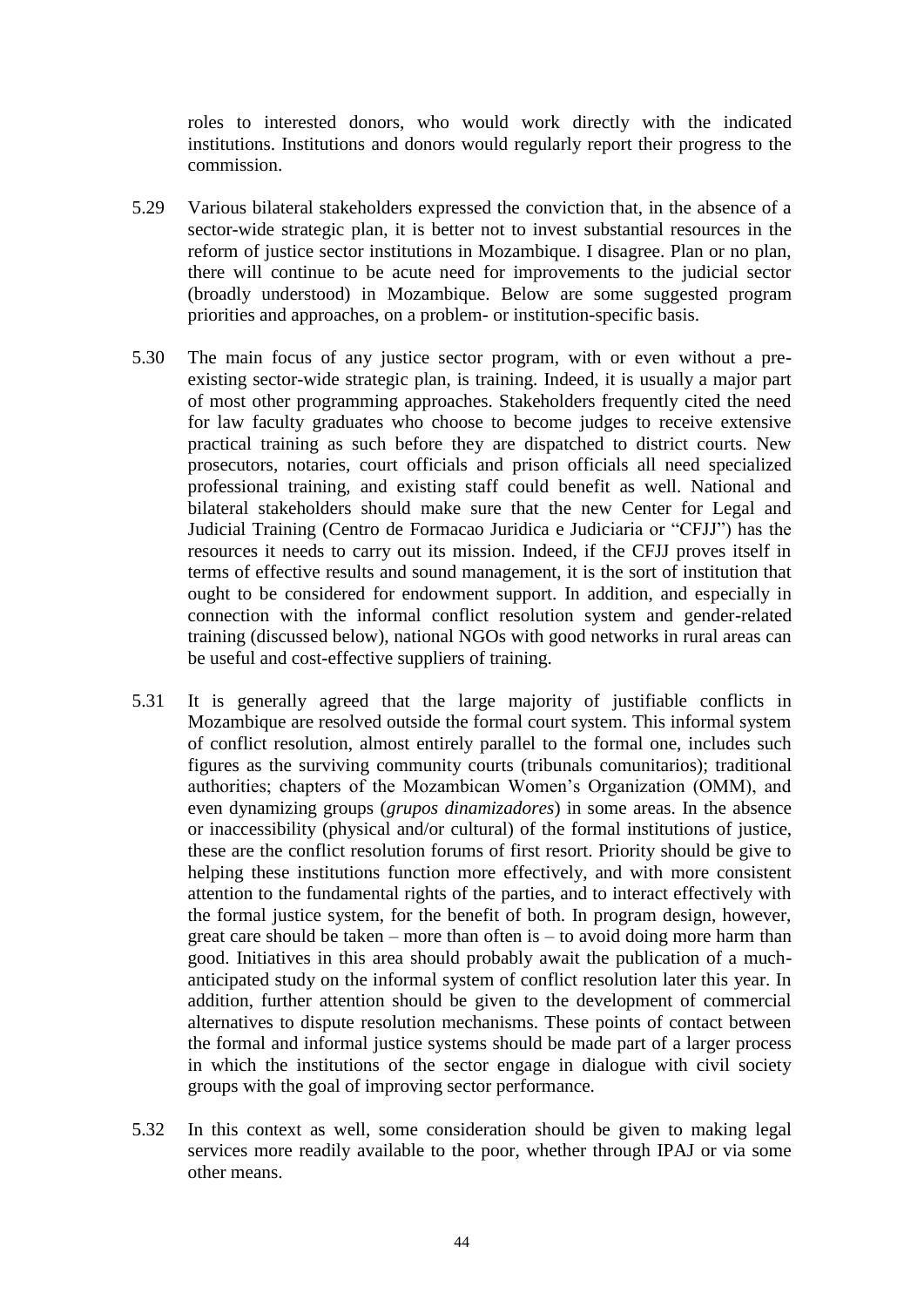#### *Democratization: The 1994 and 1999 Elections*

- 5.33 The first election conducted between 27-29, October 1994, saw Frelimo winning the election by 44.3 percent (and obtain 129 seats) compared to Renamo's 37.8 percent. Chissano was elected President by 53.3 percent while Dhlakama received 33.7 percent of the votes. Even though Renamo waged a low-key election, it managed to win 112 seats out of 250 seats in the Parliament, and became the official opposition. For all intents and purposes, the 1994 election was declared 'free and fair'. The authentication of the results and the elections was accepted by all participants and signified a decisive step for the consolidation of peace and the commitment to democracy in Mozambique. An interesting feature of the 1994 elections was the support that Renamo received. Renamo's showing at the polls indicated that there was a sizeable percentage of the electorate who identified with the party and believed that it represented their interests. This was despite the Party's political and organizational weakness. Furthermore, it was contrary to the predictions of the international community and Frelimo who assumed that Renamo's history and tactics during the civil war would be enough to steer the electorate away from the Party. Yet, the election results were a clear indication that Frelimo could not dismiss Renamo influence so easily.
- 5.34 But, Mozambique's almost flawless transition to democracy was marred by the local government elections of 1998. Even though, the problems, which came to light in the elections, could be construed to be part of the structural weaknesses that accompany societies in transition, the Mozambique case represented something more substantial than just teething problems of democracy. Shadows were cast when Renamo and nine other parties boycotted the election and accused Frelimo of irregularities during the voter registration process, including the loss of sixty of the1994 voter's rolls. But Renamo was unable to prove these allegations, and speculation grew that this was a tactical move by the Party to disrupt the elections and improve its chances in the 1999 national elections. The latter was based on the assumption that if the party withdrew from any political responsibility this provided it with an opportunity to be perceived as a viable alternative in the coming national election.
- 5.35 The withdrawal of Renamo form the elections provided Frelimo with an opportunity to advance its presence in those areas/provinces where it was unable to attain a majority, especially in the provinces that Renamo had won in the 1994 national elections. But voter turnout for the local elections was poor. With little more than 15 percent of the electorate voting, the elections sent a clear message to all political actors, especially Frelimo, that a legal framework based on a broad consensus between the two main antagonists had to be devised, and the electoral process itself must be transparent. In any event, the 1998 local elections demonstrated alarming weakness in Mozambique's democratization process. For one thing, the decentralization of power to local governments, which was to accompany the local government elections, did not take place. Instead, control over the local areas, including the appointment of municipal presidents, disbursement of money and the pace of change and development, was still directed by the central government. This led to tensions in local areas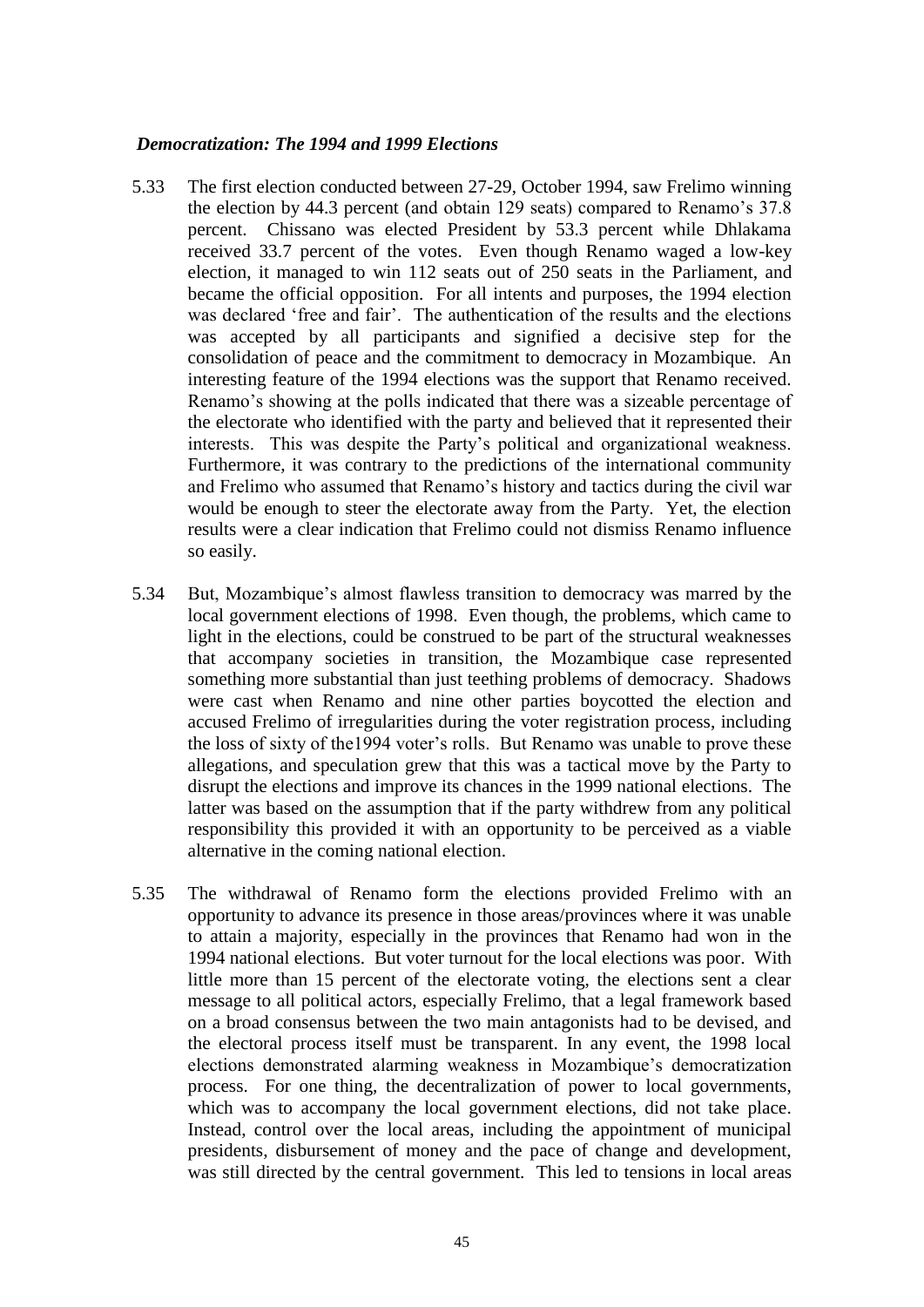where the electorate raised questions about the value of their vote, thereby leading to high rates of voter apathy. Thus the local government elections indicated an almost non-existent competitive environment, a lack of alternatives to Frelimo, and an exceedingly low level of participation, notwithstanding the disillusionment of the population with the existing political system. These deficiencies were certainly a cause for concern, especially for the 1999 national elections, but more so in light of the general principles that the GPA highlighted for a healthy multi-party democracy in the country.

- 5.36 The outcome of the1999 elections was also shrouded in controversy. This time around Renamo contested the elections as part of a coalition, which it formed with several other smaller opposition parties that supported its boycott of the local government elections. Together they formed the electoral alliance Renamo-Uniao Electoral in June, 1999. As usual, Dhlakama felt that the electoral process was adversely biased toward the coalition, in general, and Renamo in particular. The debate centered around the issue of voter registration. The Renamo leader saw the two months which was set aside for electoral registration followed by an early election as not enough time for the majority of the electorate to register, especially in rural areas. This was because Dhlakama felt that registration in the rural areas would take longer and therefore the twomonth period would be insufficient to reach those villages deep in the rural hinterland. This fear was borne out of the reality that most of these villages were the strongholds of Renamo, which, in effect, would prejudice Renamo's chances of gaining a substantial proportion of the votes. Despite the technical shortcomings of the voter registration process, the Renamo coalition contested the elections. But this time around, Renamo was confident that it would win the elections and become the ruling party. This was not to be. Although the popularity of Dhlakama as a presidential candidate increased from 1994, support for Renamo remained more or less the same.
- 5.37 The results of the 1999 election brought to things into focus. On the one hand, it illustrated that Frelimo was able to retain its position as the ruling party, but was unable to win a clear majority. On the other hand, it demonstrated Renamo's growing support in the provinces. The Party increased its political base from five provinces in the 1994 election to six in the 1999 elections. Even though the 1999 elections were declared free and fair, Renamo contested the results with the charge that there were irregularities, which favored Frelimo. Renamo took its case to the Supreme Court. But, instead of ruling for Renamo, the Supreme Court upheld the results. The outcome of the election remained the Achilles Heel for Renamo and together with its coalition partners, they boycotted the parliament for most of 2000. Renamo's decision was based on the assumption by Dhlakama that the party would surely win the election with a clear majority, thereby becoming the ruling party. Even if this was purely delusional on the part of Renamo, the outcome of the election again points out that the Party does have a significant support base, which Frelimo has not been able to penetrate.
- 5.38 The second national election in Mozambique was crucial to the development of a democratic process in the country. It was mainly a Mozambican affair. But the 1999 elections were symbolic for two reasons. First, they were litmus test to gauge whether the principles of democratic culture had taken root within the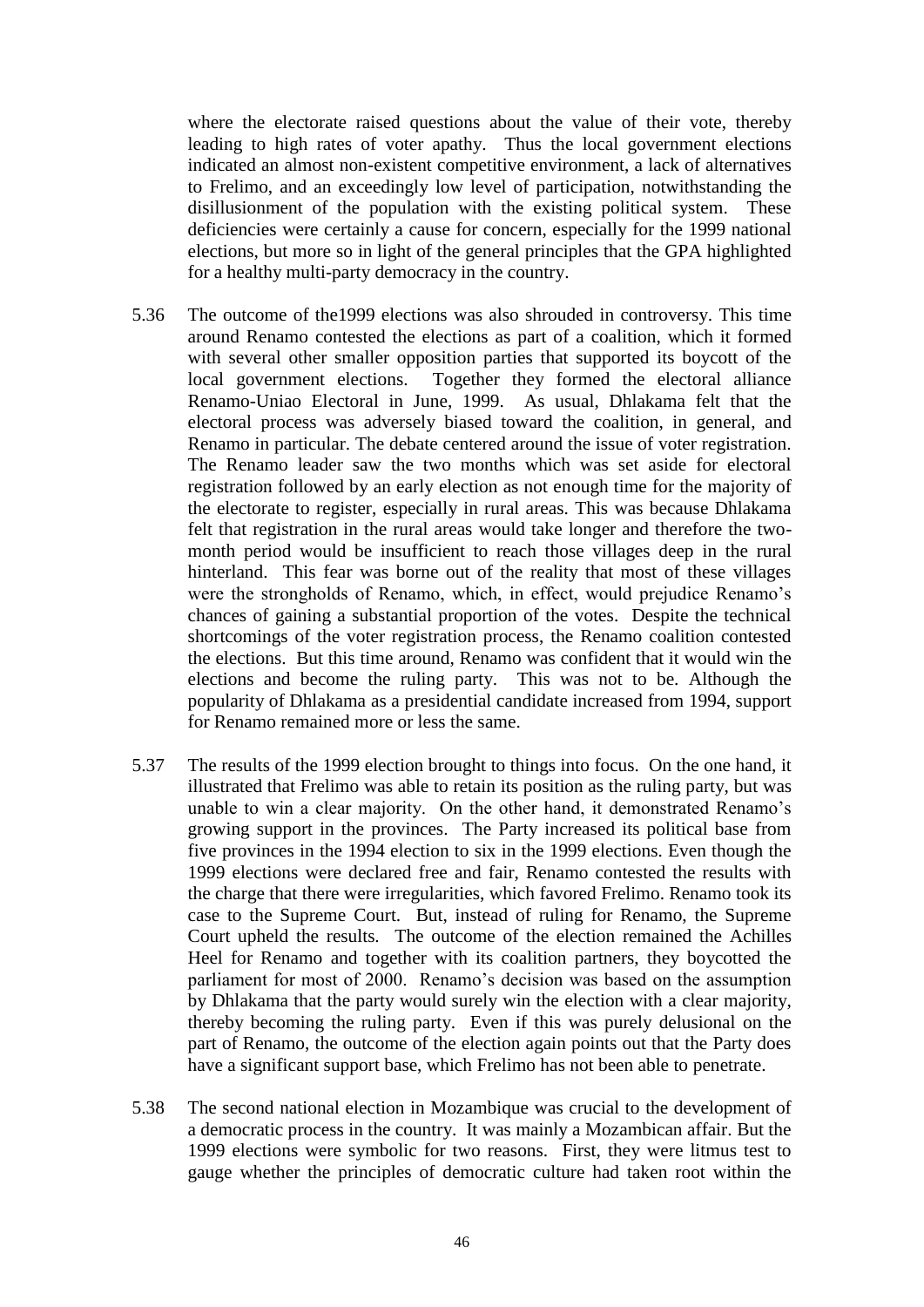country. And second, they demonstrated a lack of political maturity on the part of the political opponents. Instead they are moving toward a zero sum game for control at the center and within the provinces. To this end Frelimo does not want to let go of its position as the ruling party while Renamo wants to be the government in power.

- 5.39 Beyond symbolism, it important to note that Frelimo's unwillingness to give Renamo governorships or significant positions in any of the provinces in which it won a majority of votes in 1994 and 1999 will remain a major source of political controversy. The process of reconciliation, democratic consolidation, and state building and national healing would have benefited from the adoption of a power sharing arrangement. Many analysts have come to the conclusion that pure majoritarian democracy is ill suited for deeply divided societies with ethnic, racial or regional tensions. They argue that more specifically negotiated powersharing arrangements seem to be a more promising way to manage such conflicts. The reason for this is the very real danger of "majority dictatorship" that can evolve from majoritarian democracy (Lijphart, 1985; Sisk, 1996). In such an institutional setting, minorities can come to fear a permanent exclusion from power, and will equate democracy "not with freedom or participation, but with structured dominance of adversarial majority groups" (Sisk, 1996:31). Power sharing, on the other hand, will ideally include all major political actors in government, and assure them influence in policy-making on sensitive issues of legitimate concern to them.<sup>8</sup>
- 5.40 As various observers have noted, former warring parties would need face-saving arrangements to nurture trust, confidence, and mutual healing. In the same vain, both the United States and the European Union criticized Frelimo for its uncompromising stance, suggesting that some of the political crisis facing the new state would have been averted had Dhlakama and his party been allowed a greater public role. Their counsel had no effect on Frelimo.

1

<sup>8</sup> . Different kinds of society require different types of institutional design. Practitioners distinguish between two fundamental approaches to power sharing in a democracy: (i) the group building approach or consociationalism views groups or political parties as basic building blocks for a common society, and therefore works to secure the cooperation of their respective leaders by guaranteeing minority rights, federalism and devolution of power to territories that they control, minority vetoes on sensitive issues, and proportionality in all spheres of public life. (ii) the integrative approach, as the name suggests, seeks to promote social integration across group boundaries in order to overcome tensions by encouraging (a) the formation of coalitions across ethnic or regional lines before standing for elections, (b) non-ethnic federalism, (c) inducements for intra-ethnic cooperation, and (d) policies designed to encourage alternative social alignments.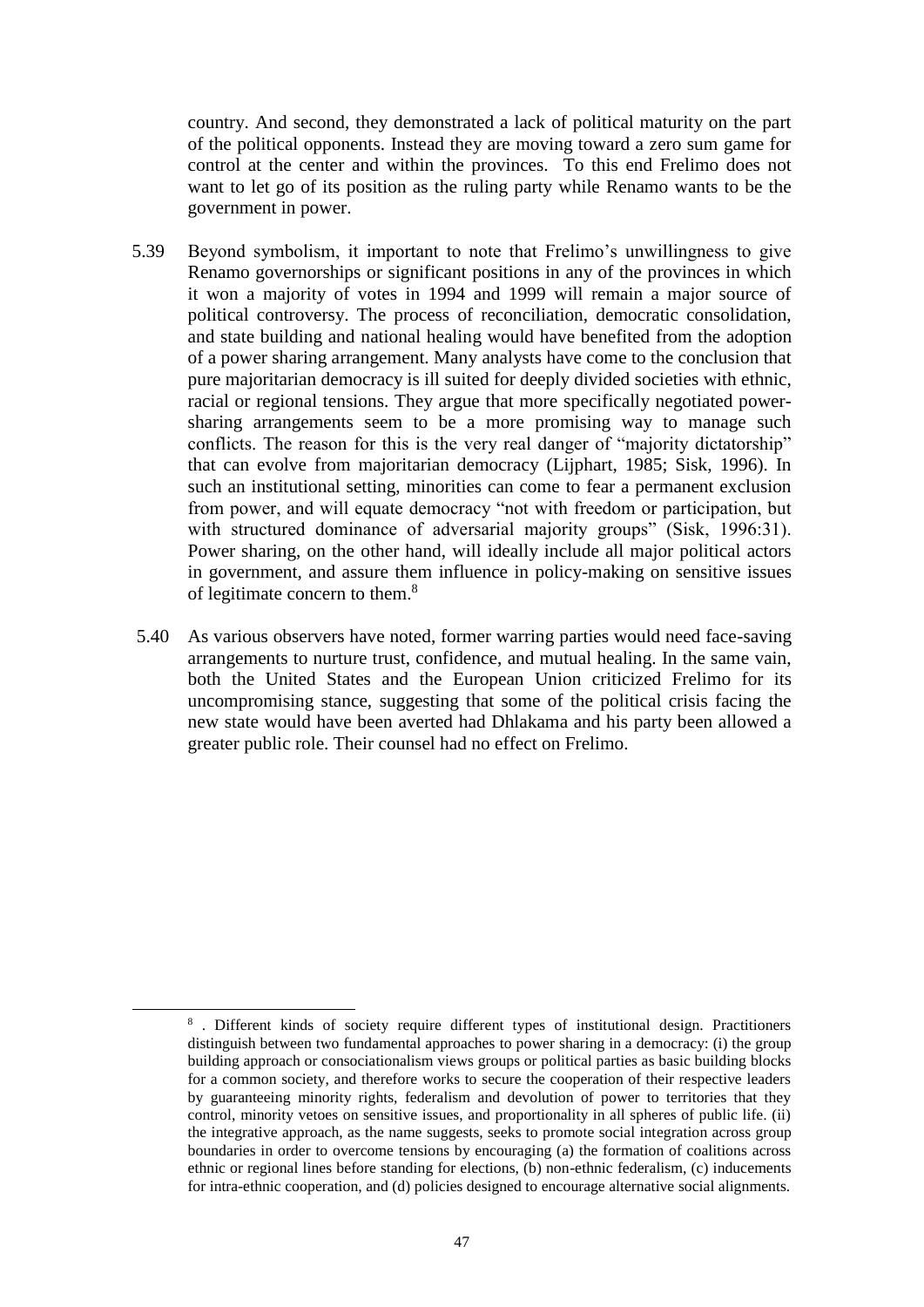#### *Economic growth and Poverty in Mozambique*

- 5.41 Mozambique's economic realities continue to play a dominant role in the political landscape of the country. Critics often argue that growth in Mozambique's economic recovery started from a low base, and that advances are yet to be felt by the poor. The transition from a socialist planned market economy to liberalism and capitalism has had a mixed impact on the country's economic recovery. At one level, the transition has rejuvenated and boosted the economy toward becoming a popular destination for foreign direct investment and infrastructural developmental projects. This has generated high economic growth rates and enabled the country to qualify for debt relief. On the other hand, these sound economic fundamentals have not translated into substantial increases in the standard of living in the rural areas. Politically speaking, the latter has generated the potential for political volatility to emerge within the country. It is mainly in those provinces known to be Renamo that the people are still waiting for signs of improvement in their lives. The social and economic disparities between the provinces remains another source of conflict between Frelimo and Renamo, since this provides fertile ground for social discontent, thereby creating an ideal opportunity for political mobilization by the opposition, namely Renamo.
- 5.42 Mozambique is the fourth most populous country in the SADC, but one of the least developed. As pointed out earlier, the civil war had a debilitating effect on the overall development of the country, leading to high rates of poverty, which remains one of the most compelling challenges for the government. According to the Ministry of Planning and Finance, "the incidence of absolute poverty is 69.4 percent, indicating that more than two-thirds of the Mozambican population are living below the poverty line. In rural areas, it is estimated to be as high as 71.2 percent. This is alarming, especially since 80 percent of the population is concentrated in these areas. The figure for urban areas stands at about 62 percent. Even in the capital, Maputo, which is considered to be the country's commercial and economic hub, there are visible signs of poor living conditions in the shantytowns on the outskirts of the city. It is estimated that 47.8 percent of people resident in the city live below the poverty datum line.
- 5.43 This issue of poverty appears to be more complex than the above figures reveal. According to the United Nations Development Program Report (UNDP, 2000), Mozambique displays the vast disparity between "... Maputo city and the rest of the country leaps immediately to view." Overall the Report reveals that despite the dramatic economic progress in recent years, Mozambique remains an extremely poor country with low levels of human development, which are reflected in weak social indicators such as life expectancy, education, GDP per capita and literacy. While none of this is new, for the first time in the report, the Human Development Index (ID) and other data have been broken down by province for the first time, allowing for a detailed comparison of the geographical distribution of wealth and human development in the country. Regional contribution of GDP indicates a clear, but unsurprising concentration of economic activity (and wealth) in Maputo city, which accounts for 34 percent of GDP, followed by Nampula province with 13 percent and Zambezi and Sofala with 11 percent each. Maputo city's HDI score places it firmly in the category of a medium human development country. For a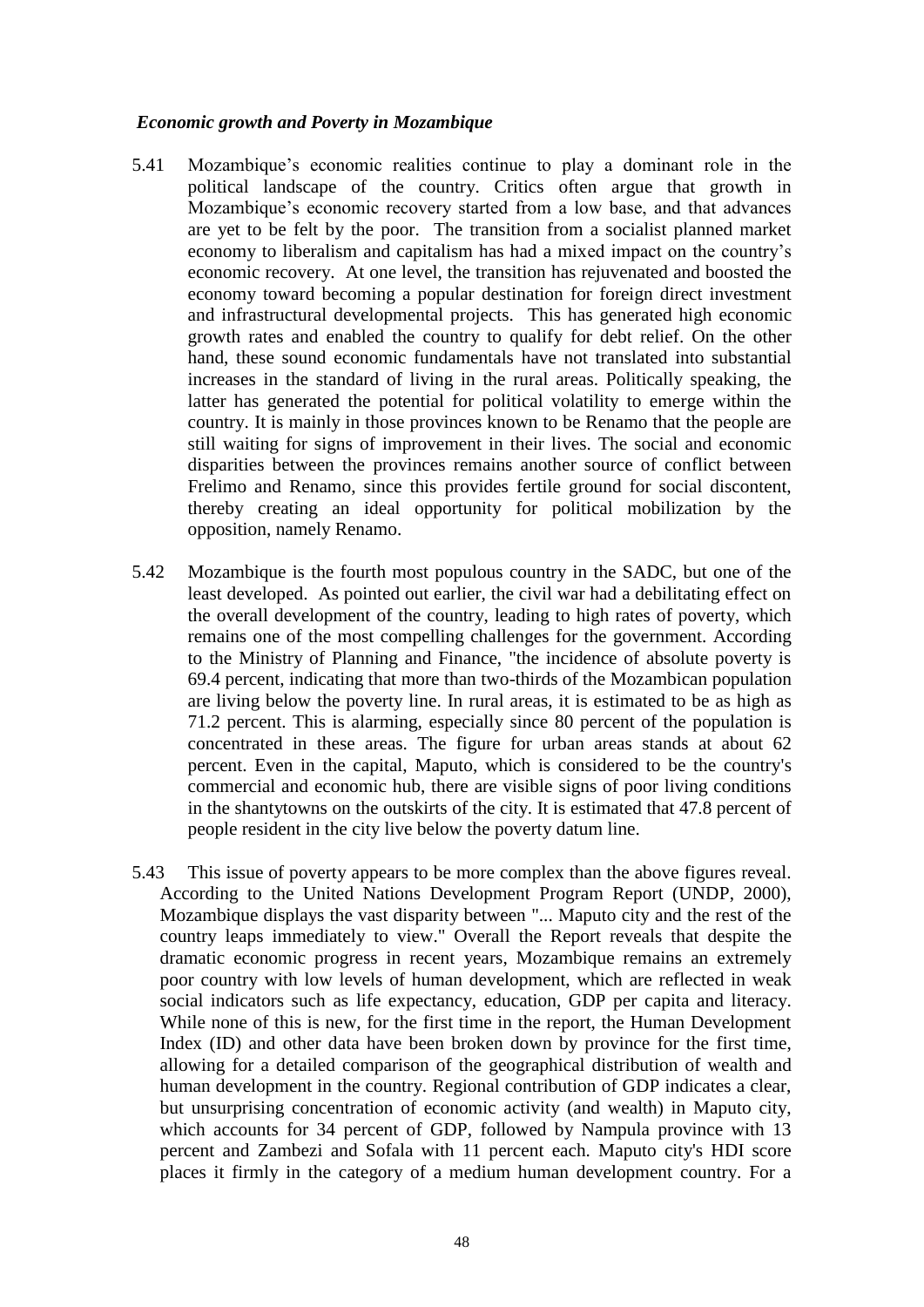country like Mozambique, which is considered to be the second poorest country in the world, such disparities do not auger favorably for the future of social and economic stability. They also demonstrate asymmetrical development between Maputo City and the rest of the country, which could become a source of renewed political tensions. The importance of this divide in political terms could be felt in the medium to long term. One important implication in this regard has been the constant referral by commentators that should this uneven divide not be addressed in the short-term then the economic success recorded thus far could push back the political gains already attained by the Frelimo government. It could grow into vast discrepancies between the economically marginalized and the urban population, which could become a source of renewed tensions between the center and the provinces. One possible way for this to be prevented is for the Frelimo government to fast track its devolution of power to local governments and channel more aid for the rehabilitation of the infrastructure in those provinces where the gains of the economic policy are still to be felt. Despite these grim realities the economic pragmatism of the Frelimo leadership has seen the following successes:

- Economic growth rose from an average of 6.7 percent to 10 percent between 1996 and 1998
- Inflation was reduced from 50 percent in 1995 to less than one percent in 1998, and stabilized at a target level of less than 5.5 percent since then
- A successful campaign of encouraging FDI by establishing legal and institutional frameworks.
- The establishment of 13 new financial institutions registered under Mozambique legislation and the opening of the Mozambique Stock Exchange in Maputo.
- In 1999, 234 new projects were approved which have a value of US\$767.392.587 and which created 20,863 new jobs.

Yet in spite of these economic successes, economic liberalization has brought with it contradictory effects. On the one hand, African values like social solidarity were replaced by more individualistic and selfish principles. On the other hand, the structural adjustment program (The Economic and Social Rehabilitation Program, known as PRES and adopted in 1987) sustained the 'economy of affection".

5.44 As a result the traditional redistribution system, characterized by an informal, kin-based structure, led in a liberal environment to an economy reflecting the neo-patrimonial structures of the state. This has definitely contributed to, if not underpinned, the endemic spread of poverty and the social and economic disparities between the provinces. To this end, economic development involving high levels of education and promoting a reduction of social disparities expands the possibility of supporting the development of a democratic system, while stabilizing a middle class certainly has not been realized in Mozambique. Instead, a widening gap between the rich and poor exists, with illiteracy levels high as 60.4 percent of the adult population, underlined by a shortage of skilled labor and financial resources and coupled with the loss of 116,000 jobs since the introduction of privatization and liberalization of the economy. Therefore, if the current economic recovery is considered to be a good indication that the country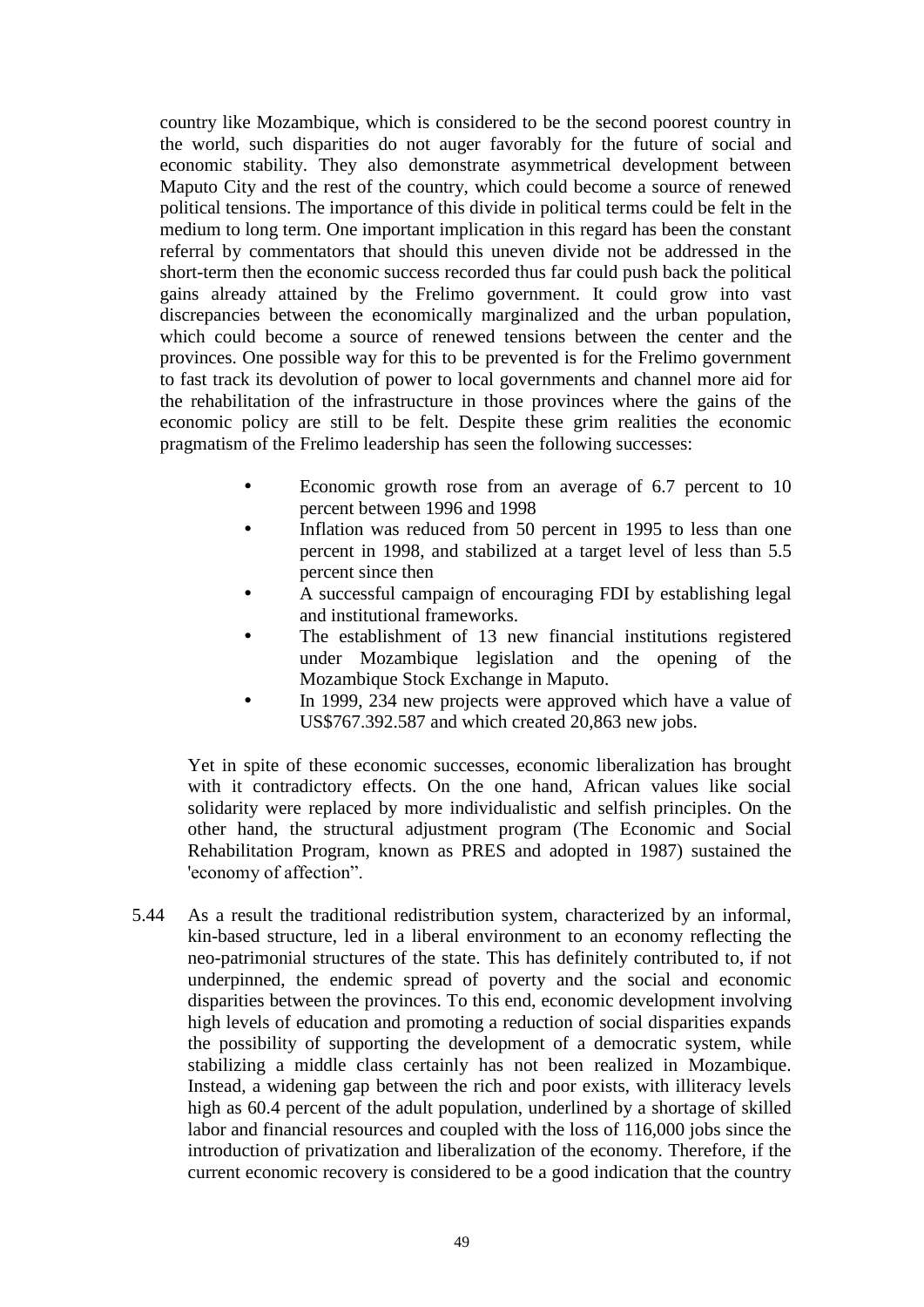is on track toward peace and stability, then these remarkable growth figures belie the desperate social conditions that many of the country's 16 million or so people live under. In fact, it appears that only a small elite base is benefiting from these economic fundamentals.

5.45 Thus, the state of poverty experienced by the majority of the population remains one of the main threats to political stability in Mozambique. This has dire political implications for the fragile peace accord in Mozambique, which will no doubt lead to renewed sources for political instability. One possible scenario is that demagogue politicians will mobilize political support through ethnic and regional discourse, a course of action that Renamo has already resigned itself to in order to demand that a power-sharing agreement be reached.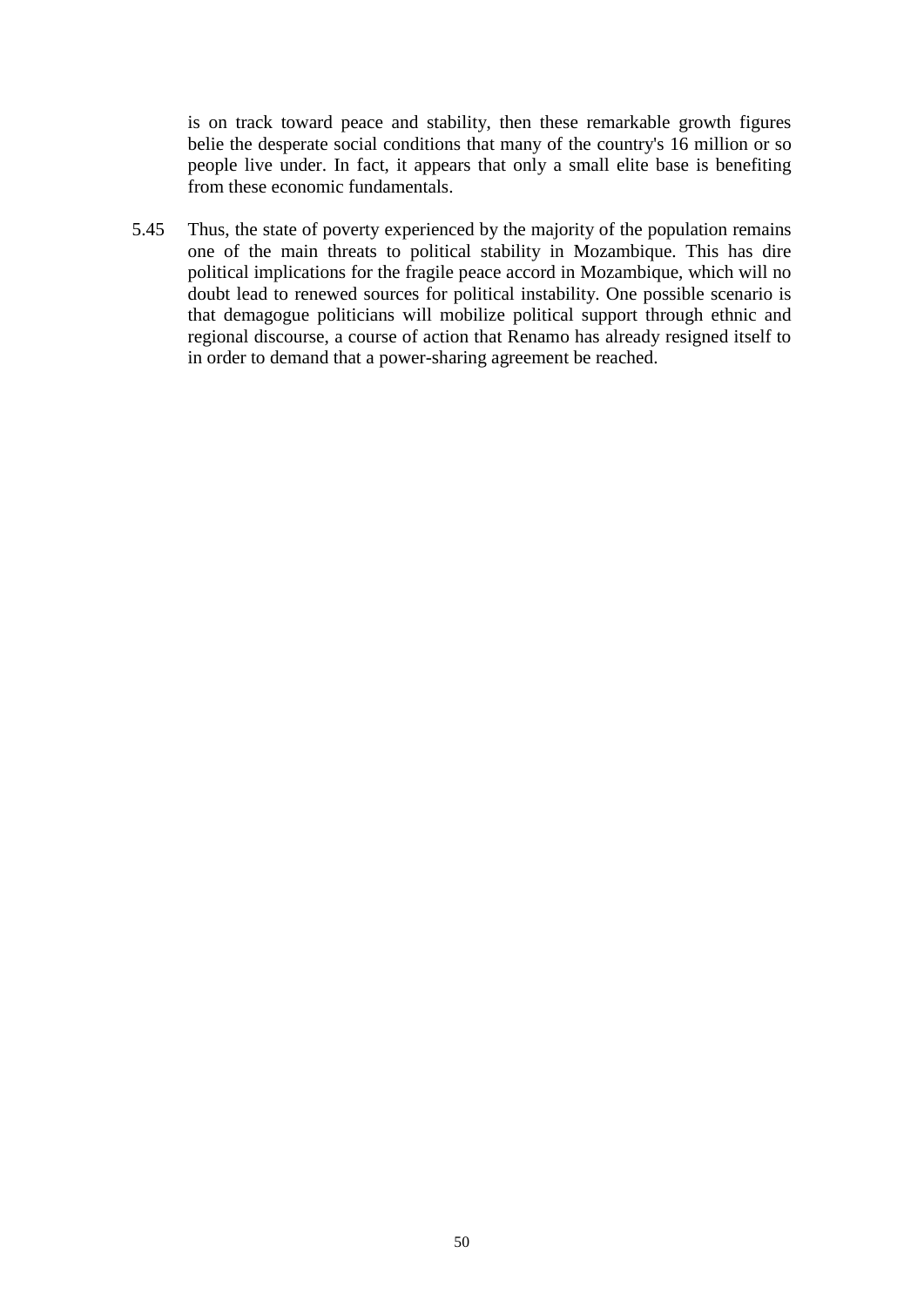# **CAPACITY BUILDING LESSONS AND RECOMMENDATIONS**

This study has examined the root causes of Mozambique's 17-year old conflict and highlighted its impact on the economy and society. It has also reviewed various interventions intended for post-conflict reconstruction and capacity-building. In this last chapter, and in lieu of the conclusion, the study synthesizes key study findings and presents them as lessons from experience and best practices to be learned from postconflict reconstruction Mozambique.

#### *Conflict Prevention and Reconstruction Support Unit:*

6.1 Events during the past decade challenged the thinking of the international community and questioned whether development efforts have really achieved an enduring legacy of inclusion, economic growth and human well-being. It has become increasingly evident that the ability to prevent conflict has less to do with donor resources than with a lack of understanding and appropriate tools to address violent conflict mitigation and prevention. The rehabilitation and reconstruction of war-torn societies has become a sub-specialty in international development studies with unique concepts within the broader Economics discipline. The special needs of societies emerging from conflict have shortened the development planning cycle in such a way as to demand flexibility of programs and resources as well as greater responsiveness to the emergencies heretofore handled only through humanitarian assistance. The need to nurture such an understanding and develop new tools has led to the emergence of specialized units within bilateral and multilateral donor agencies to rigorous address the unique issues of development in post-conflict societies. ACBF may wish to consider establishing such a unit that would backstop its interventions with well-informed background studies of countries and/or regions. An adequately staffed support unit would be one of the preconditions for successful intervention in post-conflict situations.

# *Understanding the root causes of conflict*

6.2 Studies resulting from the ACBF post-conflict support unit will provide informed diagnoses of the conflict and will propose appropriate intervention, sequencing of interventions and possible costs of such actions. The major responsibilities of the conflict unit would be to undertake conflict mapping of the respective conflict countries by gathering information and establishing data banks about the history of the conflict, organizational setting, parties to the conflict, their goals and interests, and distinguish causes from consequences, and costs of the conflict. Understanding history and the root causes of the conflict informs the nature and character of post-conflict interventions in reconstruction, capacity-building as well as conflict resolution and stability. Such a sophisticated and nuanced understanding would facilitate informed interventions that are likely to serve as sustainable conflict mitigation measures that promote society healing.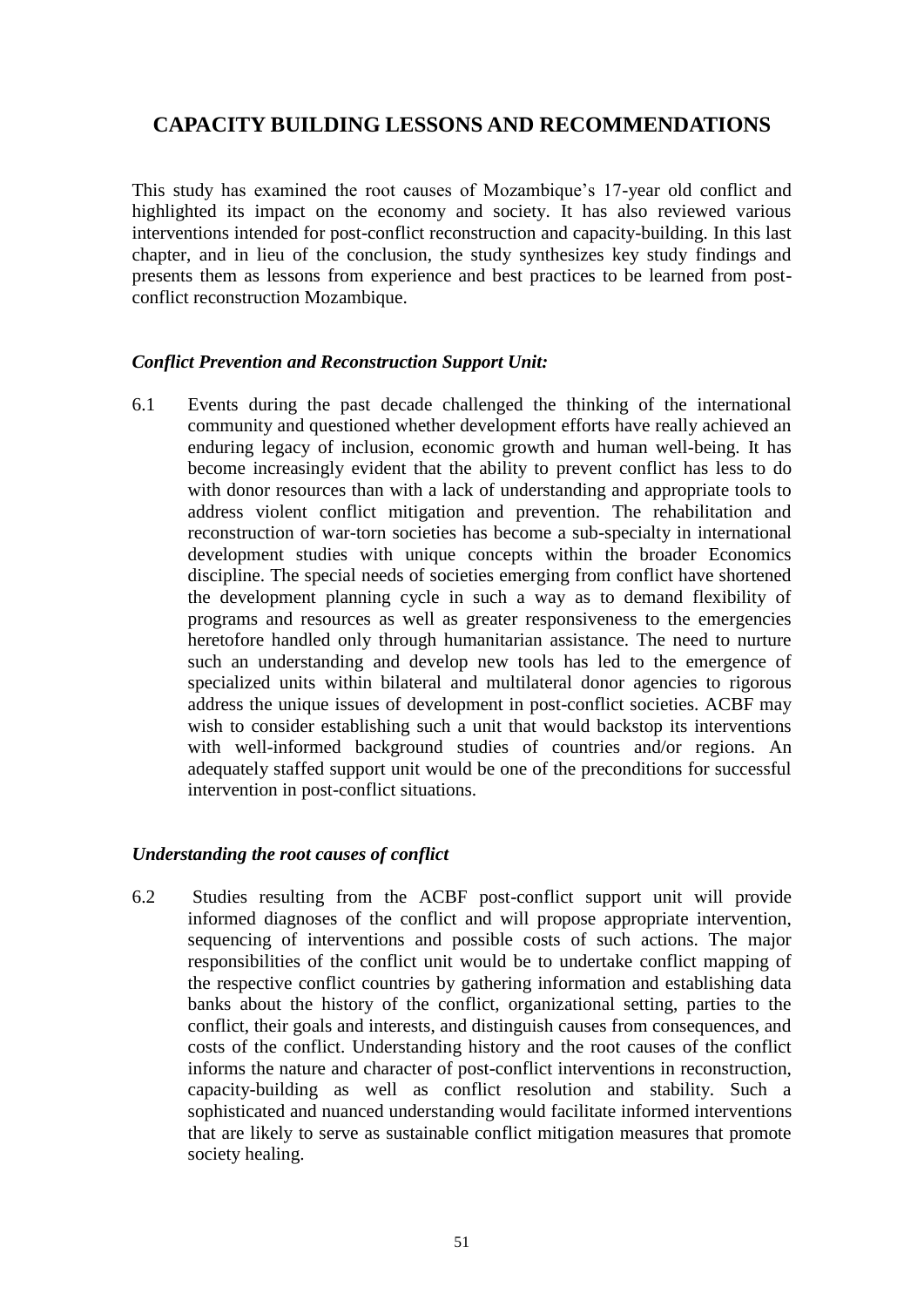### *Folly of conventional wisdom*

6.3 The devastation of human, social and physical capital often found at the beginning of post-conflict period, and the particular provisions of a peace agreement, often require that some conventional wisdom of development practice be set aside for some time. In these specific situations, recovery and capacity building requires incremental planning, careful and realistic policy reforms, flexibility and responsiveness, more staff time than "normal operations", and high levels of coordination among actors at different policy and operational levels. Complex and cumbersome procurement and disbursement procedures leading to untimely delivery of goods and funds should be avoided. In this regard, the international community needs to focus not only upon objectives of policy reform and increased service delivery, but also on relaxing the long-term constraints, which would otherwise delay the attainment of broader post-conflict reconstruction and peace restoration. Like the European Commission (EC), the ACBF may consider setting up a Rapid Reaction Facility, a special fund that addresses emergency capacity-building emergencies in postconflict situations.

## *Paradigm shift in post-conflict reconstruction and capacity building policies and strategies*

6.4 Uncoordinated and donor-driven gap filling capacity-building projects and programs have had a negligible impact on Africa for well over three decades of international development cooperation. Capacity building should be understood as a means to an end in the development process. It is part of the development process. The specific development objectives of a post-conflict reconstruction process must be carefully defined, institutional and human resource needs must be mapped out, and a capacity-building strategy identified. One of the key guidelines, which ACBF should always insist upon in its interventions, is for countries to design long-term, multi-sector capacity-building programs, indicating explicit, concrete and realistic outcome objectives as well as clear and reasonable time horizons. The guidelines should also establish in concrete terms, the scope of the programs, performance evaluation criteria, approximate costs, and government contributions over time in order to ensure sustainability. At the same time, ACBF may consider pleading to the Bretton Woods institutions to consider adopting peace-friendly economic reform programs in Africa, including far-reaching debt relief measures, enhanced quality of foreign aid, and deliberate capacity-building initiatives. In the same vein, the World Trade Organization (WTO) should be approached to adopt the "special and differential treatment" of African countries emerging from conflict. Above all, OECD countries should be encouraged to provide substantive investment guarantees to corporations based in their respective countries that may wish to invest in post-conflict countries in Africa.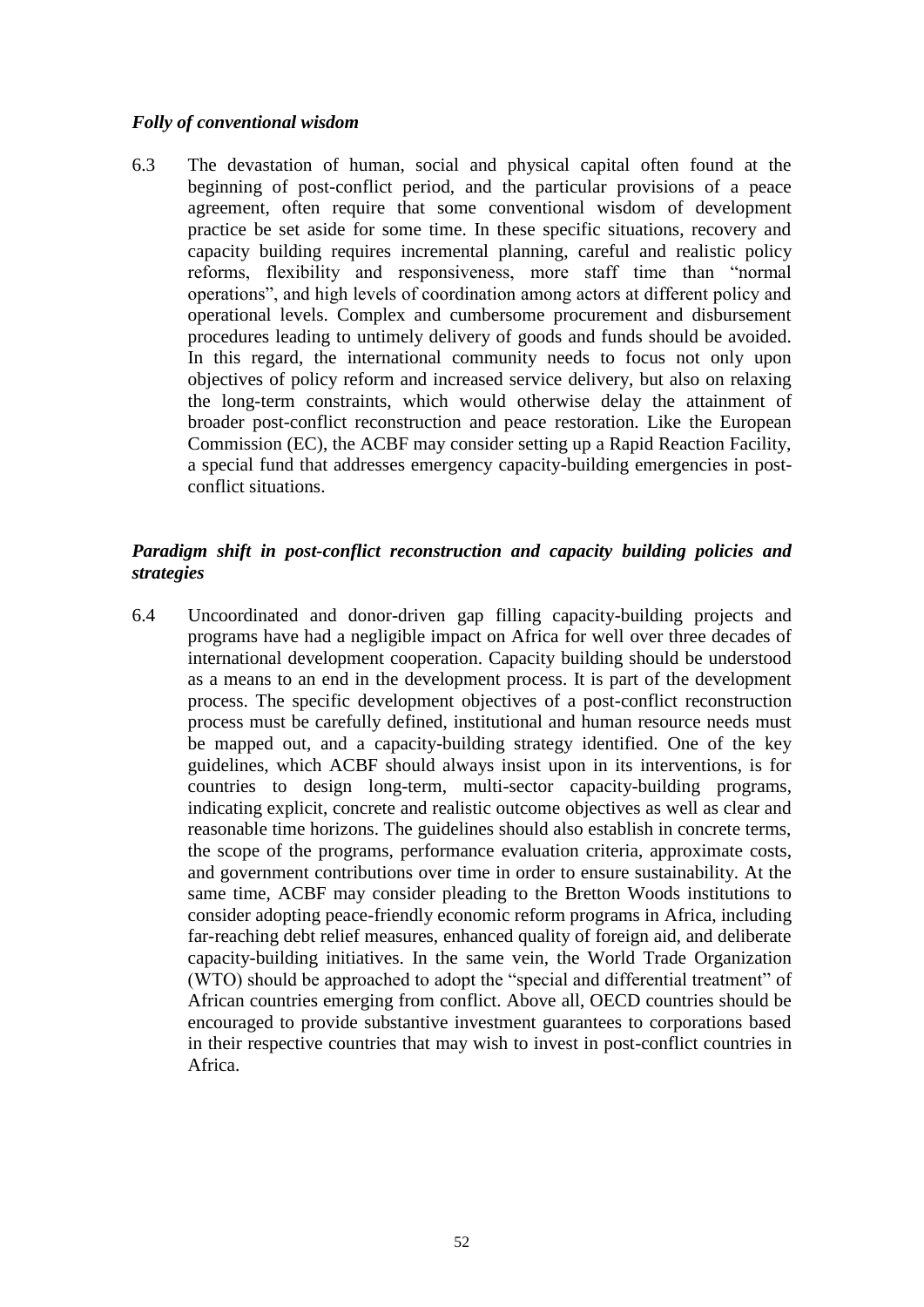## *One of the basic prerequisites for post-conflict reconstruction and capacity building is to establish and maintain public order and security*

6.5 In post-conflict reconstruction, sustained peace is essential to sustainable development. Broad-based development, important in its own right, also contributes to sustainable peace. The centrality of the peace objective implies an important collorary: that ACBF must appreciate the political framework of capacity-building interventions. The political framework has two related but distinguishable components: the domestic politics of the post-conflict country; and the explicit or tacit framework adopted by the international community. The secret behind Mozambique's success in its recent political and economic transformation has been the maintenance of peace and order since the General Peace Accords of 1992. The economy maintained sound macroeconomic policies, fiscal deficits hovered around 2.5 percent, and inflation dropped from 46 percent in 1988 to less than 7 percent in 2000. The real output growth rates averaged over 8 percent between 1994 and 2000. Politically, Mozambique has held two internationally recognized multiparty elections and devolved some government functions to provinces and districts.

#### *Coordinated, holistic and integrated emergency relief delivery and reconstruction*

6.6 The Mozambican experience has shown the need for improving coordination, harmonization and adopting a programmatic approach to reconstruction and capacity building. This study has shown that in a war-weakened Mozambique, strategic partnerships and coordination of key national and international actors had an impressive impact on relief delivery and reconstruction. Under the leadership of the United Nations Observation Mission in Mozambique (UNUMOZ), donors were adequately coordinated in order to achieve maximum effectiveness. UNUMOZ allowed integrated planning, synergic coordination and project implementation and evaluation. The IMF focused on economic reforms, the UN concentrated on conflict resolution and reconstruction, the World Bank and bilateral donors- whose operations span both agendas – tended to integrate reform and conflict issues. There was a clear understanding of the operational capacities of different donors, detailed information about resources each donor had available to address specific post-conflict needs, coordination in defining priorities, sequencing of resource disbursements, combining scarce resources, and an accurate sense of timing required for a donor to disburse resources or provide operational support in the wake of a conflict.

# *The need for ACBF to participate in multi-donor trust funds (MDTF) to undertake post-conflict institution development and capacity building*

6.7 ACBF has a critical role to play in the early stages of post-conflict reconstruction. It can be strategic in aid coordination in the area of human resource and institutional development. In this vein, ACBF might consider participating in future peace negotiations in order to provide capacity-building advice, post-conflict capacity-building planning and coordination, co-financing of operations, joint undertaking of human resource and institutional capacity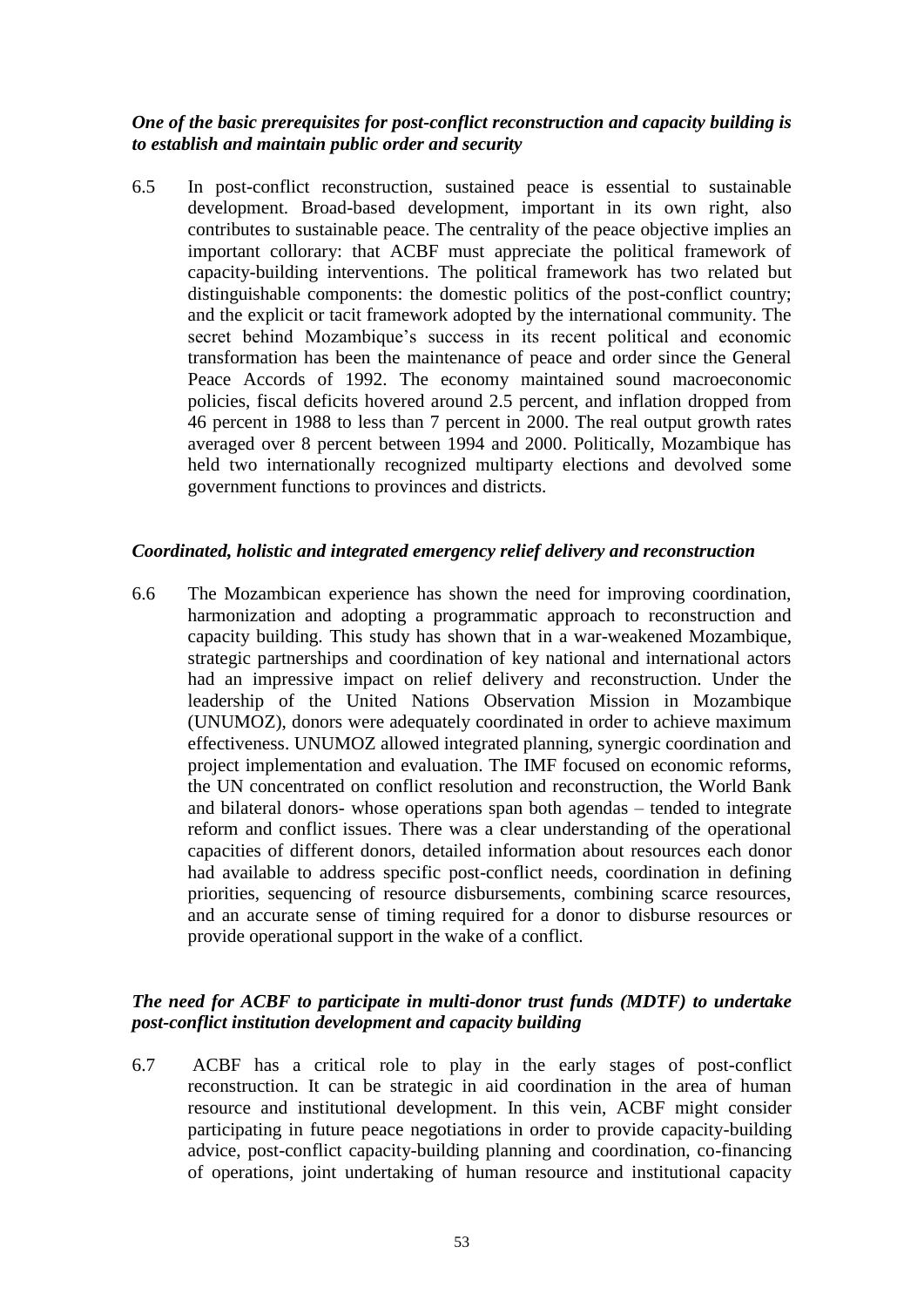audits in order to identify inadequacies and obstacles to capacity building (use, retention and continuous upgrading of capacities), and together with respective beneficiaries (government, academia, private and civil society), define their respective capacity needs, priorities and sequencing. At the same time, ACBF might also consider participating and coordinating multi-donor trust funds (MDFT) for capacity-building activities in post-conflict situations. It is unlikely that, in the near future, ACBF will independently initiate major capacity building operations in countries with major complex emergencies in the near future. A MDFT would require an agreed- program of capacity-building activities; ownership by government and major potential donors; a workable interface with local aid management agencies; and the fullest possible transparency and openings of the citizens' voice. In this regards, close cooperation and strategic networking with the European Commission, UNDP, and the World Bank would be crucial in avoiding duplication and ensure that all efforts made are both compatible and mutually reinforcing.

#### *Building and strengthening capacities of national institutions:*

6.8 Severe conflict, especially its most virulent forms, destroys much more than buildings and power plants. It short-circuits the rules that keep human interaction constructive and predictable, targets primarily the organizational structures and individuals who administer those rules, and wipes out most positive forms of social capital. Post-conflict reconstruction is first and foremost an institutional challenge. Creating structures is only the first major step in the right direction. Those structures have to be credible and actively used for policy management. Hence, one of the negative lessons to be learned from Mozambique is the lack of linkages between capacity- building interventions and the rebuilding of sustainable local institutions, human resource development and social empowerment. It is recommended that Mozambique should immediately participate in regionally-sponsored capacity-building programs (e.g. AERC graduate training and research in economics) in order to enhance its policy management capacities and to share knowledge and experiences. Above all, in order to retain the capacity created and in order to motivate those in the Diaspora, the government of Mozambique should put in place a competitive salary and benefits structure.

#### *Community Participation*

6.9 There is little doubt that community participation is critical in every capacitybuilding initiative. Participation is a process by which individuals, organizations and communities assume responsibility for their own welfare and that of the community, and develop the capacity to contribute to their own and their community's development. Active involvement of people tends to raise their self-esteem, mobilizes their social energies and helps them to shape their social and economic destiny. The Mozambican study has demonstrated that whereas there was effective coordination and harmonization among the donor community, there was negligible participation in major decision-making by the key national stakeholders. This study recommends that ACBF institutionalize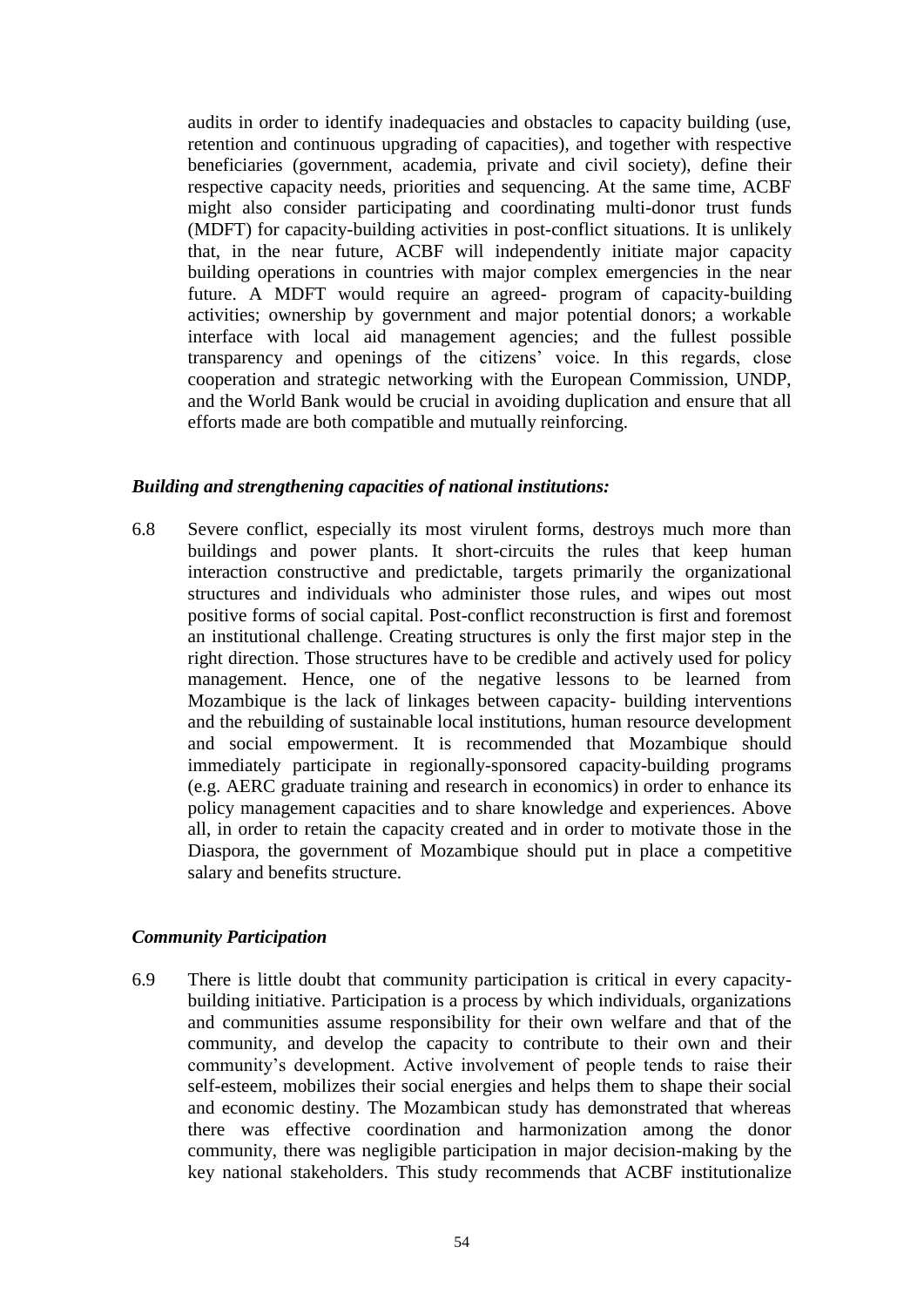community participation in needs-identification and program design, implementation and evaluation. Community participation is likely to promote not only program ownership, but most importantly, it enhances its chances for sustainability once donors have stopped their support.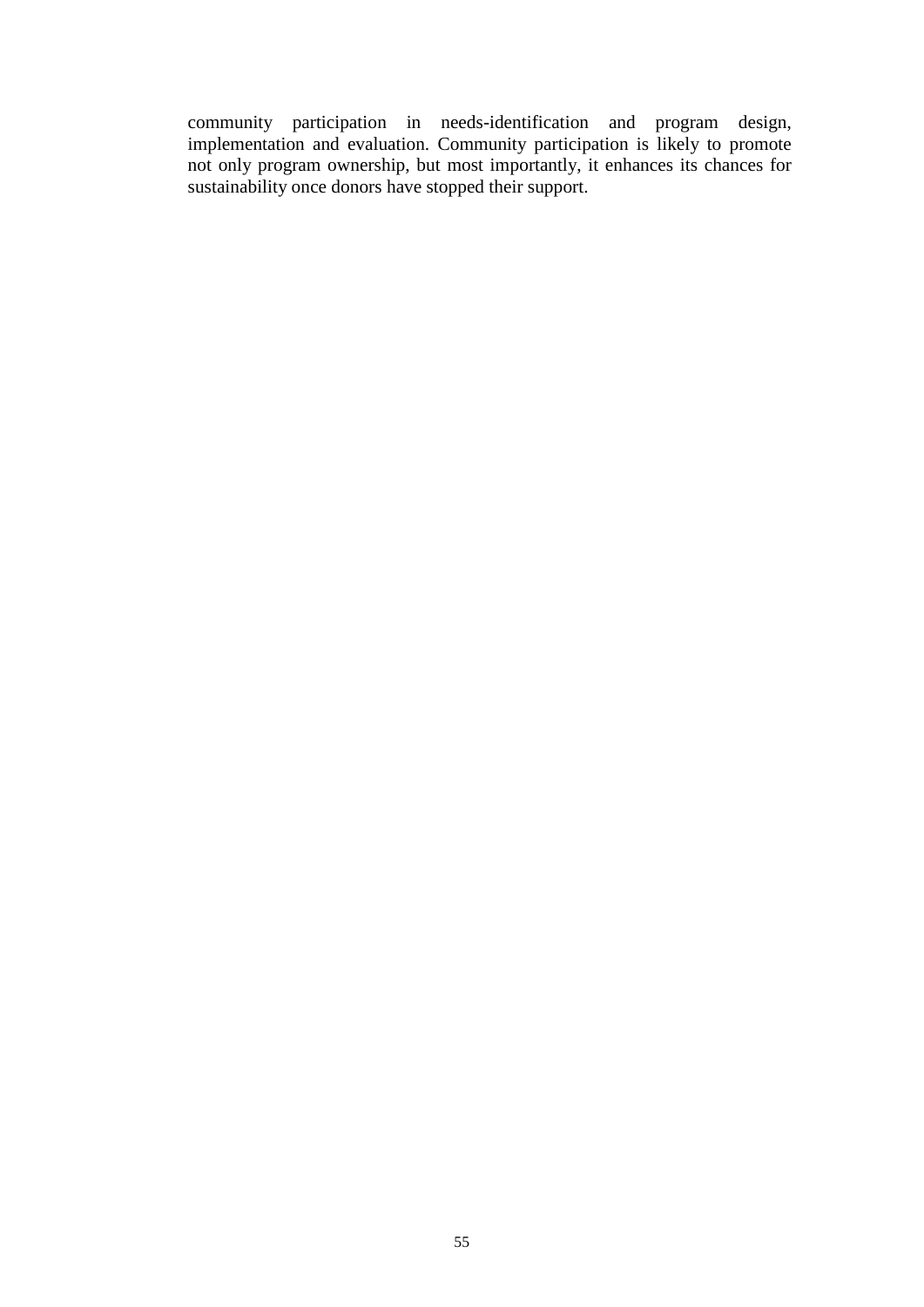#### **REFERENCES**

- Alden, C. *Mozambique and Construction of the New African State: From Negotiation to Nation Building.* Houndmills, Palgrave, 2001.
- Alden, C. "United Nations and the Resolution of Conflict in Mozambique" *Journal of Modern African Studies* 33 (1) 1995.

Adelman, H and A. Suhrke (Eds). *The Path of Genocide: The Rwandan Crisis from Uganda to Zaire.* New Brunswick: Transaction Publishers, 1999.

- Baden, S. *Post-Conflict Mozambique: Women Special Situation, Issues and Gender Perspectives to be integrated into skills training and Employment Promotion.* ILO<http://oit.org/public/english/employment/skills/training/publ/pub7.htm>
- Barron, M. "When the Soldiers come home: A Gender Analysis of the reintegration of demobilized soldiers, Mozambique 1994-96". MA Dissertation. School of Development Studies, University of East Anglia, 1996.
- BICC (Bonn International Center for Conversion). *Conversion Survey 1996: Global Disarmament, Demilitarization and Demobilization.* Oxford: Oxford University Press, 1996.
- Bridge." Poverty Reduction Strategies" *Development and Gender in Brief,* Issue 2 IDS, UK.
- Brito, M and E. Mussanhane. "Report on Integration of Demobilized". Maputo, UNRISD, 1997.

Browne, S. *Developing Capacity Through Technical Cooperation: Country Experiences.* London; Earthscan, 2002.

Bruck, T. "Mozambique: The Economic Effects of War" in F. Stewart et. al. (Eds). *Wars and Underdevelopment Vol. 2.* Oxford: Oxford University Press, 2001.

Brzoska, M. et al. *Military Conversion for Social Development: A Report on BICC Panel Discussion at the World Summit for Social Development.* Copenhagen, 1995.

Cairns, E. *A Safer Future; Reducing the Human Cost of War.* Oxford: University of Oxford, 1997.

Chan, S. and M. Venancio. *War and Peace in Mozambique.* Basingstoke: Palgrave, 1998.

Collier, P. et al. *Breaking the Conflict Tap: Civil War and Development Policy.* Oxford: Oxford University Press, 2003.

Collier, P and R. Reinikka. "Reconstruction and Liberalization: An Overview" in Reinnikka, R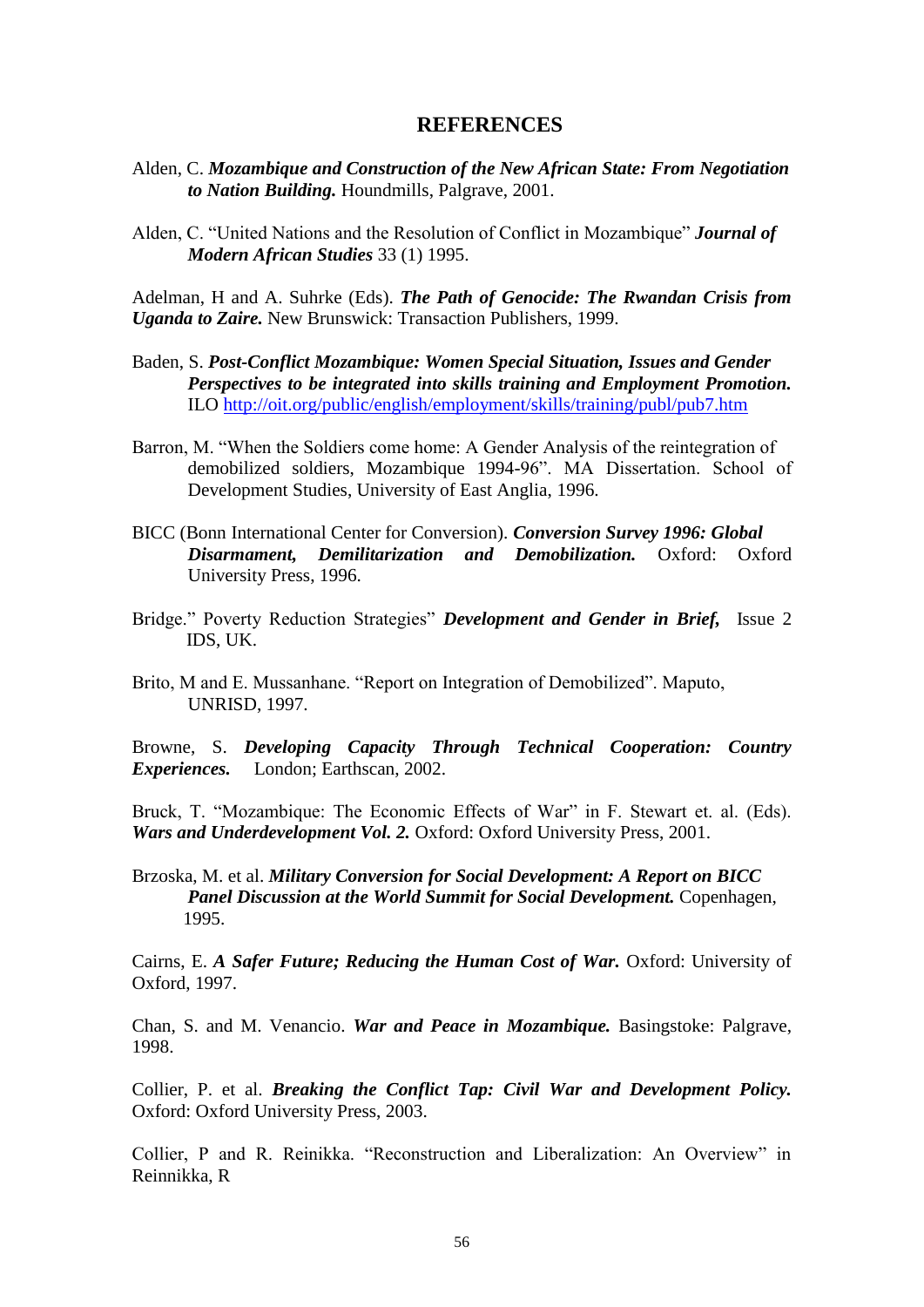and P. Collier (Eds). *Ugandan Recovery: The Role of Farms, Firms and Government.* Washington, DC: World Bank, 2001:13-48.

Collier, P. "Economic Consequences of War". *Oxford Economic Papers* 51 1999: 168- 183

Collier, P. and A. Hoeffler, "On Economic Causes of Civil War" in *Oxford Economic Papers* 50, 1998:563-573.

Duffield, M. "Complex Emergencies and the Crisis of Developmentalism" *IDS Bulletin* 25 (4) 1994

Economist Intelligence Unit. "Mozambique, 1995-96" in *Country Profile,* EIU, London, 1996.

Galtung, J. *Peace by Peaceful Means: Peace and Conflict, Development and Civilization*. Oslo: International Peace Research Institute, 1996.

Galtung, J. "Twenty-five Years of Peace Research: Ten Challenges and Responses" in *Journal of Peace Research* 22 1995:2-18.

Gaspar, A. *The Role of UNOMOZ in the Pacification and Democratization in Mozambique.* Maputo:CEEI, 1995.

Goodhand, J. and D. Hume "From Wars to Complex Political Emergencies: understanding Conflict and Peace-building in the New World Disorder" *Third World Quarterly* 20 (1) 1999:13-26.

Graham, M. et al. (Eds). *Disarmament and World Development.* Oxford: Pergamon, 1986.

Green , R. and G. Mavie. "From Survival to Livelihood in Mozambique" IDS Bulletin

Hall, M and T. Young. *Confronting Leviathan: Mozambique since Independence.* London: C. Hurst, 1997.

Hanlon, J. *Mozambique: Who calls the Shots?* London: Zed Press, 1989.

Hanlon, J. *Mozambique: The Revolution under Fire.* London: Zed Press, 1984.

Higazi, A. "Dilemmas and Definitions in Post Conflict Reconstruction" *ECDPM Publication* 2003.

http://www.ecdpm.org/Web\_ECDPM/Web/Content/content.nsf/7732def81dddfa7ac 1256c.

- Kingma, K. "Introduction" in Kingma, K. (Ed). *Demobilization in sub-Saharan Africa: The Development and Security Impact.* London: Macmillan Press, 2000:3-22.
- Lijphart, A "Power-sharing in South Africa." *Policy Papers in International Affairs* 24 Berkeley: Institute of International Studies, University of California. 1985.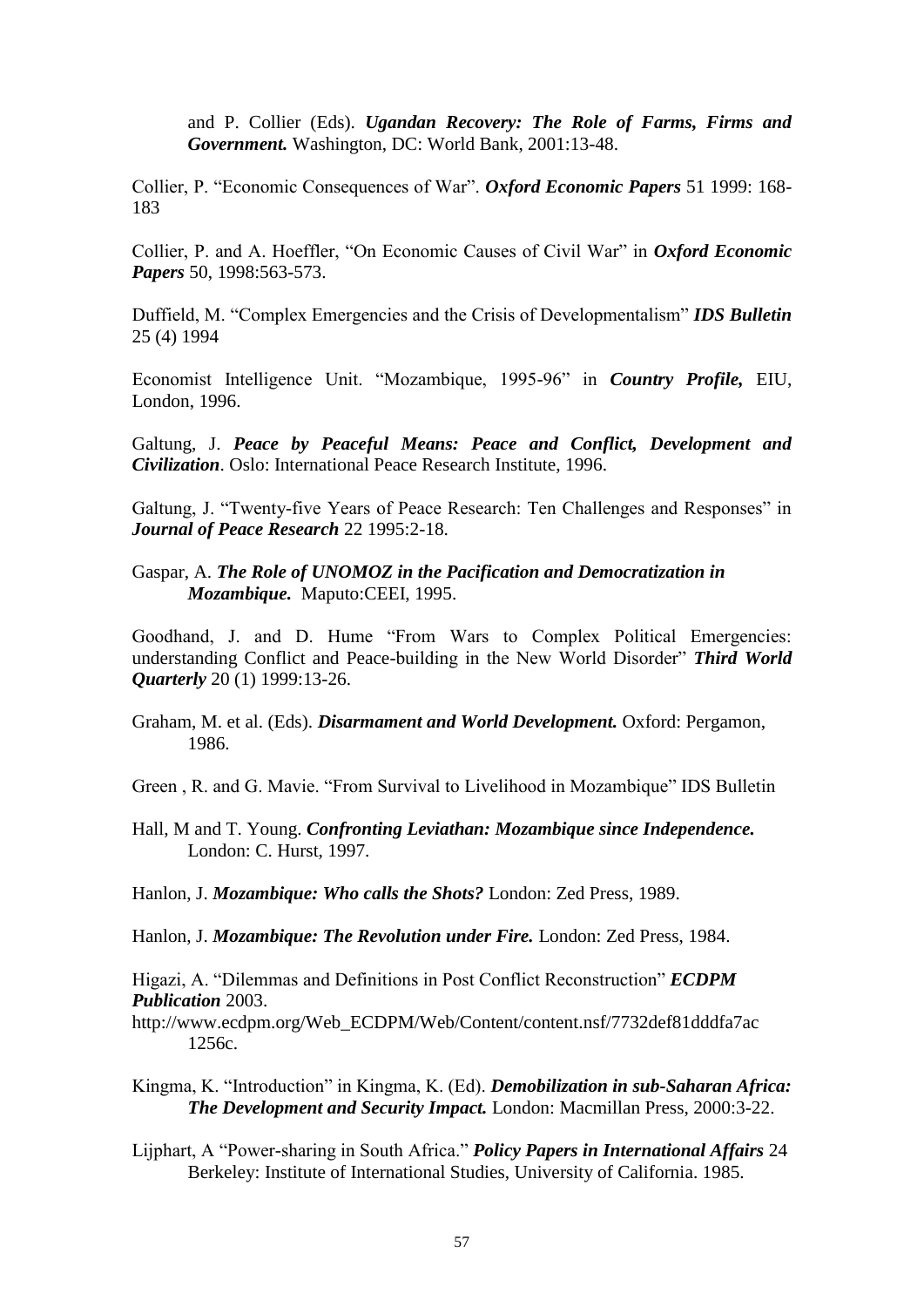- Lundin, B. et al. "Reducing Costs through an Expensive Exercise: The Impact of Demobilization in Mozambique" in K. Kingma (Ed). *Demobilization in sub-Saharan Africa: The Development and Security Impact.* London: Macmillan Press, 2000:173-212.
- Manning, C. *The Politics of Peace in Mozambique: Post-Conflict Democratization.* Connecticut: Praeger, 2002.
- Rothchild, D. *Managing Ethnic Conflicts in Africa.* Washington, D.C.: Brookings Institution, 1997.

Rugumamu, S. "Conflict Management in Africa: Diagnosis and Prescription" in Taye, A et al. (Eds). *Globalization, Democracy and Development in Africa: Challenges and Prospects*. OSSREA: Addis Ababa, 2001: 3-38.

- Sisk, T. *Power-sharing and International Mediation*. Washington, D.C: United States Peace Institute Press, 1996.c
- Synge, R. *Mozambique: UN Peacekeeping in Action.* Washington, D.C: US Institute of Peace, 1997.
- UNDP. "Reintegration Support Scheme" in *Demobilization in Mozambique.* Maputo, 1997

Waterhouse, R. *Mozambique: Rising from the Ashes.* Oxfam: London, 1996. Waterside, M. "Realistic Rehabilitation: Linking Relief to Development in Mozambique" *Development Practice* 6 (2) 1996.

World Bank. *The Transition from War to Peace: An Overview.* Washington, D.C.: World Bank, 1999.

World Bank. *The World Bank's Experience with Post-Conflict Reconstruction*. Washington, D.C.: report No. 177769, 1998b.

World Bank. *The World Bank's Experience with Post-Conflict Reconstruction, Volume IV: Uganda Case Study*. 1998c.

Zartman, W. "Introduction: Posing the Problem of State Collapse" in Zartman, I.W (Ed). Collapsed States: *The Disintegration and Restoration of Legitimate Authority.* Boulder: Lynne Rienner, 1995:1-11.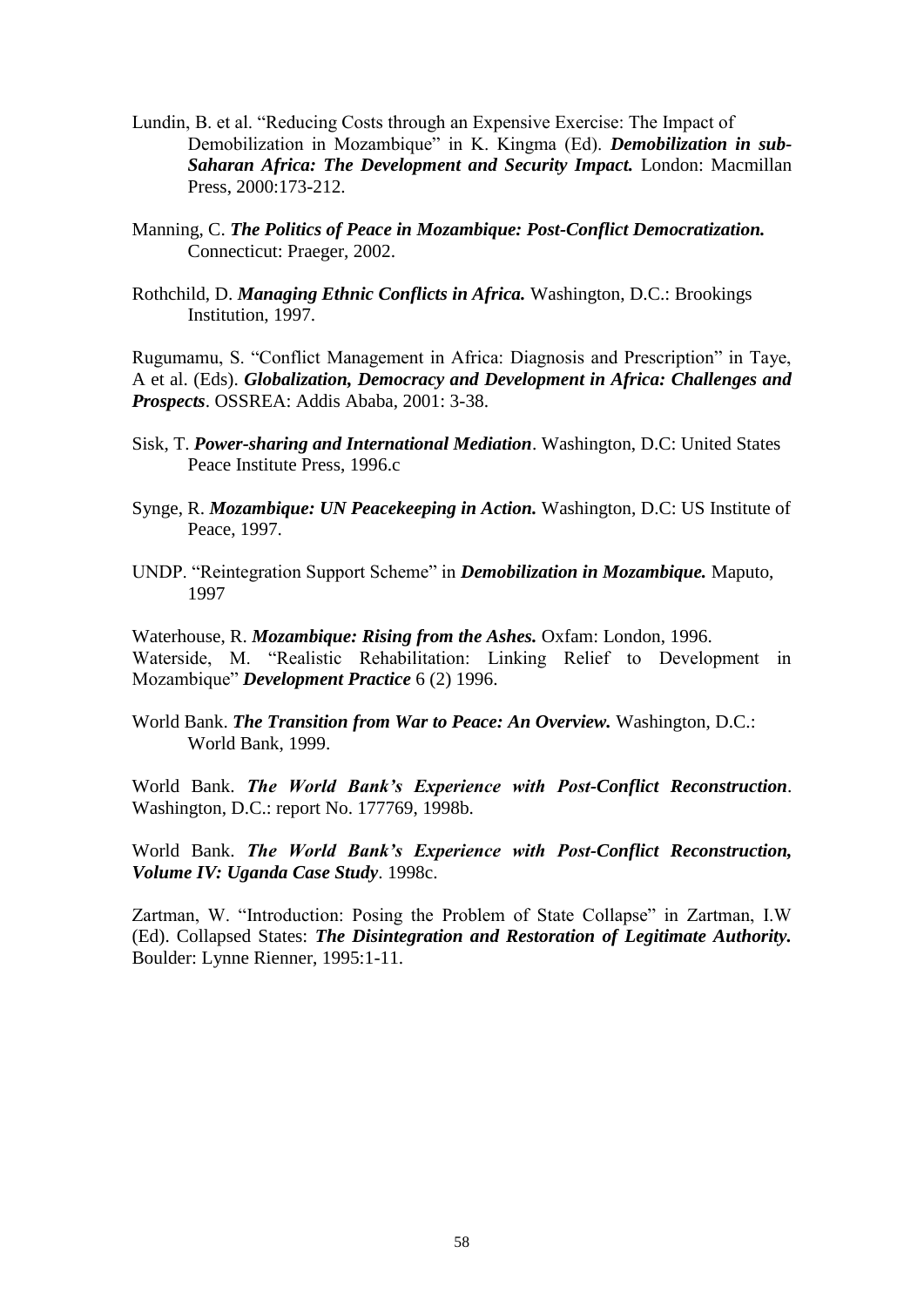# APPENDIX 1:

# **LIST OF INTERVIEWEES IN MAPUTO, MOZAMBIQUE:**

- i. Dr. Suleman Jose, Director of Planning and Budget, Ministry of Finance and Planning
- ii. Mr. Philip Machon Director Marketing, Link NGO Forum
- iii. Mr. Joan Munkeby, Minister Counselor, NORAD
- iv. Ms. Marylene Spezzat, UNDP Resident Representative
- v. Mr. Antonio Pale, Director General, Audit Corporation
- vi. Mr. C. Couto, Director Research Department, Ministry of Finance and Planning
- vii. Ms F. Britto, Minister for Higher Education, Science and Technology
- viii. Ms. Albetina McDonald, Minister Counselor, Ministry of Foreign **Affairs**
- ix. Ms. Violet Kakyoma, Program Officer (Governance) UNDP
- x. Ms. Henny Matos, Assistant Resident Representative (Governance) UNDP
- xi. Dr. Emmanuel Rwamushaija UNFPA Health Advisor